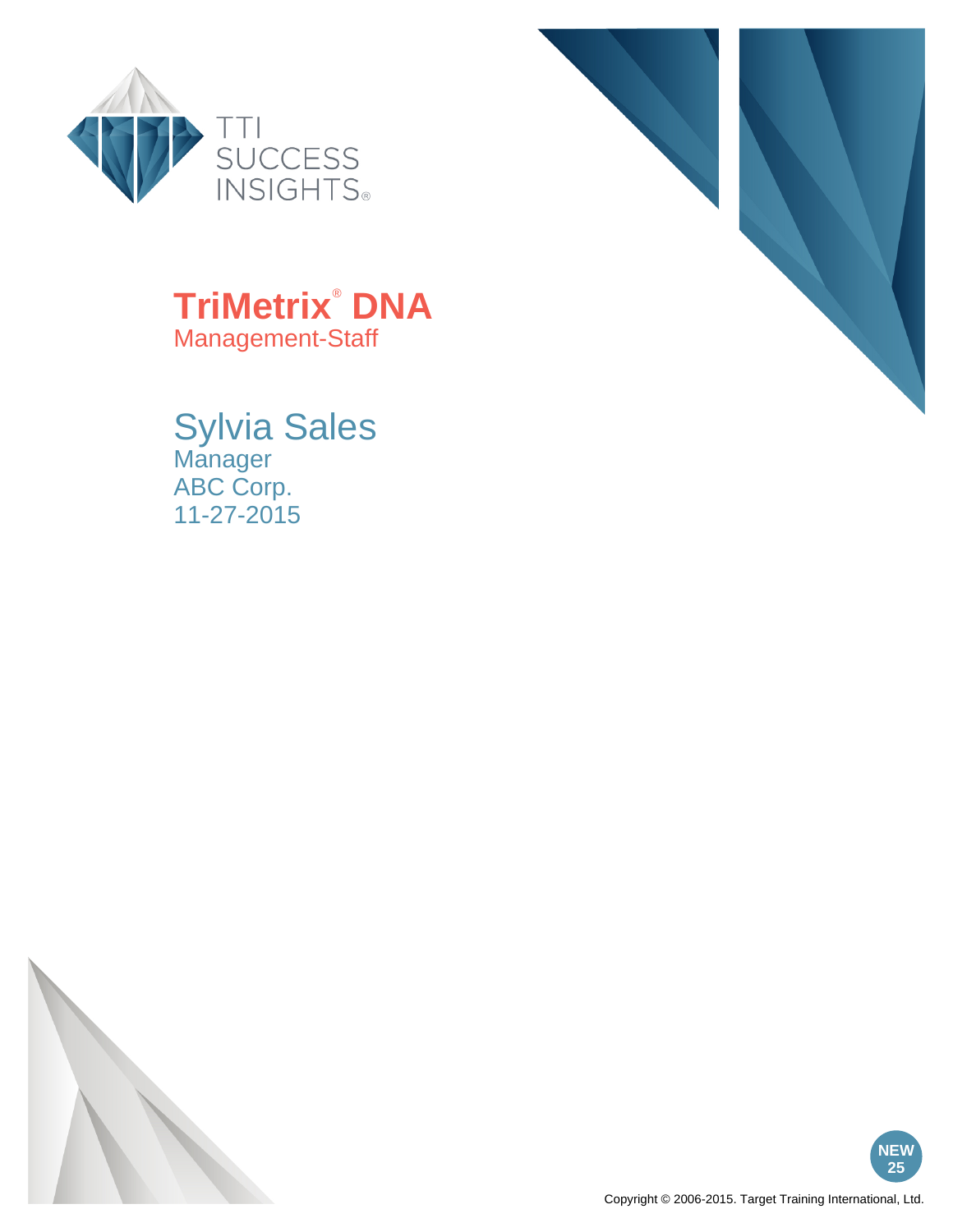



The TTI TriMetrix® DNA Coaching Report was designed to increase the understanding of an individual's talents. The report provides insight to three distinct areas: behaviors, driving forces and competencies. Understanding strengths and weaknesses in each of the three areas will lead to personal and professional development and a higher level of satisfaction.

#### **The following is an in-depth look at your personal talents in the three main sections:**

### **Behaviors**

This section of the report is designed to help you attain a greater knowledge of yourself as well as others. The ability to interact effectively with people may be the difference between success and failure in your work and personal life. Effective interaction starts with an accurate perception of oneself.

### Driving Forces

This section of the report provides information on the why of your actions, which with application and coaching, can tremendously impact your valuing of life. Once you know the motivations that drive your actions, you will immediately be able to understand the causes of conflict.

### Integrating Behaviors And Driving Forces

This section of the report will help you blend the how and the why of your actions. Once you can understand how your behaviors and driving forces blend together, your performance will be enhanced and you will experience an increase in satisfaction.

### **Competencies**

This section presents 25 key competencies and ranks them from top to bottom, defining your major strengths. The skills at the top highlight well-developed capabilities and reveal where you are naturally most effective in focusing your time.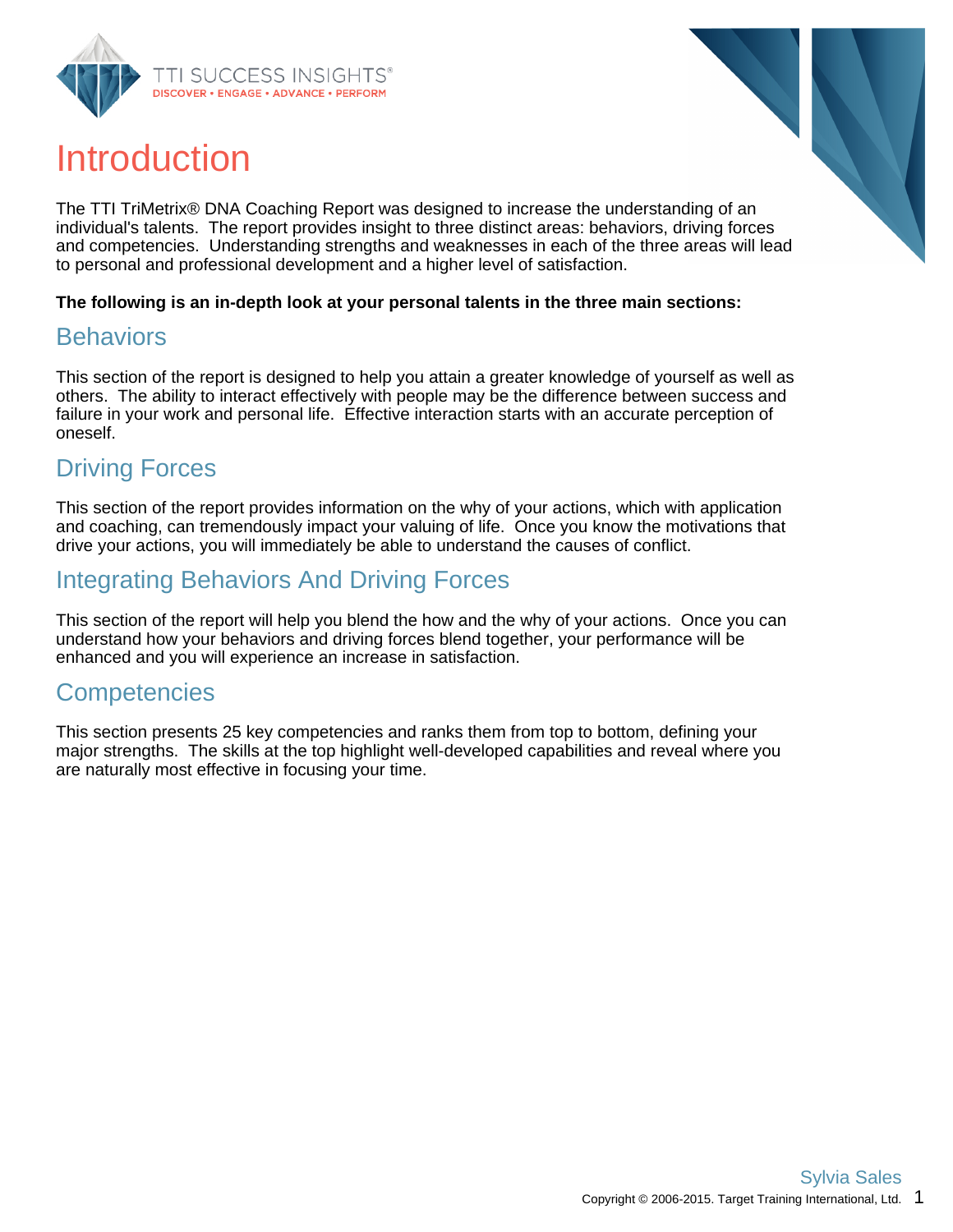



### Introduction Behaviors

#### **Behavioral research suggests that the most effective people are those who understand themselves, both their strengths and weaknesses, so they can develop strategies to meet the demands of their environment.**

A person's behavior is a necessary and integral part of who they are. In other words, much of our behavior comes from "nature" (inherent), and much comes from "nurture" (our upbringing). It is the universal language of "how we act," or our observable human behavior.

### **In this report we are measuring four dimensions of normal behavior. They are:**

- How you respond to problems and challenges.  $\bullet$
- How you influence others to your point of view.  $\bullet$
- How you respond to the pace of the environment.  $\bullet$
- How you respond to rules and procedures set by others.  $\bullet$

This report analyzes behavioral style; that is, a person's manner of doing things. Is the report 100% true? Yes, no and maybe. We are only measuring behavior. We only report statements from areas of behavior in which tendencies are shown. To improve accuracy, feel free to make notes or edit the report regarding any statement from the report that may or may not apply, but only after checking with friends or colleagues to see if they agree.

> "All people exhibit all four behavioral factors in varying degrees of intensity." –W.M. Marston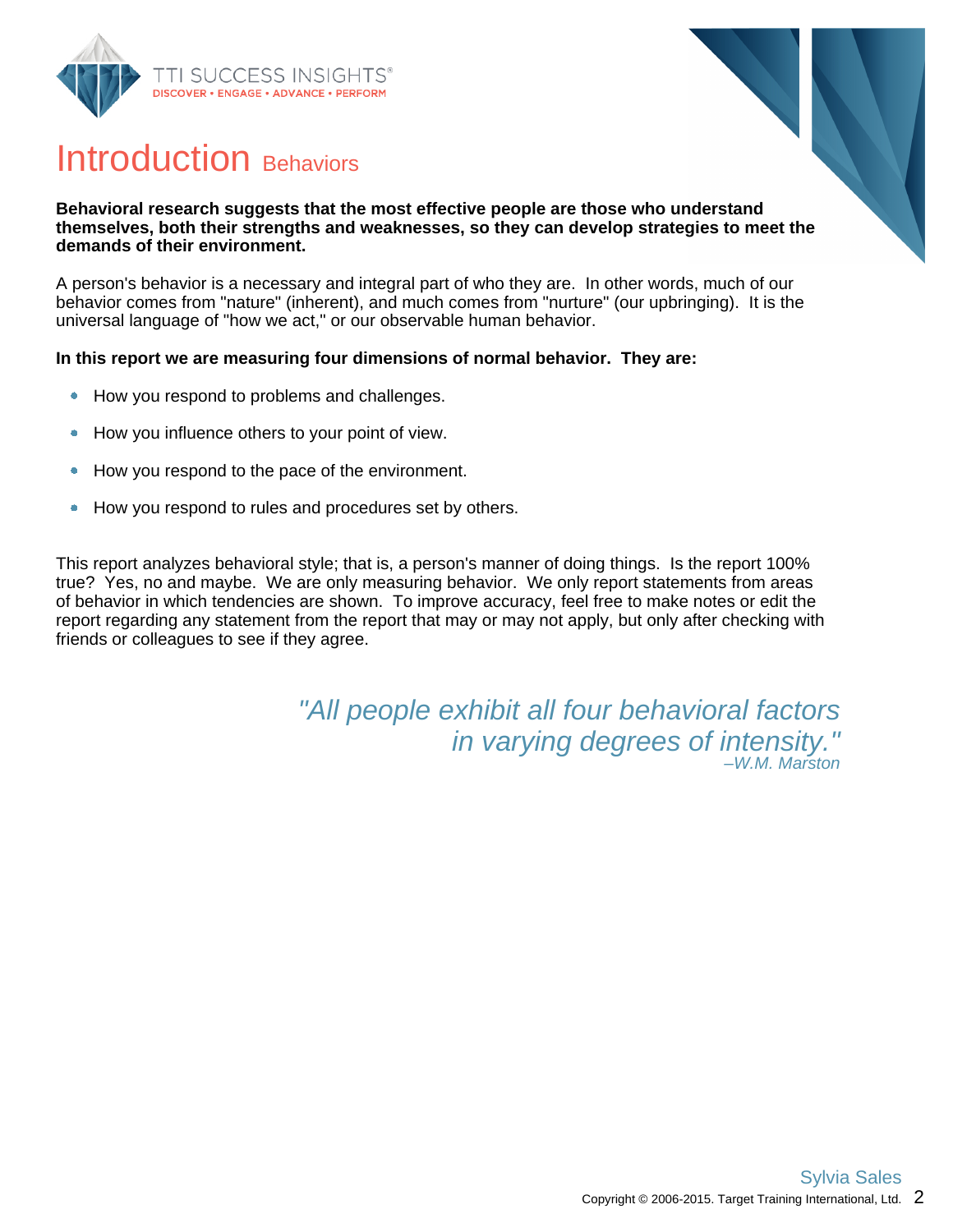

### General Characteristics

Based on Sylvia's responses, the report has selected general statements to provide a broad understanding of her work style. These statements identify the basic natural behavior that she brings to the job. That is, if left on her own, these statements identify HOW SHE WOULD CHOOSE TO DO THE JOB. Use the general characteristics to gain a better understanding of Sylvia's natural behavior.

Sylvia has a strong ego and usually projects this ego in friendly terms. She is most likely to be at her best in situations where important things, such as values, judgments, feelings and emotions are involved. She prides herself on her "intuition." She tends to trust people and may be taken advantage of because of her high trust level. She is good at creating enthusiasm in others. Sylvia likes to get results through others. She is at her best when she has people working with her. She is driven by status and power. She is optimistic and usually has a positive sense of humor. She likes to develop people and build organizations. Sylvia prefers working for a participative manager. She does her best work in this kind of environment. Her goal is to have and make many friends. At work, she is good at maintaining friendly public relations.

Sylvia tends to break the rules and then attempts to sell you on the fact it was the proper thing to do. She is good at solving problems that deal with people. She likes working for managers who make quick decisions. She is good at giving verbal and nonverbal feedback that serves to encourage people to be open, to trust her and to see her as receptive and helpful. Sometimes she will seek the quick and simple decision. Her aversion to detailed work motivates her desire for simplicity. She can make decisions even though some of the facts to support the decision may be missing. Because of her trust and willing acceptance of people, she may misjudge the abilities of others. She makes quick decisions.



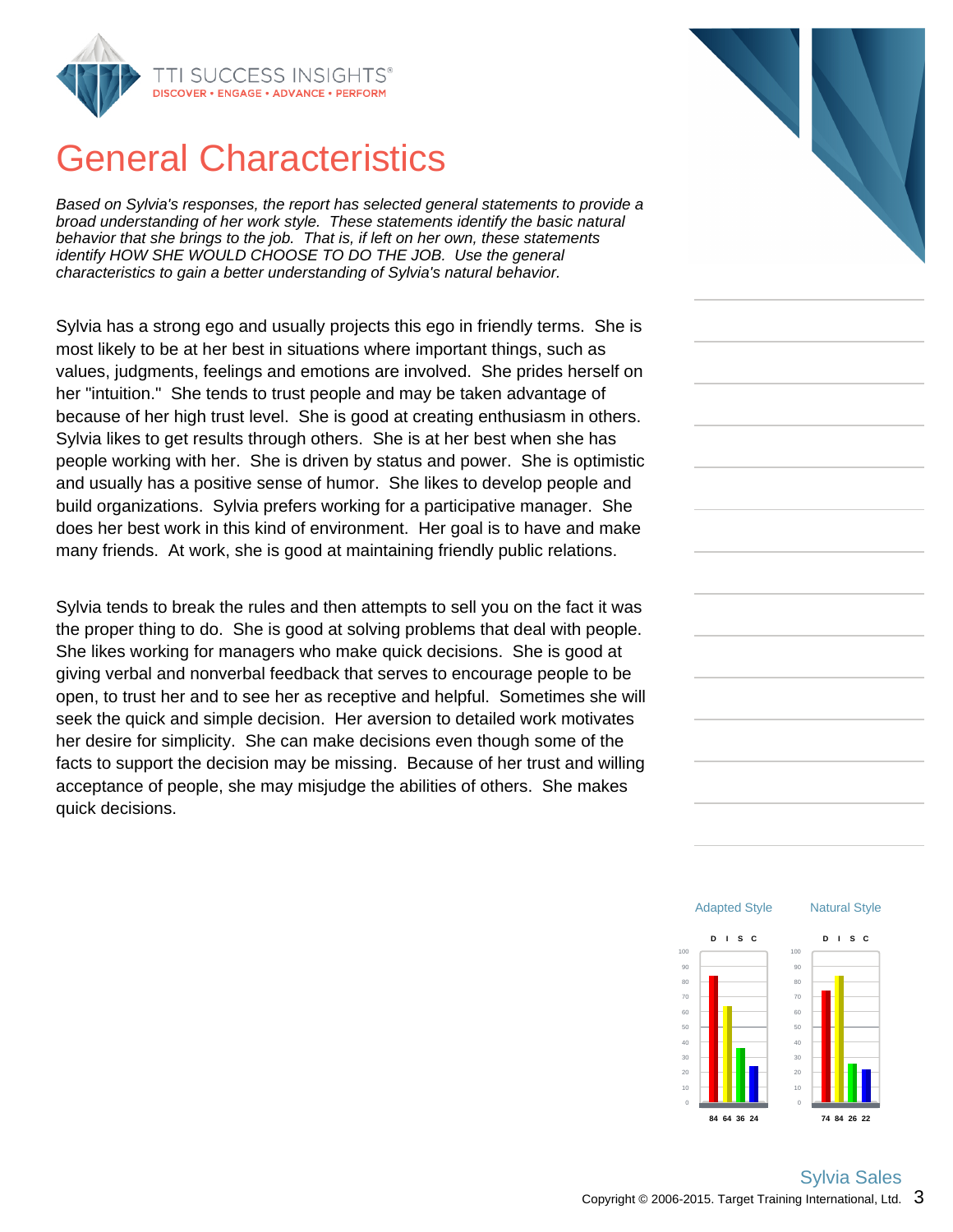

### **General Characteristics Continued**

Sylvia will know many people. She has a tendency to be a name dropper. She may do this without thinking, trying to establish rapport with people she may not know well. She will optimistically interact with people in an assured, diplomatic and poised manner. She usually uses many gestures when talking. She has the ability to look at the whole problem; for example, thinking about relationships, being concerned about the feelings of others and focusing on the real impact of her decisions and actions. Sylvia is positive in her approach to dealing with others. She may not understand why everyone doesn't see life as she does! Some see her as too talkative and emotional. She tends to mask some of her directness in friendly terms and is usually recognized as a friendly and trusting person. She is people-oriented and verbally fluent.



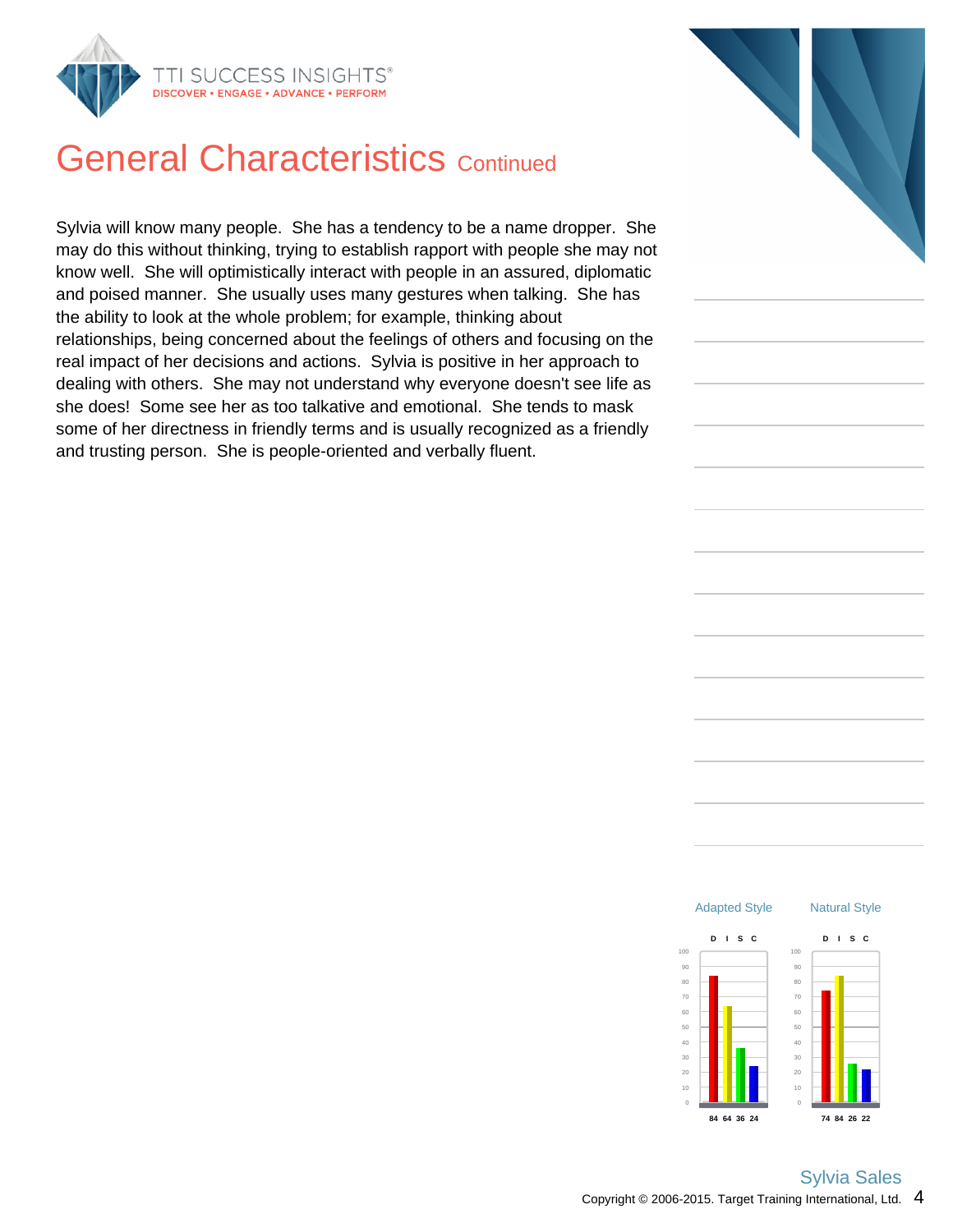

## Value to the Organization

This section of the report identifies the specific talents and behavior Sylvia brings to the job. By looking at these statements, one can identify her role in the organization. The organization can then develop a system to capitalize on her particular value and make her an integral part of the team.

- $\bullet$ Negotiates conflicts.
- Verbalizes her feelings.  $\bullet$
- Bottom line-oriented.  $\bullet$
- Inner-directed rather than tradition-directed--brings fresh ideas for solving  $\bullet$ problems.
- Team player.  $\bullet$
- Pioneering.  $\bullet$
- Can support or oppose strongly.  $\bullet$
- Has the confidence to do the difficult assignments.  $\bullet$
- $\bullet$ Optimistic and enthusiastic.



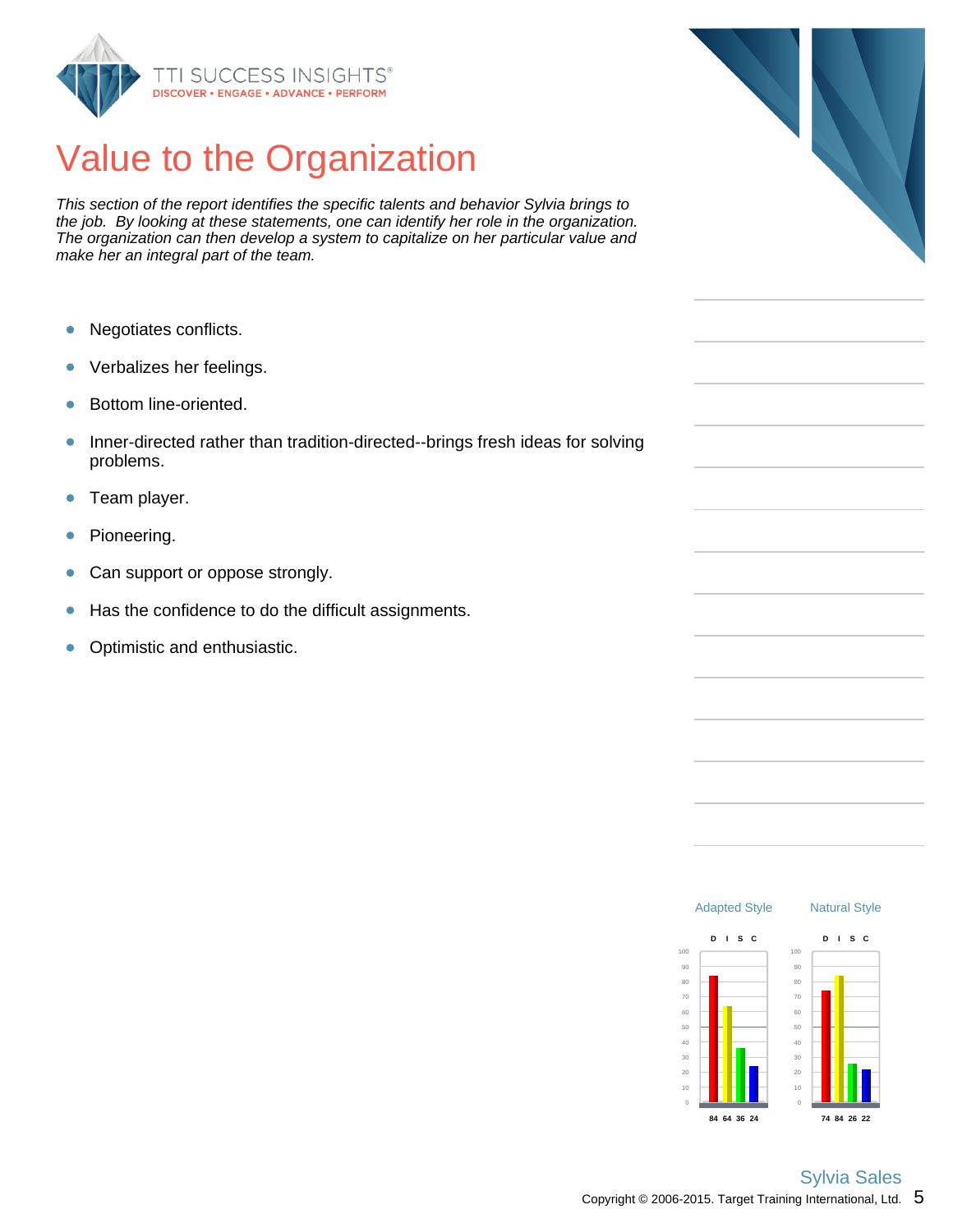

## Checklist for Communicating

Most people are aware of and sensitive to the ways with which they prefer to be communicated. Many people find this section to be extremely accurate and important for enhanced interpersonal communication. This page provides other people with a list of things to DO when communicating with Sylvia. Read each statement and identify the 3 or 4 statements which are most important to her. We recommend highlighting the most important "DO's" and provide a listing to those who communicate with Sylvia most frequently.

### Ways to Communicate

- $\Box$  Clarify any parameters in writing.
- $\Box$  Deal with details in writing, have her commit to modes of action.
- $\Box$  Offer special, immediate and continuing incentives for her willingness to take risks.
- $\Box$  Leave time for relating, socializing.
- $\Box$  Understand her defiant nature.
- $\Box$  Speak at a rapid pace.
- $\Box$  Provide ideas for implementing action.
- $\Box$  Appeal to the benefits she will receive.
- $\Box$  Read the body language for approval or disapproval.
- $\Box$  Plan interaction that supports her dreams and intentions.
- $\Box$  Provide a warm and friendly environment.

Adapted Style

Natural Style

**D I S C**

**74 84 26 22**

**D I S C**

**84 64 36 24**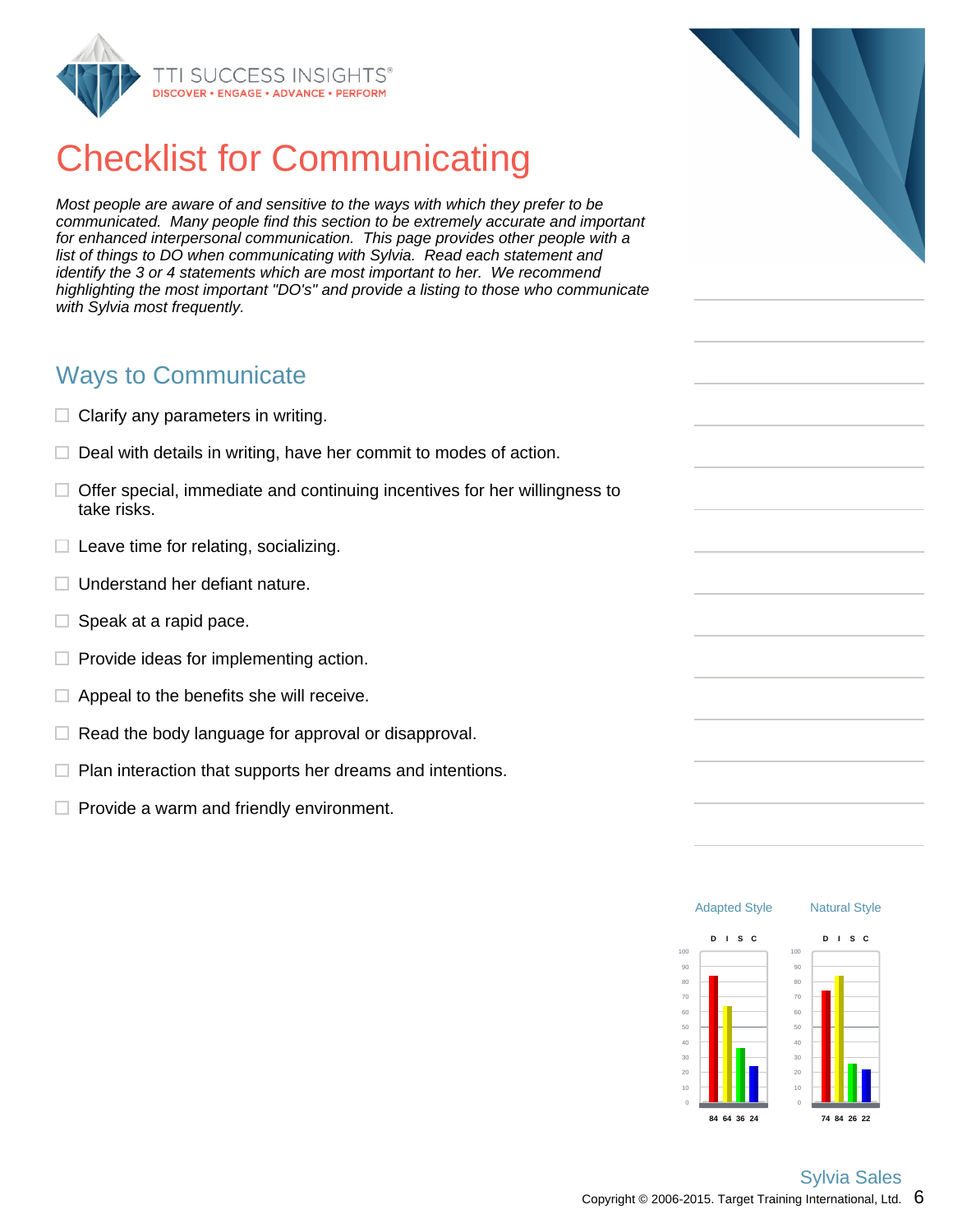

## **Checklist for Communicating Continued**

This section of the report is a list of things NOT to do while communicating with Sylvia. Review each statement with Sylvia and identify those methods of communication that result in frustration or reduced performance. By sharing this information, both parties can negotiate a communication system that is mutually agreeable.

### Ways **NOT** to Communicate

- $\Box$  "Dream" with her or you'll lose time.
- $\Box$  Be paternalistic.
- $\Box$  Let her overpower you with verbiage.
- $\Box$  Hesitate when confronted.
- Talk down to her.
- $\Box$  Drive on to facts, figures, alternatives or abstractions.
- $\Box$  Be dictatorial.
- $\Box$  Give her your opinion unless asked.
- $\Box$  Leave decisions hanging in the air.
- $\Box$  Ramble.
- $\Box$  Waste time trying to be impersonal, judgmental or too task-oriented.
- $\Box$  Legislate or muffle--don't overcontrol the conversation.
- $\Box$  Be curt, cold or tight-lipped.



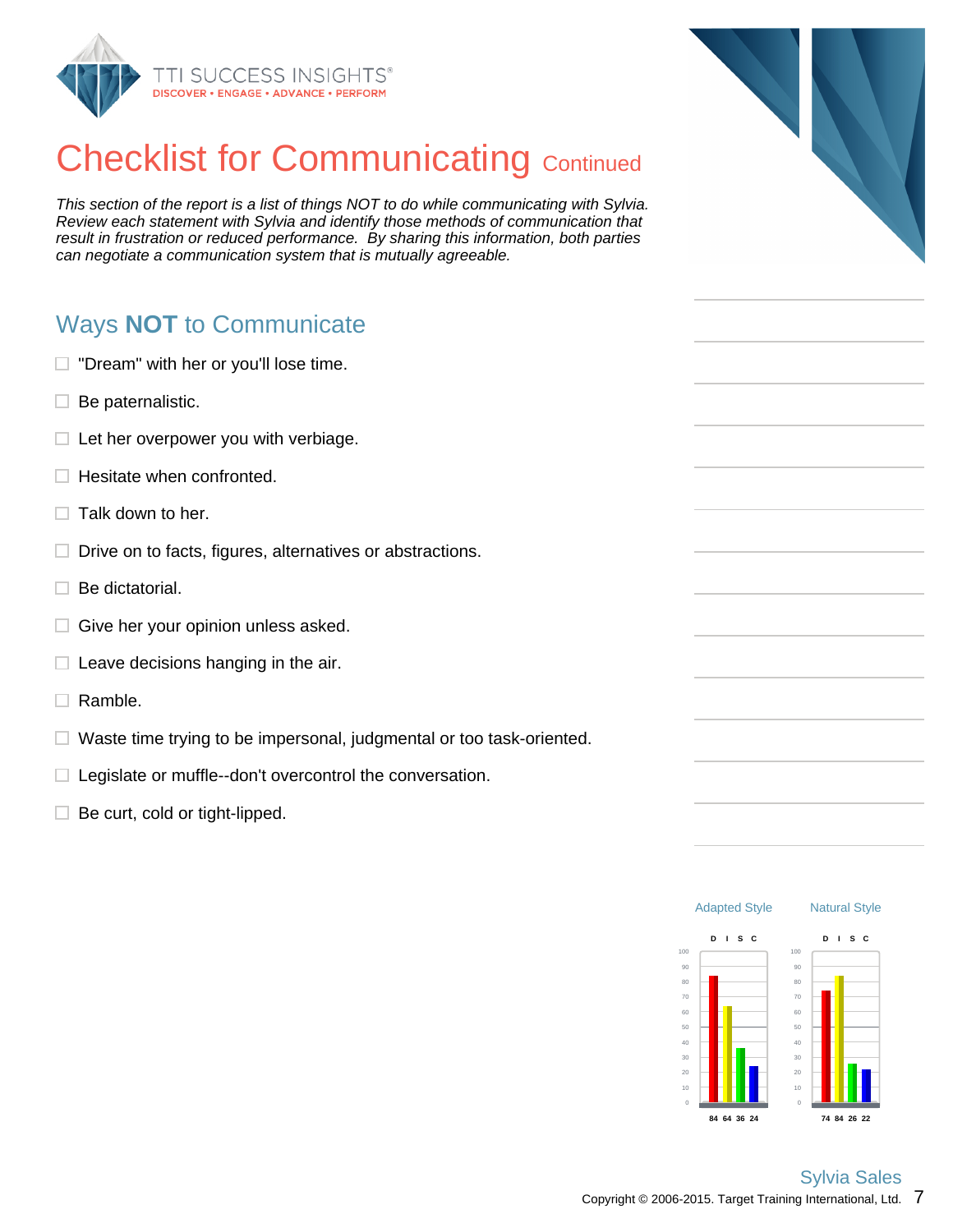



## Communication Tips

This section provides suggestions on methods which will improve Sylvia's communications with others. The tips include a brief description of typical people with whom she may interact. By adapting to the communication style desired by other people, Sylvia will become more effective in her communications with them. She may have to practice some flexibility in varying her communication style with others who may be different from herself. This flexibility and the ability to interpret the needs of others is the mark of a superior communicator.

#### **When communicating with a person who is dependent, neat, conservative, perfectionist, careful and compliant:**

- **Prepare your "case" in advance.**
- Stick to business.
- Be accurate and realistic.

#### **Factors that will create tension or dissatisfaction:**

- Being giddy, casual, informal, loud.
- **Pushing too hard or being unrealistic with** deadlines.
- Being disorganized or messy.

#### **When communicating with a person who is ambitious, forceful, decisive, strong-willed, independent and goal-oriented:**

- Be clear, specific, brief and to the point.
- Stick to business.
- Be prepared with support material in a well-organized "package."

#### **Factors that will create tension or dissatisfaction:**

- Talking about things that are not relevant to the issue.
- Leaving loopholes or cloudy issues.
- Appearing disorganized.

#### **When communicating with a person who is patient, predictable, reliable, steady, relaxed and modest:**

- Begin with a personal comment--break the ice.
- Present your case softly, nonthreateningly.
- Ask "how?" questions to draw their opinions.

#### **Factors that will create tension or dissatisfaction:**

- Rushing headlong into business.
- Being domineering or demanding.
- Forcing them to respond quickly to your objectives.

#### **When communicating with a person who is magnetic, enthusiastic, friendly, demonstrative and political:**

- Provide a warm and friendly environment.
- Don't deal with a lot of details (put them in writing).
- Ask "feeling" questions to draw their opinions or comments.

#### **Factors that will create tension or dissatisfaction:**

- Being curt, cold or tight-lipped.
- Controlling the conversation.
- Driving on facts and figures, alternatives, abstractions.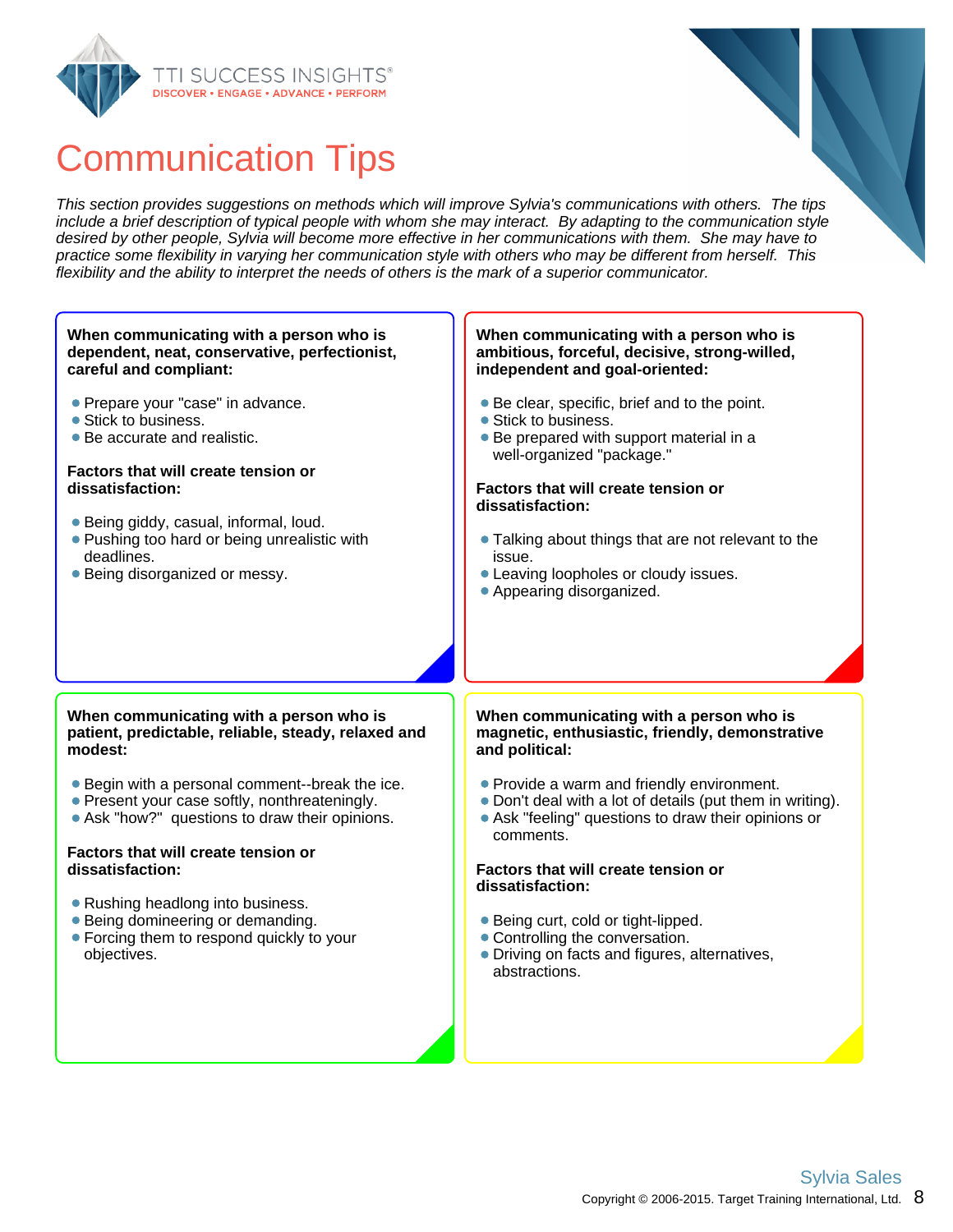

### **Perceptions** See Yourself as Others See You

A person's behavior and feelings may be quickly telegraphed to others. This section provides additional information on Sylvia's self-perception and how, under certain conditions, others may perceive her behavior. Understanding this section will empower Sylvia to project the image that will allow her to control the situation.

### Self-Perception

Sylvia usually sees herself as being:

- Enthusiastic **Contact Contact Contact Contact Contact Contact Contact Contact Contact Contact Contact Contact Contact Contact Contact Contact Contact Contact Contact Contact Contact Contact Contact Contact Contact Contac**
- 
- Charming **Inspiring Inspiring**
- Persuasive **Optimistic**
- 

### Others' Perception - Moderate

Under moderate pressure, tension, stress or fatigue, others may see her as being:

- Self-Promoting **Glib**
- 
- Overly Optimistic **Contact Contact Contact Contact Contact Contact Contact Contact Contact Contact Contact Contact Contact Contact Contact Contact Contact Contact Contact Contact Contact Contact Contact Contact Contact C**
- 

### Others' Perception - Extreme

Under extreme pressure, stress or fatigue, others may see her as being:

- Overly Confident **Canadian Confident Talkative** 
	-

- 
- Poor Listener Self-Promoter





Adapted Style



Natural Style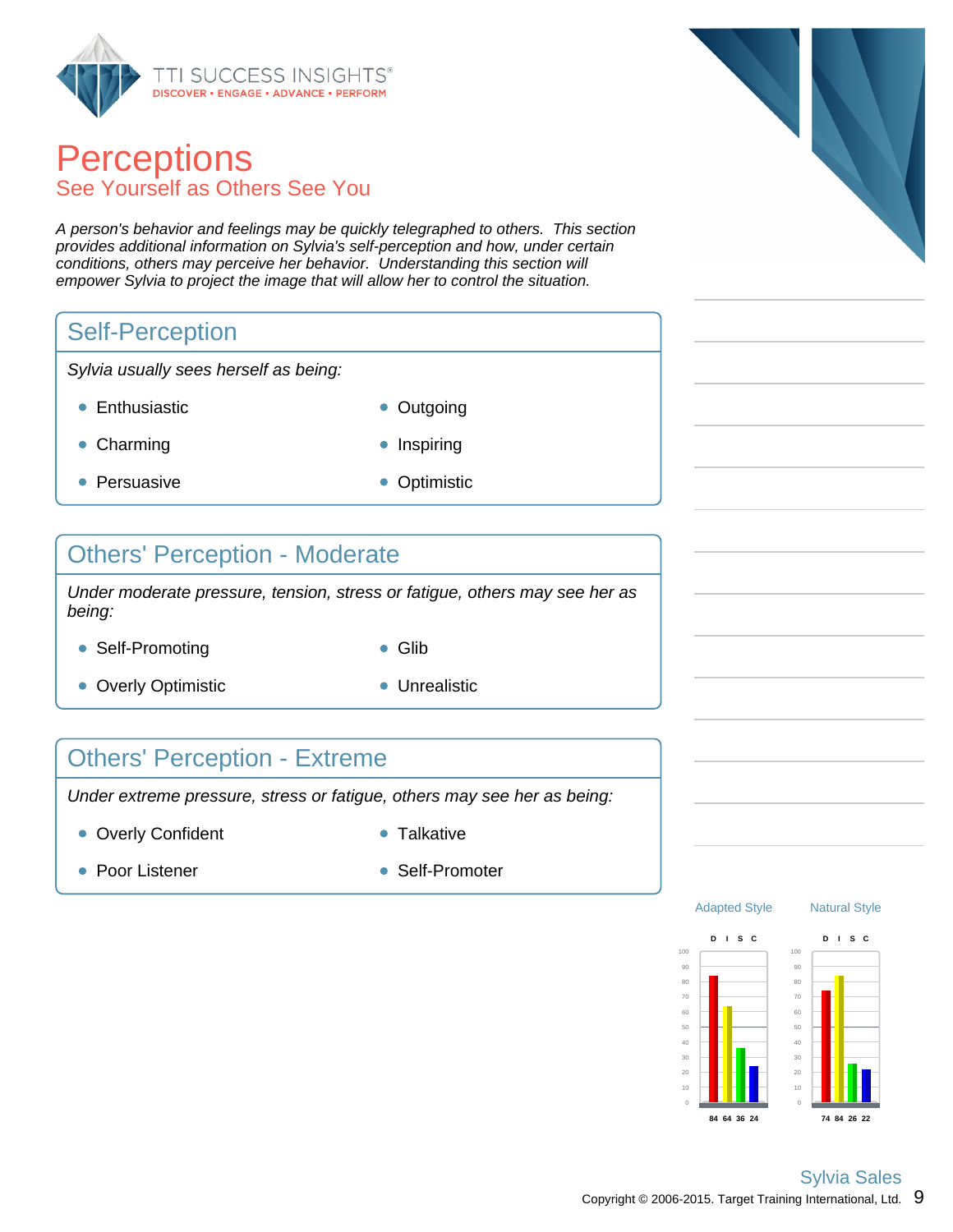

## The Absence of a Behavioral Facto

The absence of a behavioral factor may provide insight into situations or environmen that may cause tension or stress. Based on research, we are able to identify situations that should be avoided or minimized in a person's day-to-day environment. By understanding the contribution of a low behavioral style, we are able to better articulate a person's talents and create environments where people can be more effective.

#### **Situations and circumstances to avoid or aspects needed within the environment in order to minimize behavioral stress.**

- Avoid situations where the lack of fear is the driving force versus the return for the organization.
- Avoid situations where critical analysis is required, and move toward are out-of-the-box brainstorming environment.
- Avoid working environments where risk taking is not rewarded or encouraged.

**Understanding that the need to adapt is unavoidable at times, below are tips for adapting to those with C above the energy line and/or tips for seeking environments that will be conducive to the low C.**

- Stress is demonstrated through body language; be sure to send the same message verbally and physically.
- Understand the need for detail in delegation practices, as this may cause unnecessary stress for others, and the desired result will be more difficult to achieve.
- Breaking rules that others must follow, will be seen as reckless and haphazard.

| its<br>$\ddot{\mathbf{r}}$ |  |
|----------------------------|--|
|                            |  |
| ٦                          |  |
| e                          |  |
| .e                         |  |

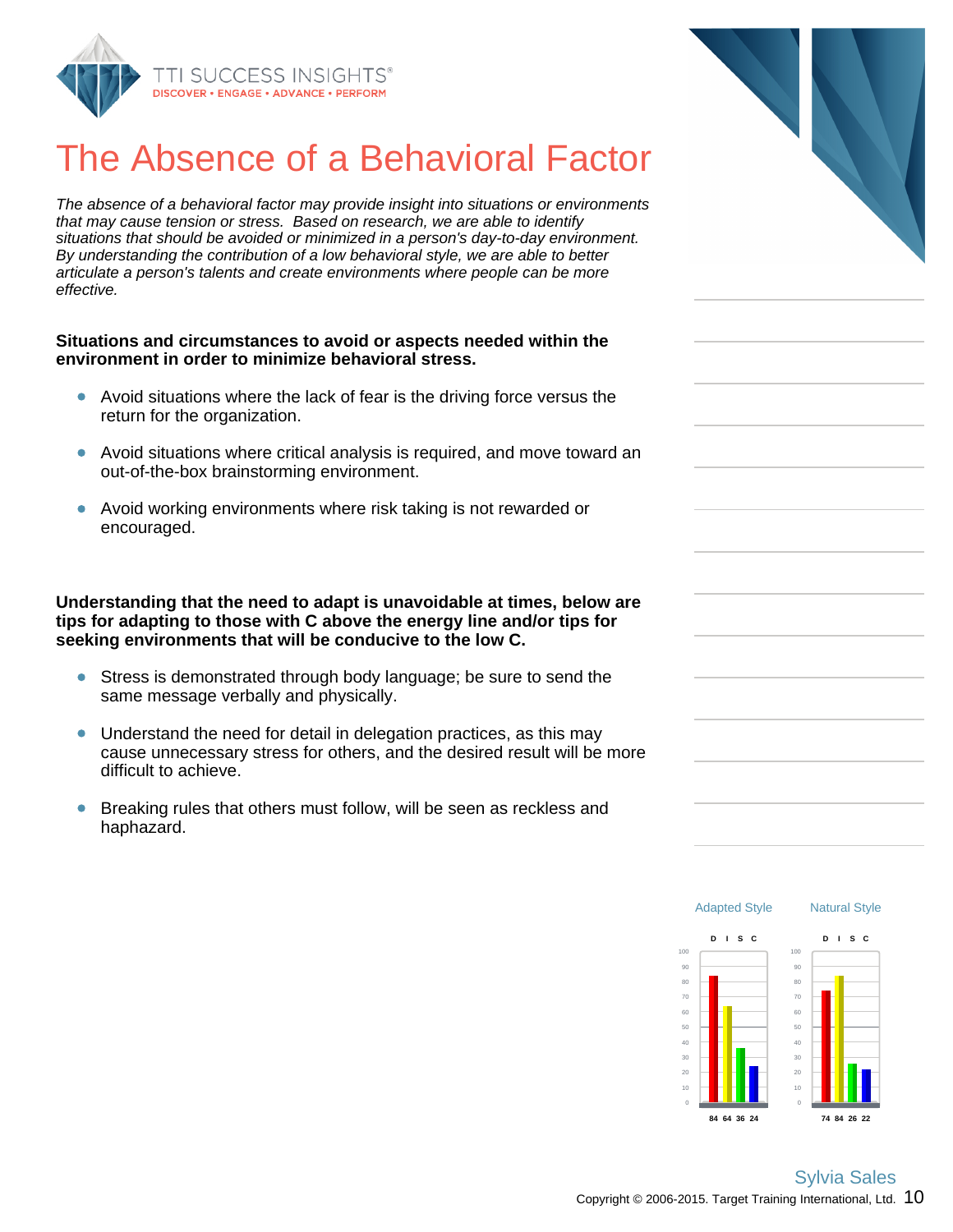

### **Descriptors**

Based on Sylvia's responses, the report has marked those words that describe her personal behavior. They describe how she solves problems and meets challenges, influences people, responds to the pace of the environment and how she responds to rules and procedures set by others.

| <b>Driving</b>    | Inspiring           | Relaxed           | Cautious                 |
|-------------------|---------------------|-------------------|--------------------------|
| Ambitious         | Magnetic            | Passive           | Careful                  |
| Pioneering        | <b>Enthusiastic</b> | Patient           | Exacting                 |
| Strong-Willed     | Persuasive          | Possessive        | Systematic               |
| <b>Determined</b> | Convincing          | Predictable       | Accurate                 |
| Competitive       | <b>Poised</b>       | Consistent        | Open-Minded              |
| <b>Decisive</b>   | Optimistic          | Steady            | <b>Balanced Judgment</b> |
| Venturesome       | <b>Trusting</b>     | <b>Stable</b>     | Diplomatic               |
|                   |                     |                   |                          |
|                   |                     |                   |                          |
| <b>Dominance</b>  | <b>Influencing</b>  | <b>Steadiness</b> | <b>Compliance</b>        |
|                   |                     |                   |                          |
| Calculating       | Reflective          | <b>Mobile</b>     | Firm                     |
| Cooperative       | Factual             | <b>Active</b>     | Independent              |
| Hesitant          | Calculating         | <b>Restless</b>   | Self-Willed              |
| Cautious          | Skeptical           | Impatient         | Obstinate                |
| Agreeable         | Logical             | Pressure-Oriented | Unsystematic             |
| Modest            | Suspicious          | Eager             | Uninhibited              |
| Peaceful          | Matter-of-Fact      | Flexible          | Arbitrary                |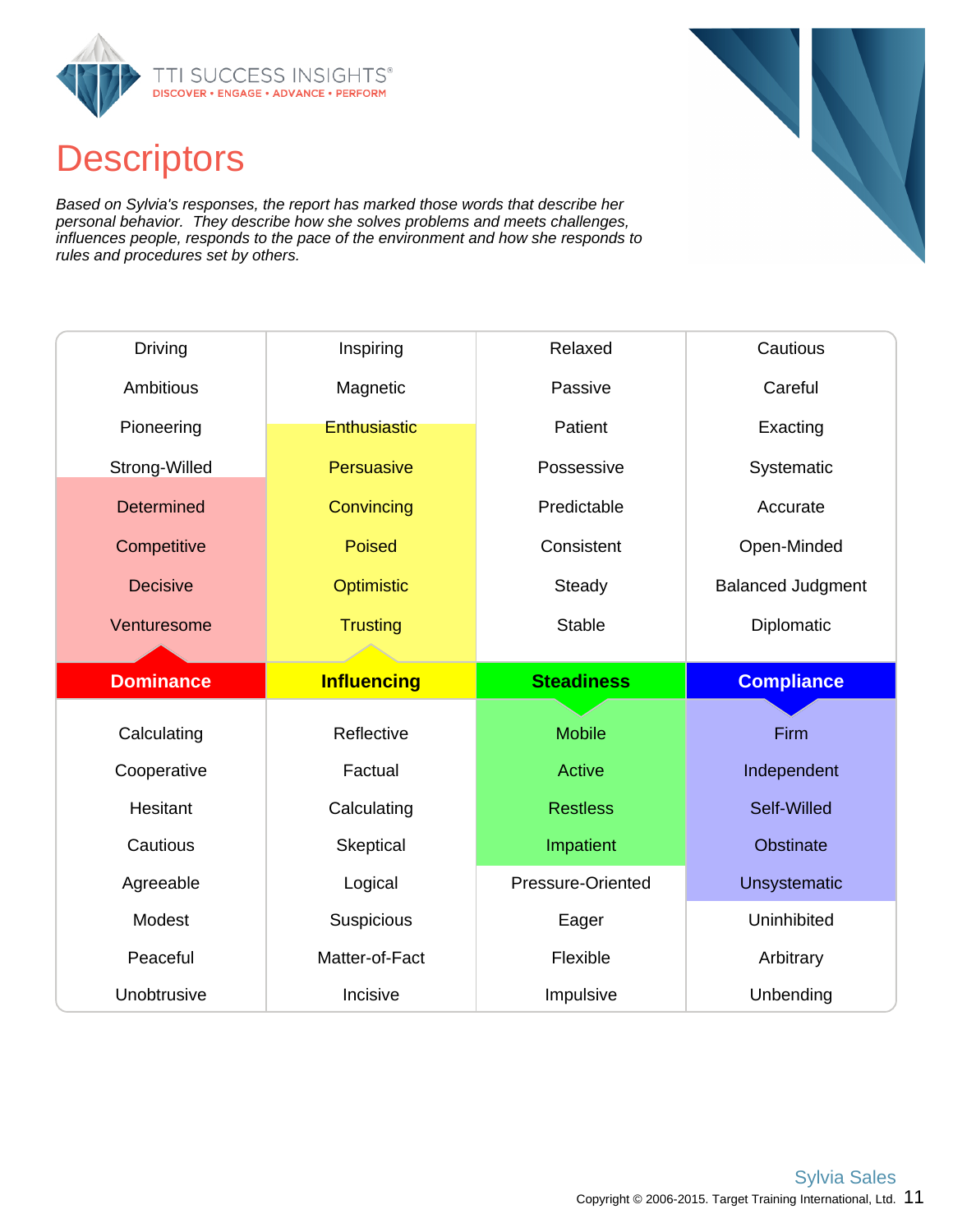

## Natural and Adapted Style

Sylvia's natural style of dealing with problems, people, pace of events and procedures may not always fit what the environment needs. This section will provide valuable information related to stress and the pressure to adapt to the environment.

### Problems - Challenges

#### **Natural Adapted**

Sylvia is ambitious in her approach to problem solving, displaying a strong will and a need to win against all obstacles. Sylvia has a tendency to make decisions with little or no hesitation.

### People - Contacts

Sylvia is enthusiastic about her ability to influence others. She prefers an environment in which she has the opportunity to deal with different types of individuals. Sylvia is trusting and also wants to be trusted.

### **Natural Adapted**

Sylvia feels the environment calls for her to be sociable and optimistic. She will trust others and wants a positive environment in which to relate.

Sylvia sees no need to change her approach to solving problems or dealing with challenges in her

present environment.

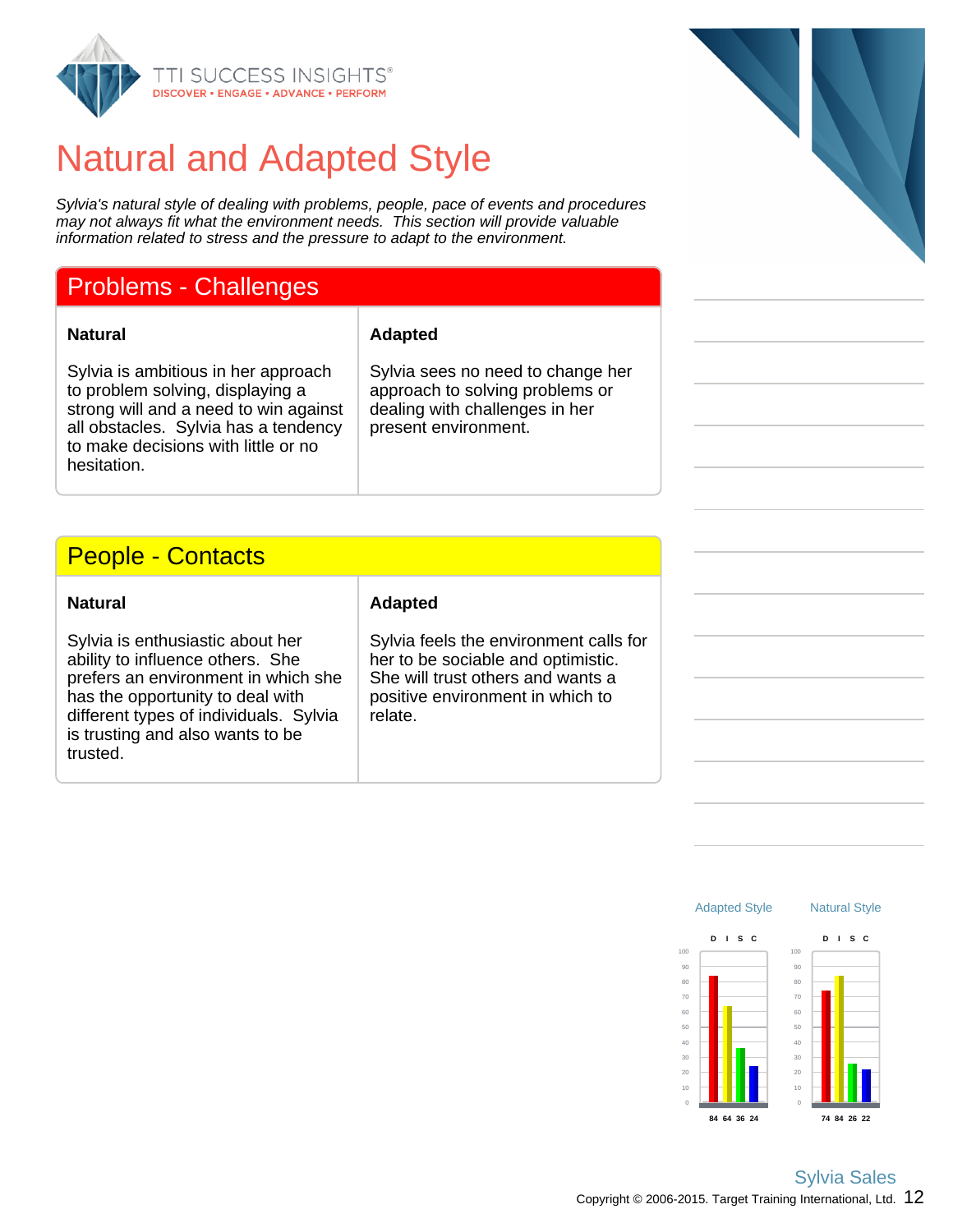

## **Natural and Adapted Style Continued**

### Pace - Consistency

**Natural Adapted** 

Sylvia is variety-oriented and demonstrates a need to get from one activity to another as quickly as possible. She usually demonstrates a pronounced sense of urgency. She is eager to initiate change if for nothing else than for change's sake.

#### Sylvia sees her natural activity style to be just what the environment needs. What you see is what you get for activity level and consistency. Sometimes she would like the world to slow down.

### Procedures - Constraints

Sylvia is independent by nature and feels comfortable in situations where the constraints are few and far between. She will follow rules as long as she feels that the rules are hers. She has a tendency to rebel from rules set by others and wants input into any constraints.

#### **Natural Adapted**

Sylvia shows little discomfort when comparing her basic (natural) style to her response to the environment (adapted) style. The difference is not significant and Sylvia sees little or no need to change her response to the environment.

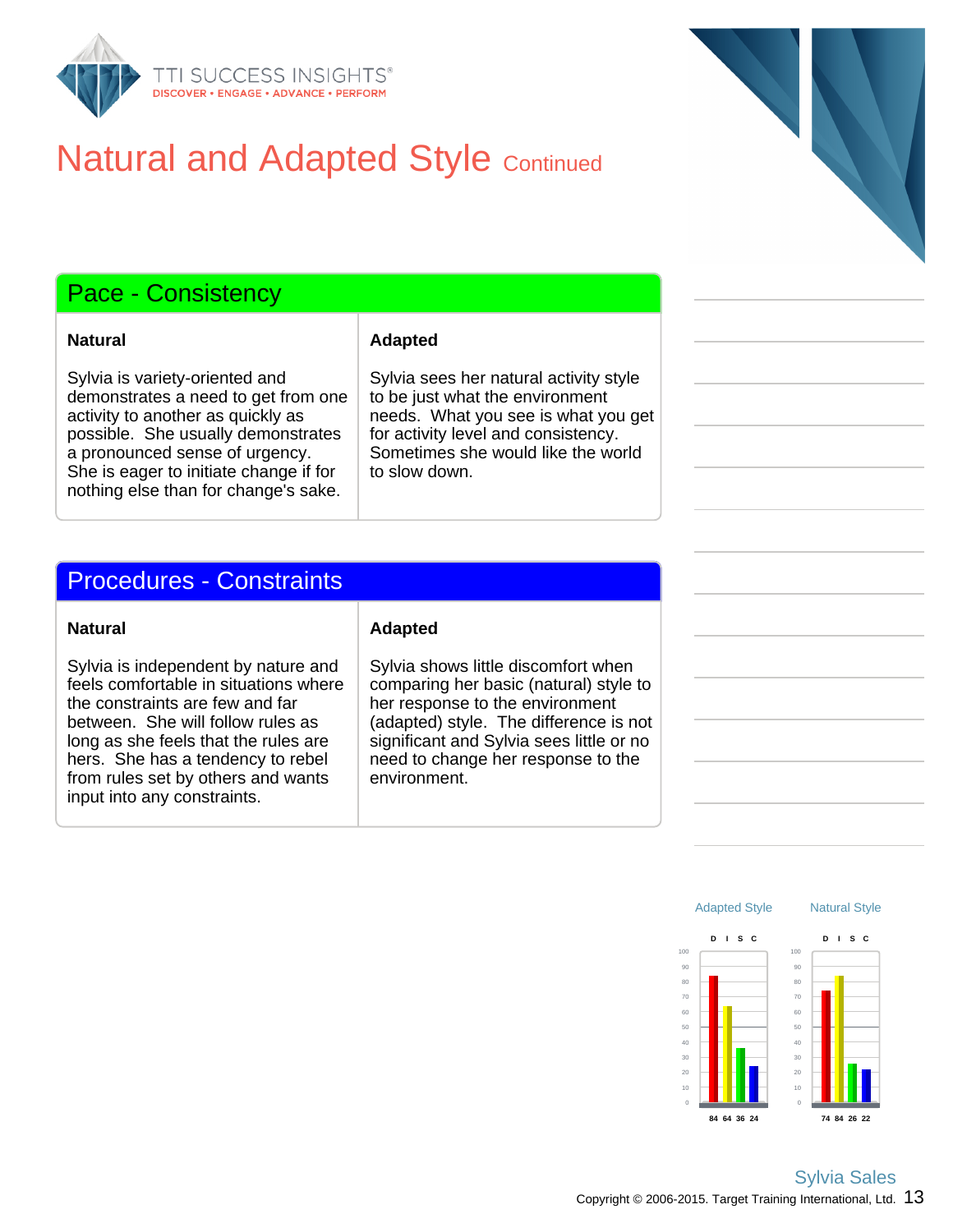

# Adapted Style

Sylvia sees her present work environment requiring her to exhibit the behavior listed on this page. If the following statements DO NOT sound job related, explore the reasons why she is adapting this behavior.

- $\bullet$ Using a creative approach in decision making.
- Firm commitment to accomplishments.  $\bullet$
- Flaunting independence.  $\bullet$
- Using a direct, forthright and honest approach in her communications.  $\bullet$
- Anticipating and solving problems.  $\bullet$
- Having the ability to see the "big picture" as well as the small pieces of the  $\bullet$ puzzle.
- Acting without precedent, and able to respond to change in daily work.  $\bullet$
- Persistence in job completion.  $\bullet$
- Responding well to challenges: "You say I can't do it? Just watch me!"  $\bullet$
- $\bullet$ Being creative and unconventional in making a point.
- $\bullet$ Being independent and innovative.
- Skillful use of vocabulary for persuasive situations.  $\bullet$
- Quickly responding to crisis and change, with a strong desire for  $\bullet$ immediate results.

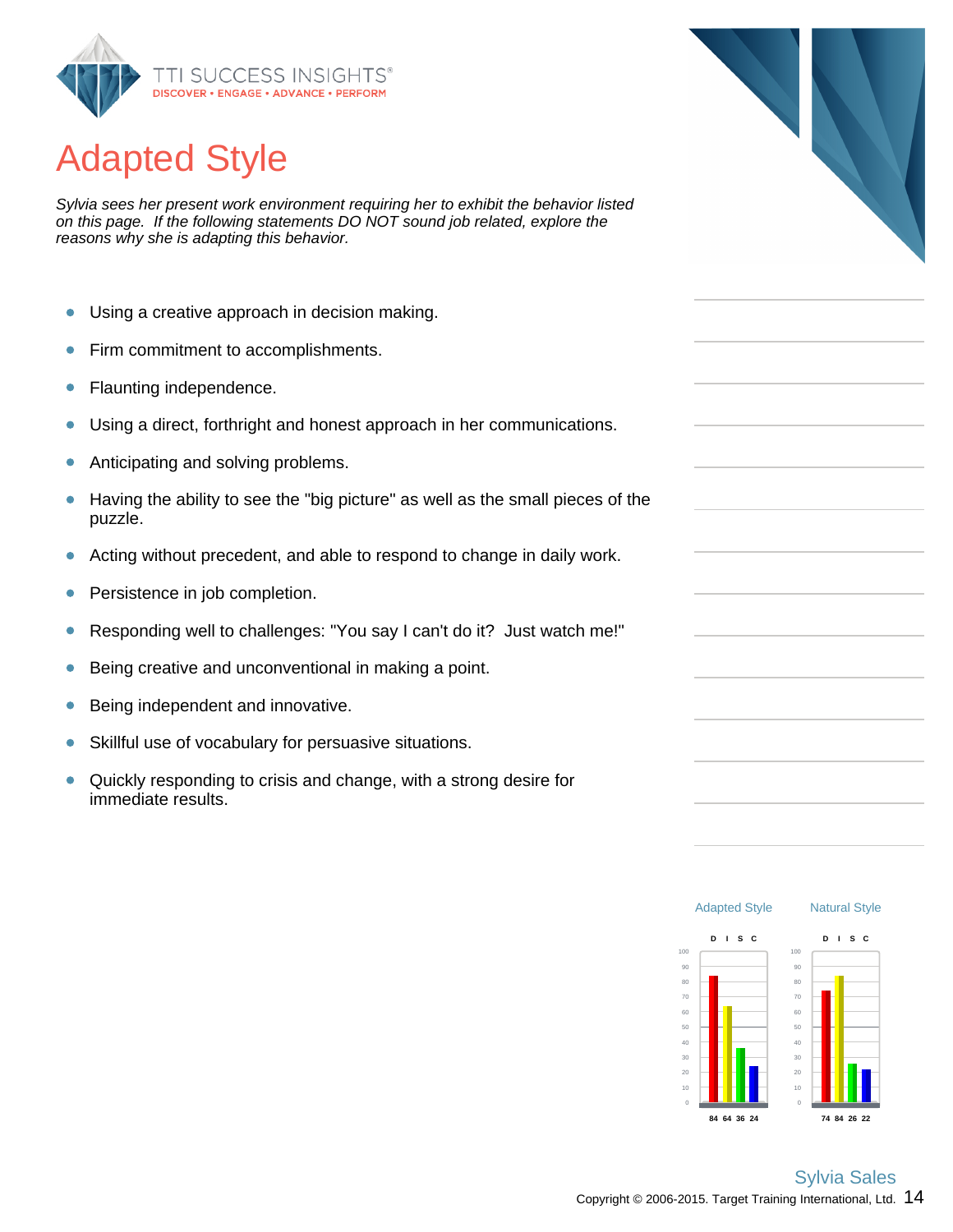

# Time Wasters

This section of your report is designed to identify time wasters that may impact your overall time use effectiveness. Possible causes and solutions will serve as a basis for creating an effective plan for maximizing your use of TIME and increasing your PERFORMANCE.

### Procrastination

Procrastination is the process of delaying action. It is also the inability to begin action.

### **Possible Causes:**

- Priorities have not been set  $\bullet$
- $\bullet$ Do not see projects or tasks clearly
- Overwhelmed with commitments  $\bullet$
- Hope that time will solve or eliminate the problem  $\bullet$
- Fear of failure  $\bullet$

#### **Possible Solutions:**

- $\bullet$ Set goals and establish priorities
- Break large projects into small steps and do one at a time  $\bullet$
- Agree to follow established priorities  $\bullet$
- Consider consequences if it doesn't get done  $\bullet$
- Remind yourself that you will avoid the stress of putting something off until  $\bullet$ the last minute

### Cluttered Desk

A cluttered desk is one that is overloaded by papers, supplies and equipment to the point of impacting the ability to be productive.

### **Possible Causes:**

- See organizing and filing activities as a waste of time  $\bullet$
- Want everything at fingertips  $\bullet$
- Do not conceptualize a system for grouping information and materials  $\bullet$
- $\bullet$ Have not established a timeline for tasks or projects



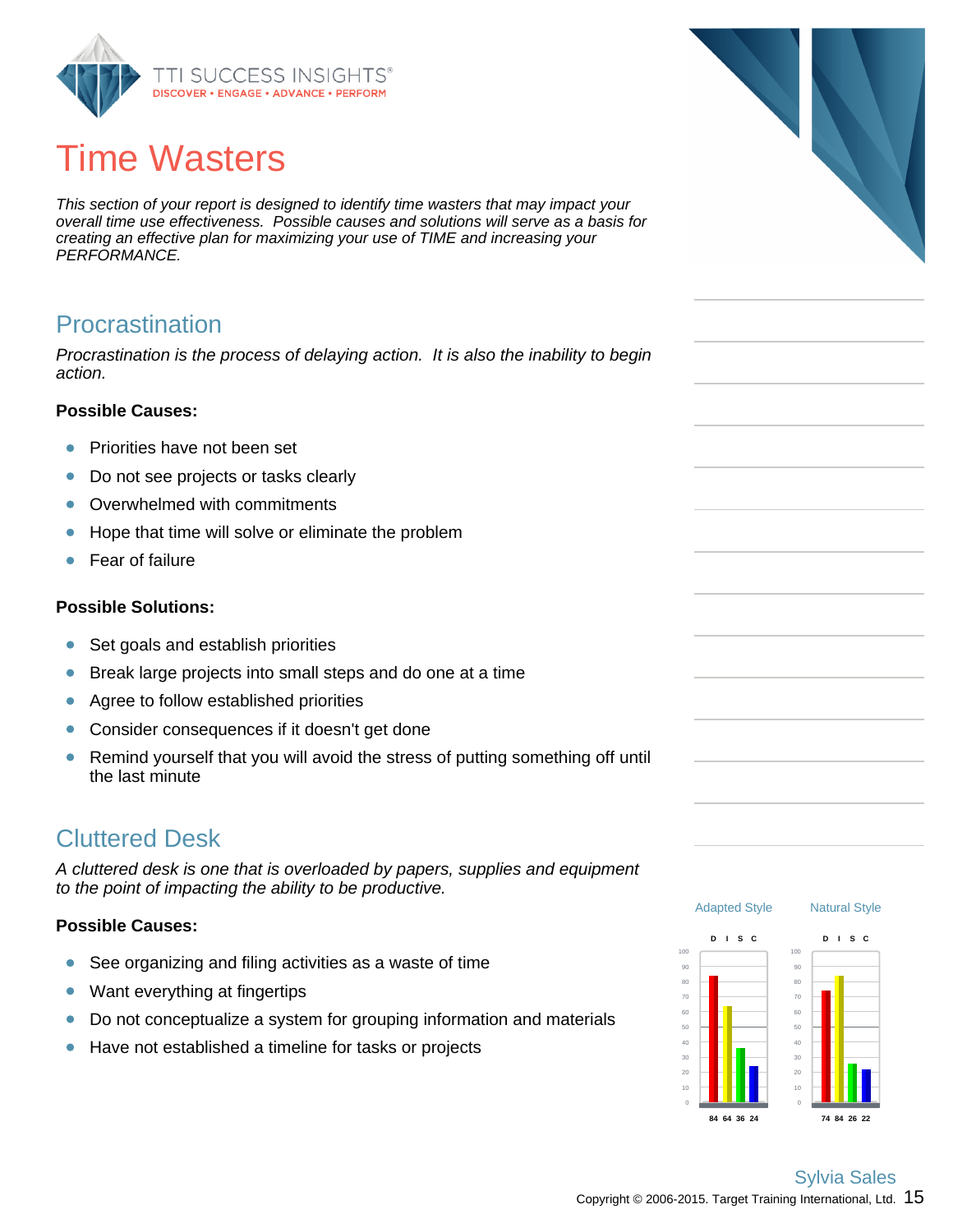

### **Time Wasters Continued**

### **Possible Solutions:**

- Handle each piece of mail only once, i.e. pitch it, file it or delegate it  $\bullet$
- $\bullet$ Set up (or have someone else set up) an information storage and retrieval system
- Get off mailing lists that are of no interest to you  $\bullet$
- $\bullet$ Remind yourself that the time it takes to open "junk" mail robs you of time for more important tasks
- $\bullet$ Establish a time limit for certain projects and only have current project material on your desk

### Desire To Be Involved With Too Many People

The desire to be involved with too many people is involvement that extends beyond business interactions to the point of interfering with work. Beyond being friendly, it is excessive socializing.

### **Possible Causes:**

- Have many interests  $\bullet$
- Want to be seen as one of the gang  $\bullet$
- $\bullet$ Need praise and approval from others

### **Possible Solutions:**

- Recognize your time constraints  $\bullet$
- Be selective in getting involved in activities  $\bullet$
- Monitor energy level  $\bullet$
- $\bullet$ Keep personal and job related priorities in view

### Excessive Socializing

Excessive socializing is defined as those interactions that go beyond the usual required time for discussing a issue or task. It can also be interacting too frequently with those who do not support or contribute to the accomplishment of daily priorities.

### **Possible Causes:**

Enjoy people  $\bullet$ 





Natural Style

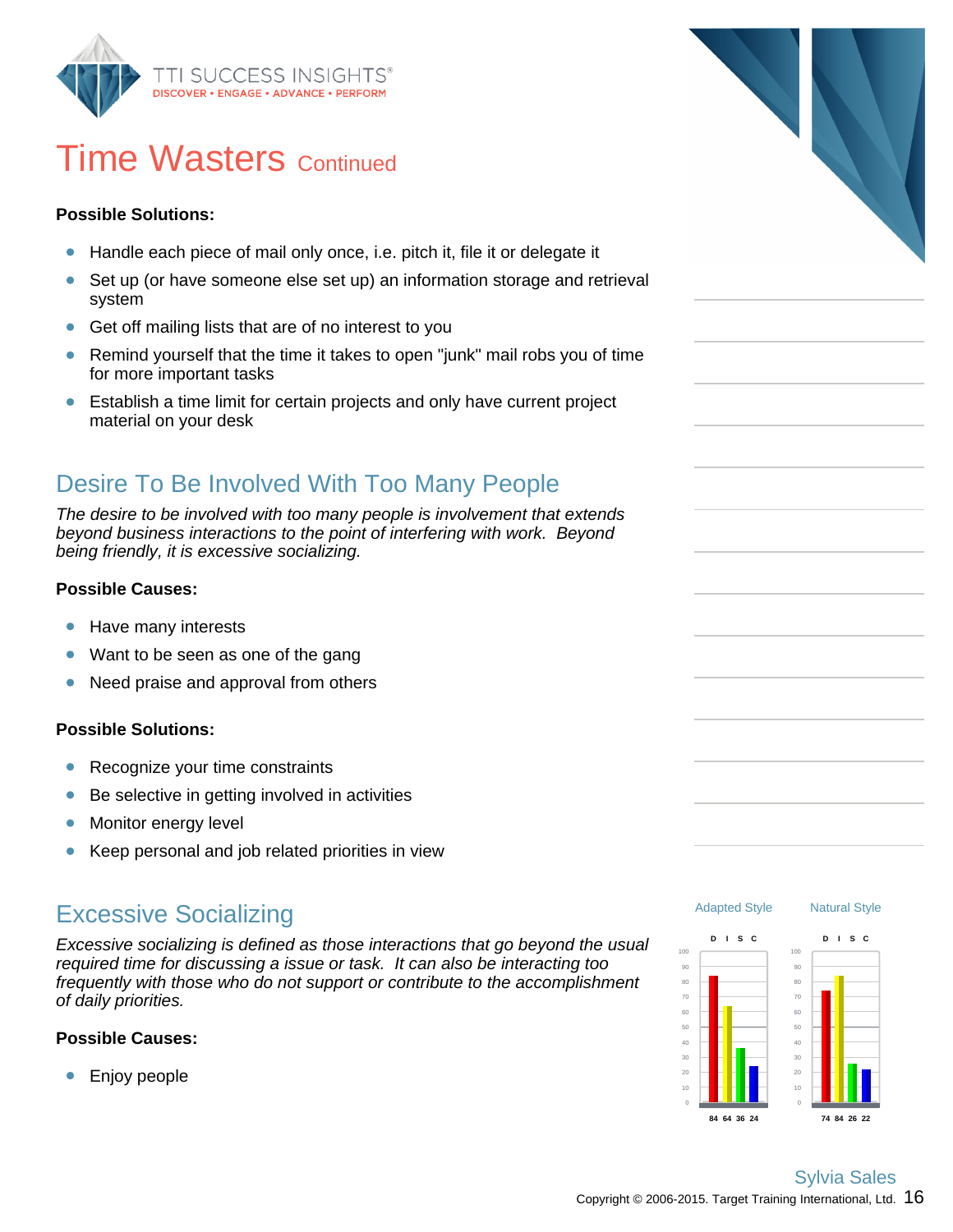

### **Time Wasters Continued**

- ŏ Want to be liked
- $\bullet$ Are creatively motivated when with others
- Allow and even encourage visitors and telephone calls  $\bullet$
- Haven't prioritized daily requirements  $\bullet$
- Confuse deadlines  $\bullet$

#### **Possible Solutions:**

- $\bullet$ Keep daily priorities in view to keep you on task
- Set time guidelines for informal conversations, lunches and meetings  $\bullet$
- Monitor your open door policy  $\bullet$
- $\bullet$ Screen and put a time limit on telephone calls
- Be willing to tell visitors and callers that you cannot be interrupted at this  $\bullet$ time

### Long Lunches

Long lunches are those that extend beyond the normal time for eating. They could be kept within a specific time frame but are not.

### **Possible Causes:**

- Get involved in the excitement of conversation and forget about time  $\bullet$
- $\bullet$ See long lunches as a networking opportunity
- $\bullet$ Like doing business in a social, non-threatening environment
- Use long lunches as a way to avoid unpleasant tasks, people or the work  $\bullet$ environment

#### **Possible Solutions:**

- Set a specific time for lunch and STICK TO IT  $\bullet$
- $\bullet$ Have meetings in the office
- Set meetings right after lunch  $\bullet$
- $\bullet$ Have working lunches



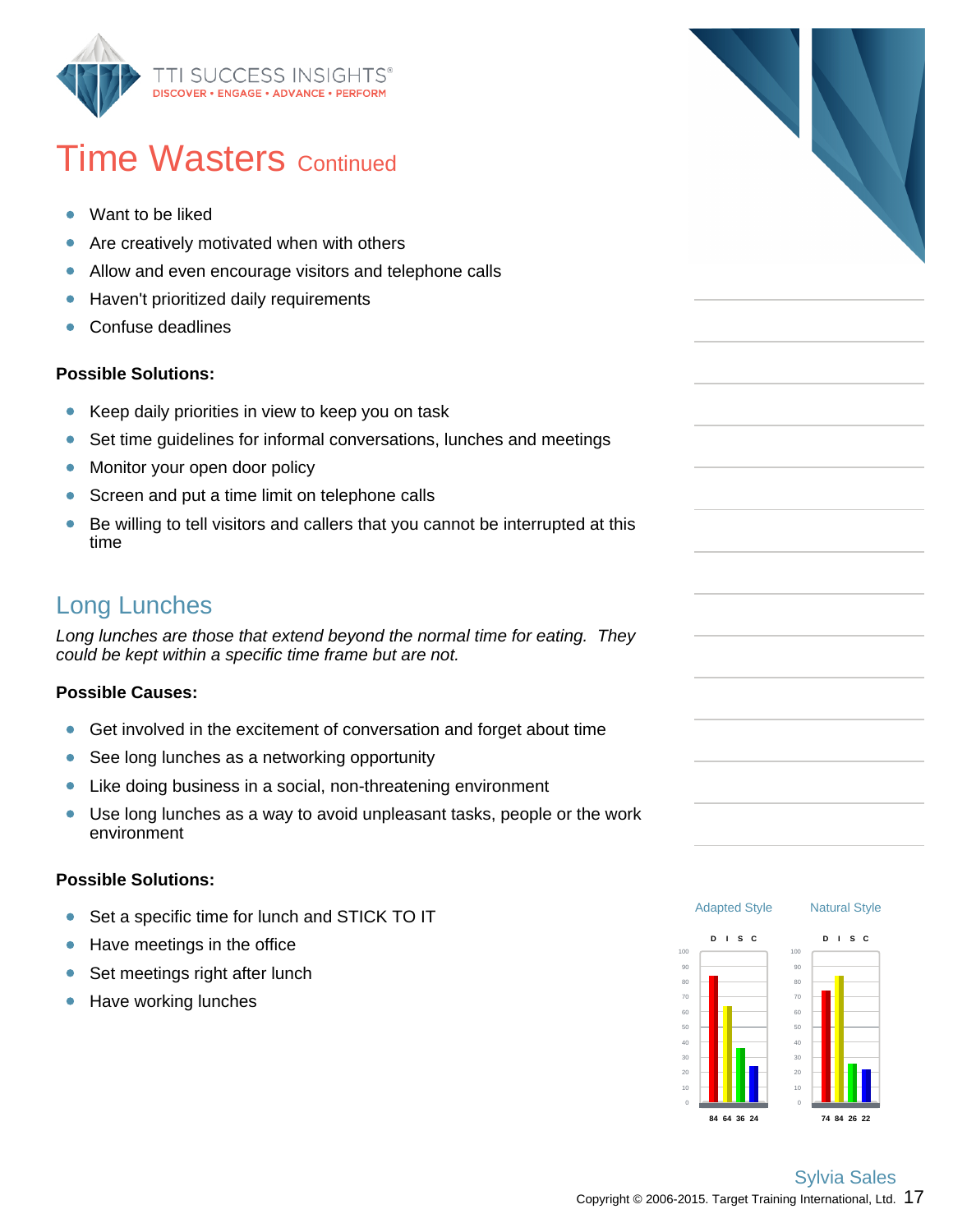

### **Time Wasters Continued**

### Open Door Policy

An open door policy in this context refers to giving unlimited and unmonitored access to anyone who wishes to see you.

### **Possible Causes:**

- Want to be seen as supportive and available  $\bullet$
- Want the social interaction of people dropping by  $\bullet$
- Have a difficult time saying "no"  $\bullet$
- $\bullet$ Use people interruptions as a way of procrastinating or justifying missed deadlines

### **Possible Solutions:**

- Set aside time to "close your door" and work on projects  $\bullet$
- Set aside time to interact with co-workers  $\bullet$
- Learn to prioritize activities and say "no" to low priorities  $\bullet$
- Place your desk so that it is not always in "view" of those who pass by  $\bullet$
- Avoid eye contact with people who walk by your desk or office  $\bullet$

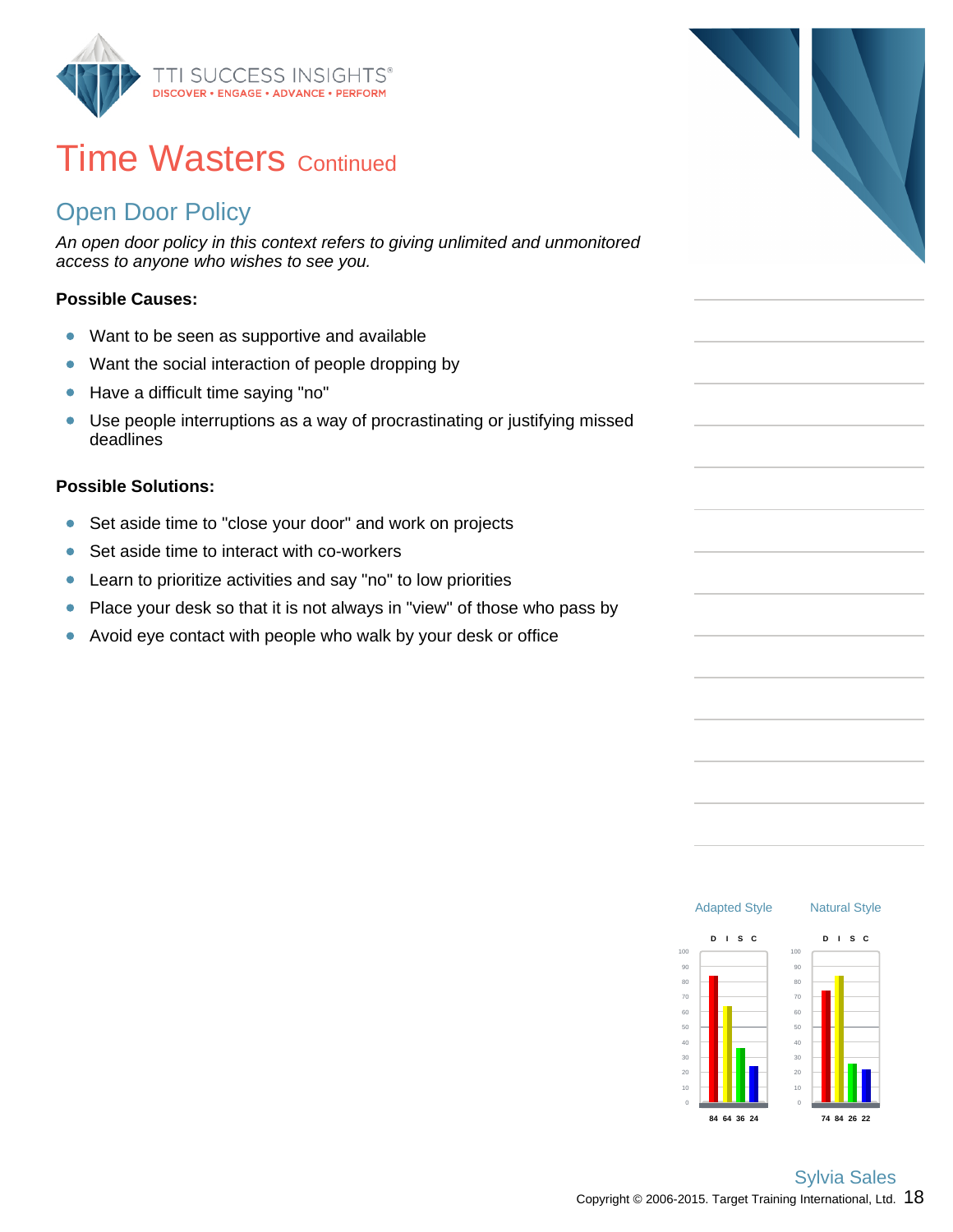

## Areas for Improvement

In this area is a listing of possible limitations without regard to a specific job. Review with Sylvia and cross out those limitations that do not apply. Highlight 1 to 3 limitations that are hindering her performance and develop an action plan to eliminate or reduce this hindrance.

### Sylvia has a tendency to:

- Be inattentive to details--only attentive to results: "Don't ask how I did it,  $\bullet$ just if I succeeded."
- Trust people indiscriminately if positively reinforced by those people.  $\bullet$
- Be optimistic regarding possible results of her projects or the potential of  $\bullet$ her people.
- Be inattentive to detail unless that detail is important to her or if detail  $\bullet$ work is of a short duration.
- Be too verbal in expressing criticism.  $\bullet$
- Take information at face value without validation or substantial  $\bullet$ investigation.
- Underinstruct and overdelegate--will rely on personality as opposed to a disciplined approach to follow-up.
- Be unrealistic in appraising people--especially if the person is a "friend."  $\bullet$
- Act impulsively--heart over mind, especially if her security is not perceived  $\bullet$ to be threatened.



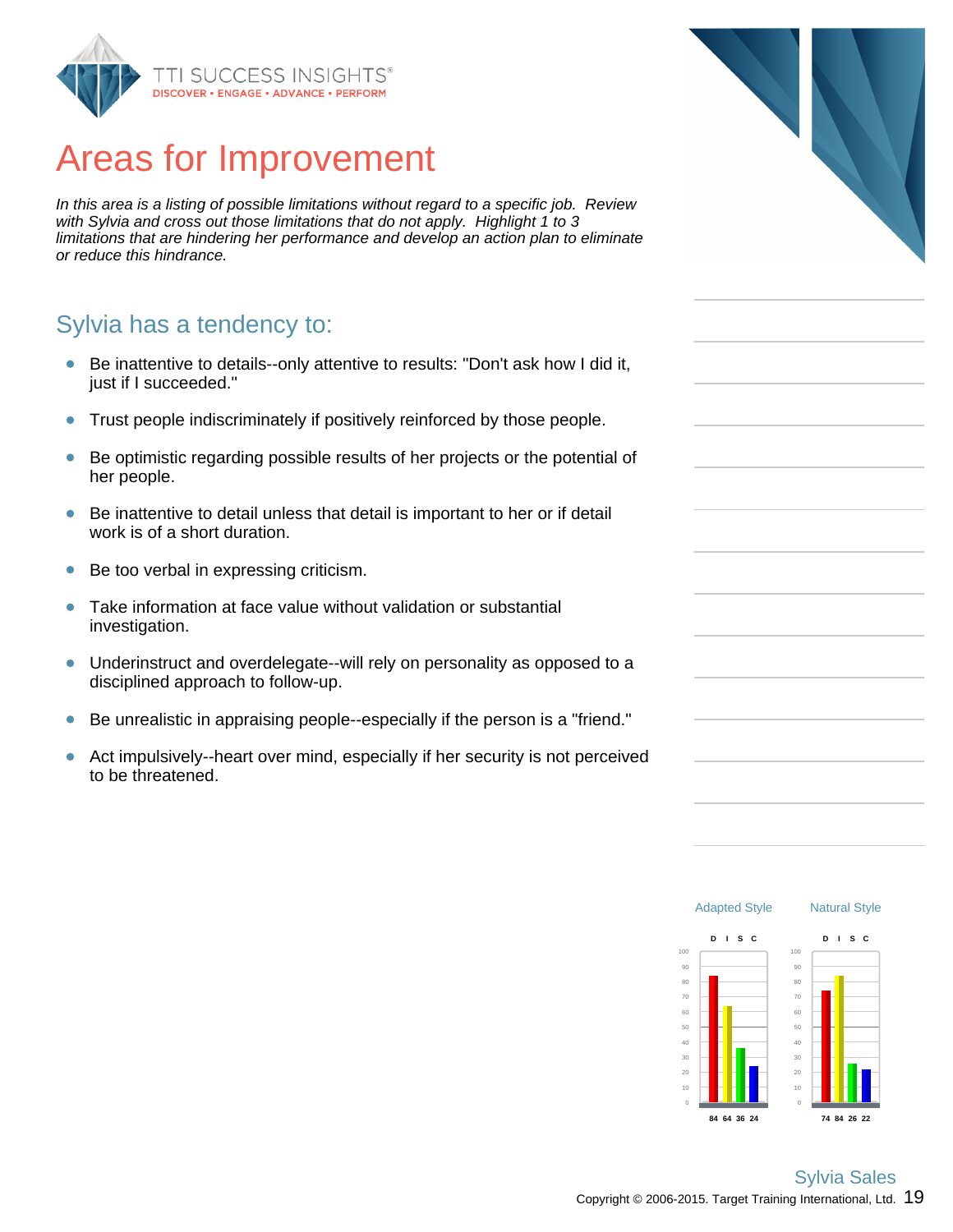

## Behavioral Hierarchy

Your observable behavior and related emotions contribute to your success on the job. When matched to the job, they play a large role in enhancing your performance. The list below ranks your behavioral traits from the strongest to the weakest.

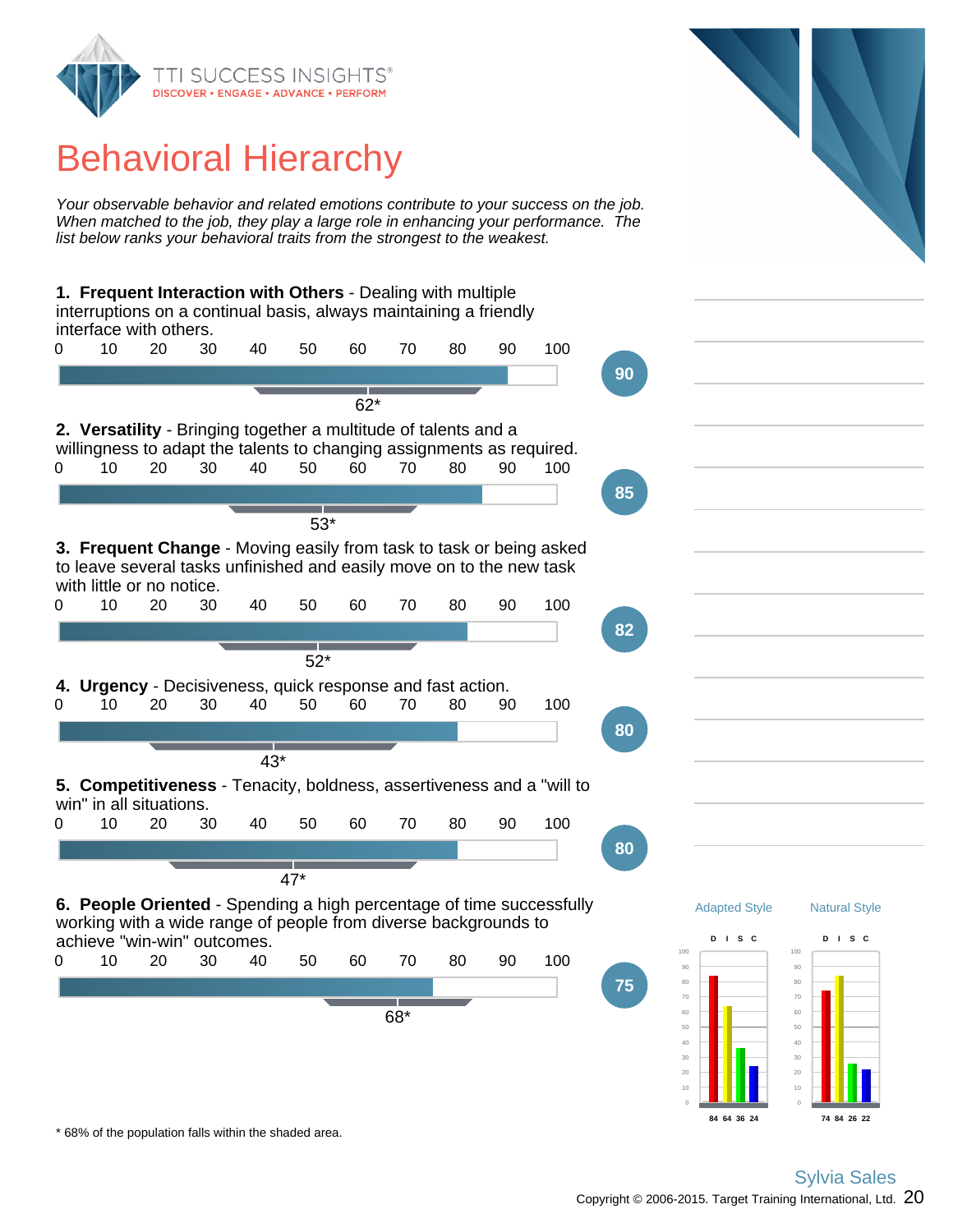

## Behavioral Hierarchy



\* 68% of the population falls within the shaded area. SIA: 84-64-36-24 (11) SIN: 74-84-26-22 (13)

**84 64 36 24**

**74 84 26 22**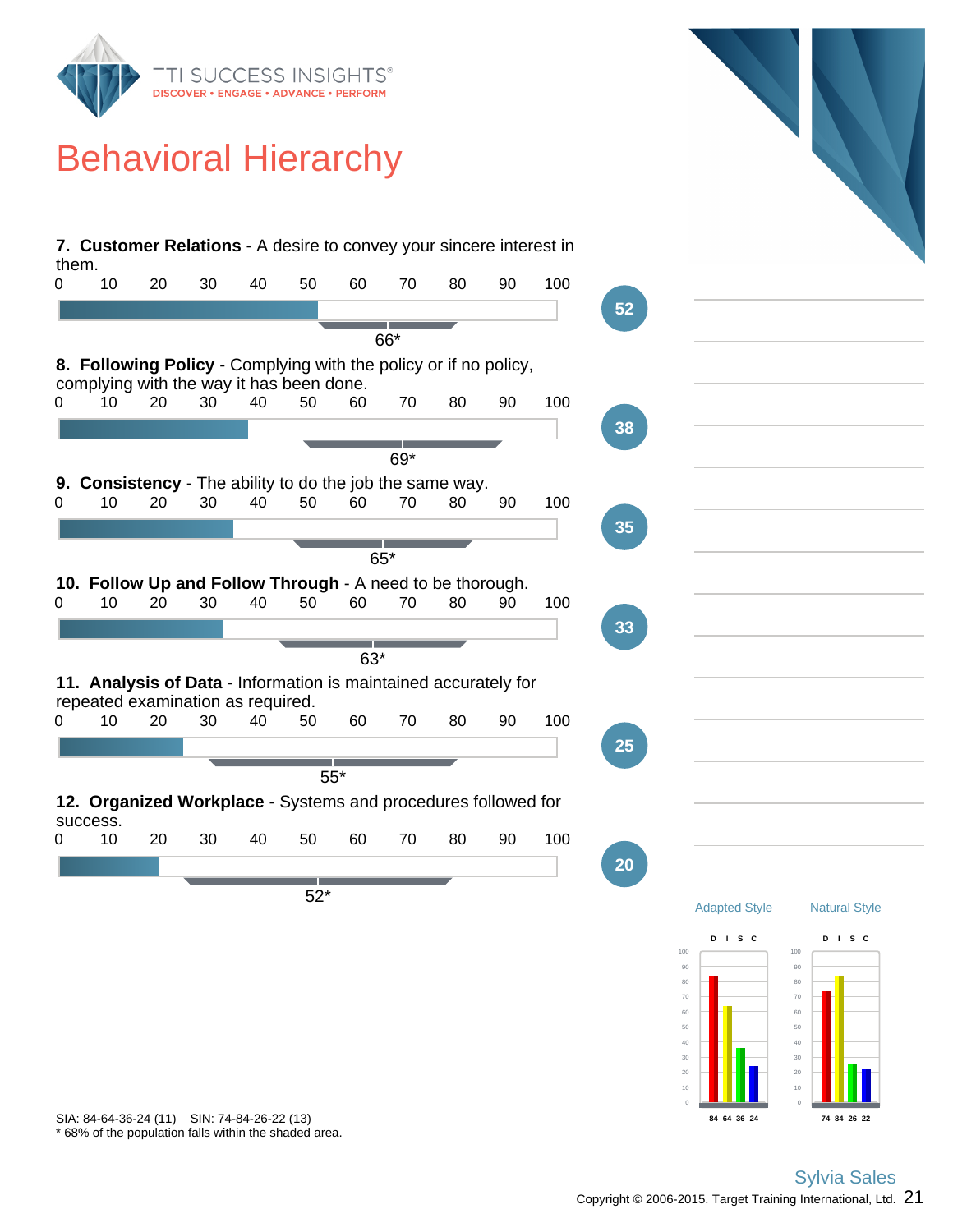

### Style Insights<sup>®</sup> Graphs 11-27-2015



### Adapted Style

**Graph I**

### Natural Style

**Graph II**

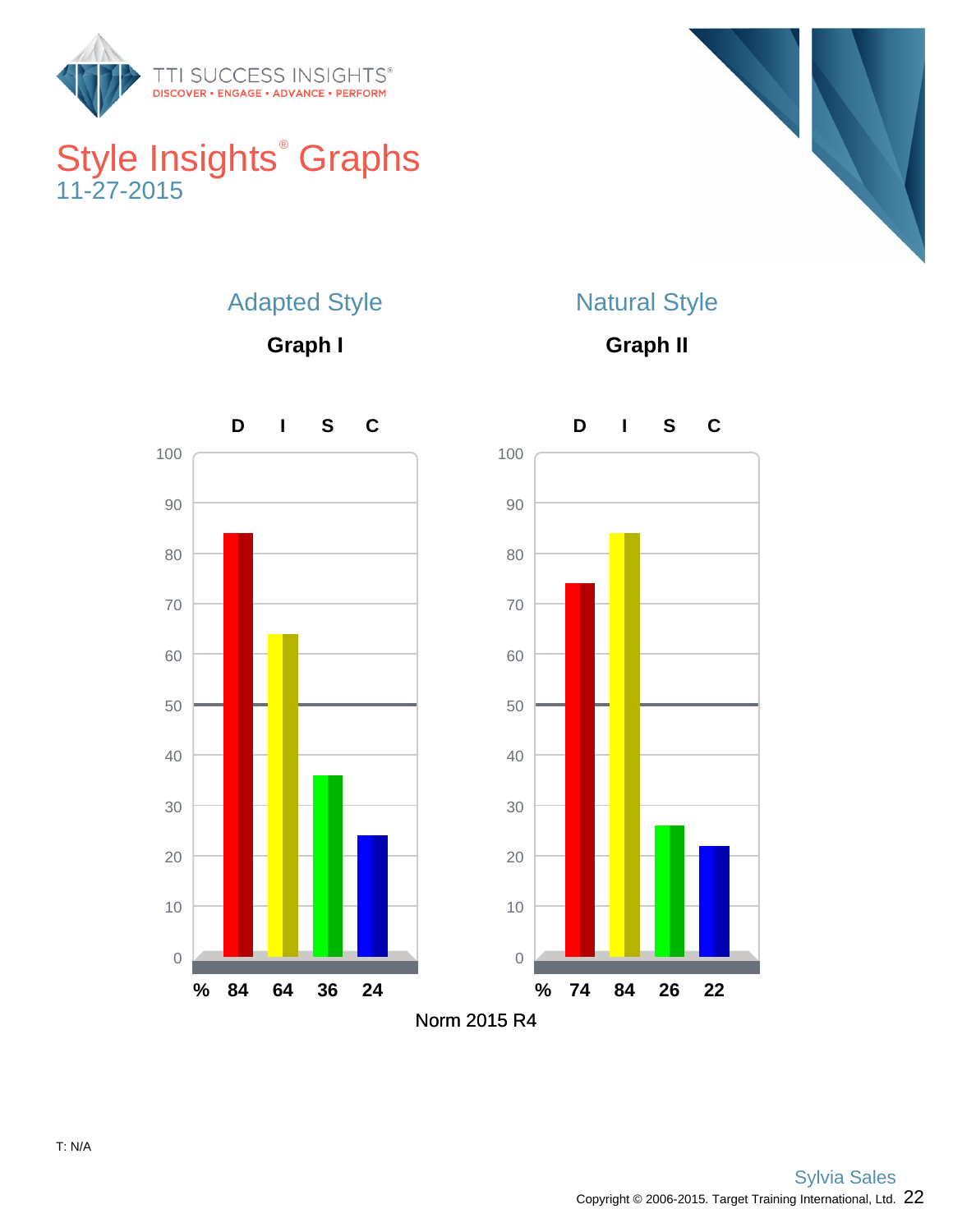



# The Success Insights<sup>®</sup> Wheel

The Success Insights® Wheel is a powerful tool popularized in Europe. In addition to the text you have received about your behavioral style, the Wheel adds a visual representation that allows you to:

- View your natural behavioral style (circle).  $\bullet$
- $\bullet$ View your adapted behavioral style (star).
- $\bullet$ Note the degree you are adapting your behavior.
- $\bullet$ If you filled out the Work Environment Analysis, view the relationship of your behavior to your job.

Notice on the next page that your Natural style (circle) and your Adapted style (star) are plotted on the Wheel. If they are plotted in different boxes, then you are adapting your behavior. The further the two plotting points are from each other, the more you are adapting your behavior.

If you are part of a group or team who also took the behavioral assessment, it would be advantageous to get together, using each person's Wheel, and make a master Wheel that contains each person's Natural and Adapted style. This allows you to quickly see where conflict can occur. You will also be able to identify where communication, understanding and appreciation can be increased.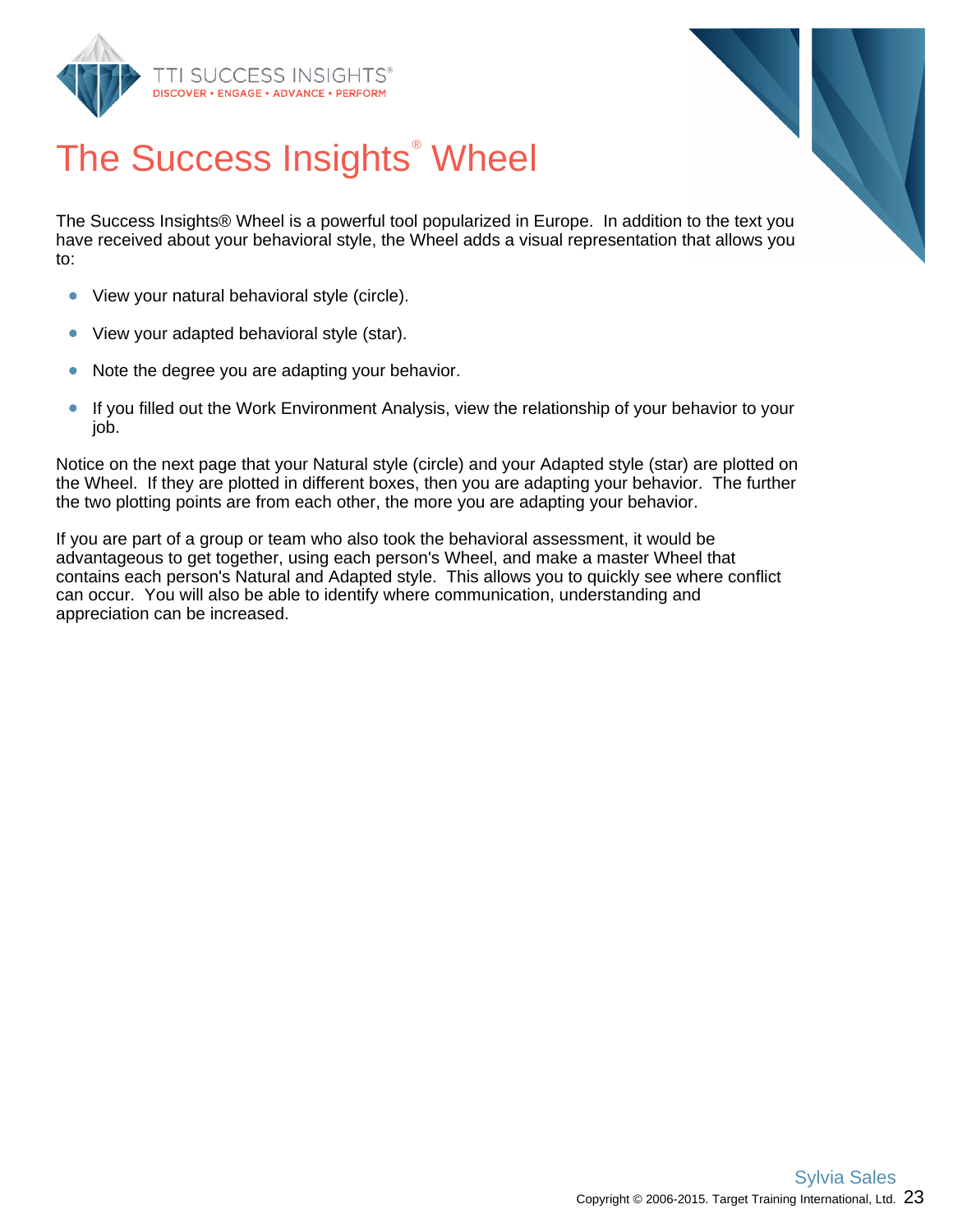

### The Success Insights<sup>®</sup> Wheel 11-27-2015



Natural: (13) PROMOTING PERSUADER Adapted:  $\bigstar$  (11) PERSUADING CONDUCTOR

Norm 2015 R4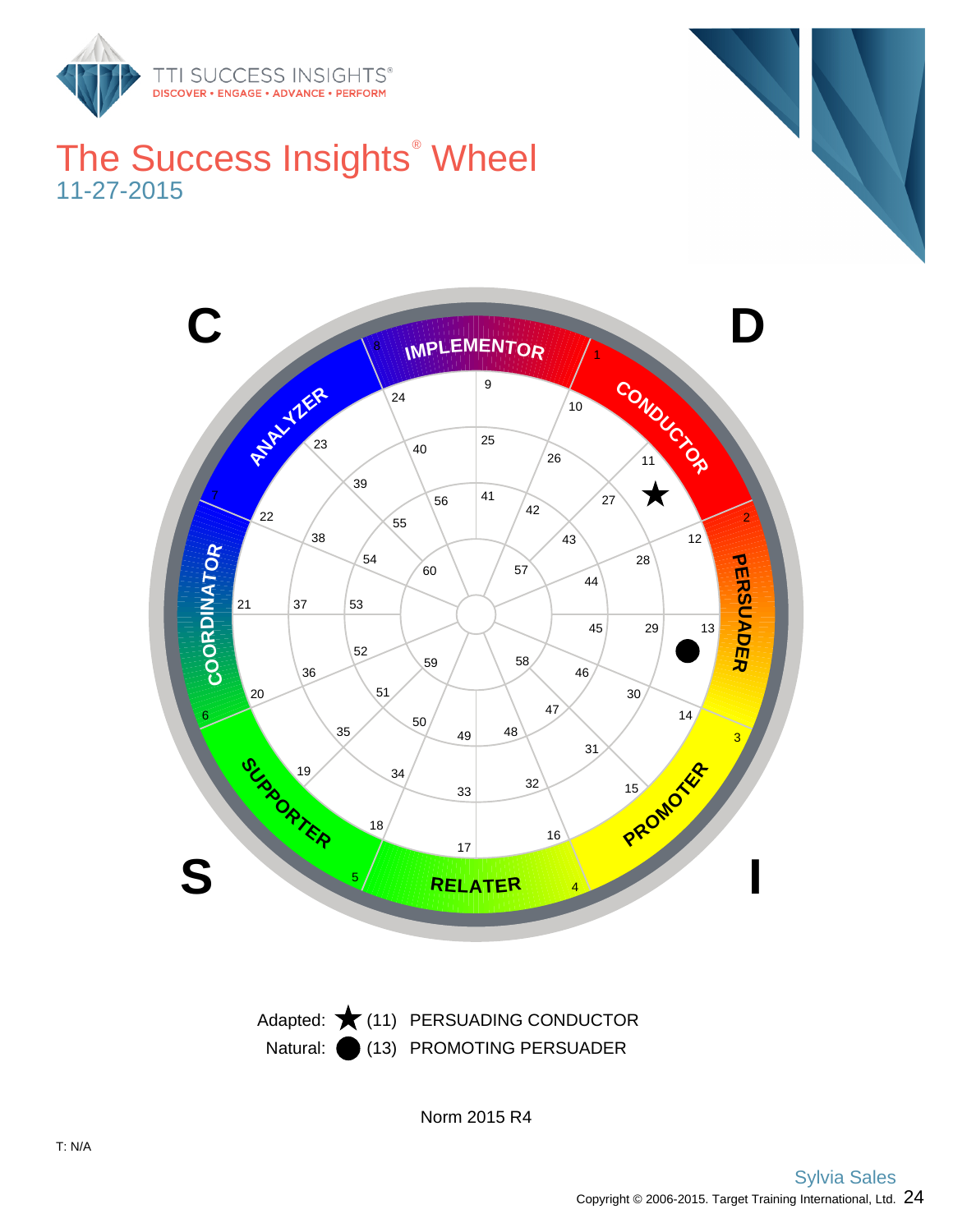



# Understanding Your Driving Forces

Eduard Spranger first defined six primary types or categories to define human motivation and drive. These six types are Theoretical, Utilitarian, Aesthetic, Social, Individualistic and Traditional.

With TTISI's additional insights into Spranger's original work, the 12 Driving Forces™ came to life. The 12 Driving Forces are established by looking at each motivator on a continuum and describing both ends. All of the twelve descriptors are based on six keywords, one for each continuum. The six keywords are Knowledge, Utility, Surroundings, Others, Power and Methodologies.

You will learn how to explain, clarify and amplify some of the driving forces in your life. This report will empower you to build on your unique strengths, which you bring to work and life. You will learn how your passions from 12 Driving Forces frame your perspectives and provide the most accurate understanding of you as a unique person.

Please pay careful attention to your top four driving forces, as they highlight what most powerfully moves you to action. As you examine the next tier of four driving forces, you'll recognize they may have strong pull for you, but only in certain situations. Finally, when reviewing the bottom four driving forces, you will identify your varying levels of indifference or total avoidance.

Once you have reviewed this report you will have a better grasp of one of the key areas in the Science of Self™ and will:

- Understand how your driving forces are at play in your career and relationships
- $\bullet$ Be able to apply your understanding of your driving forces to your relationships and job-related performance
- Have a clearer impression of your purpose and direction in life, which can lead to greater satisfaction in work and life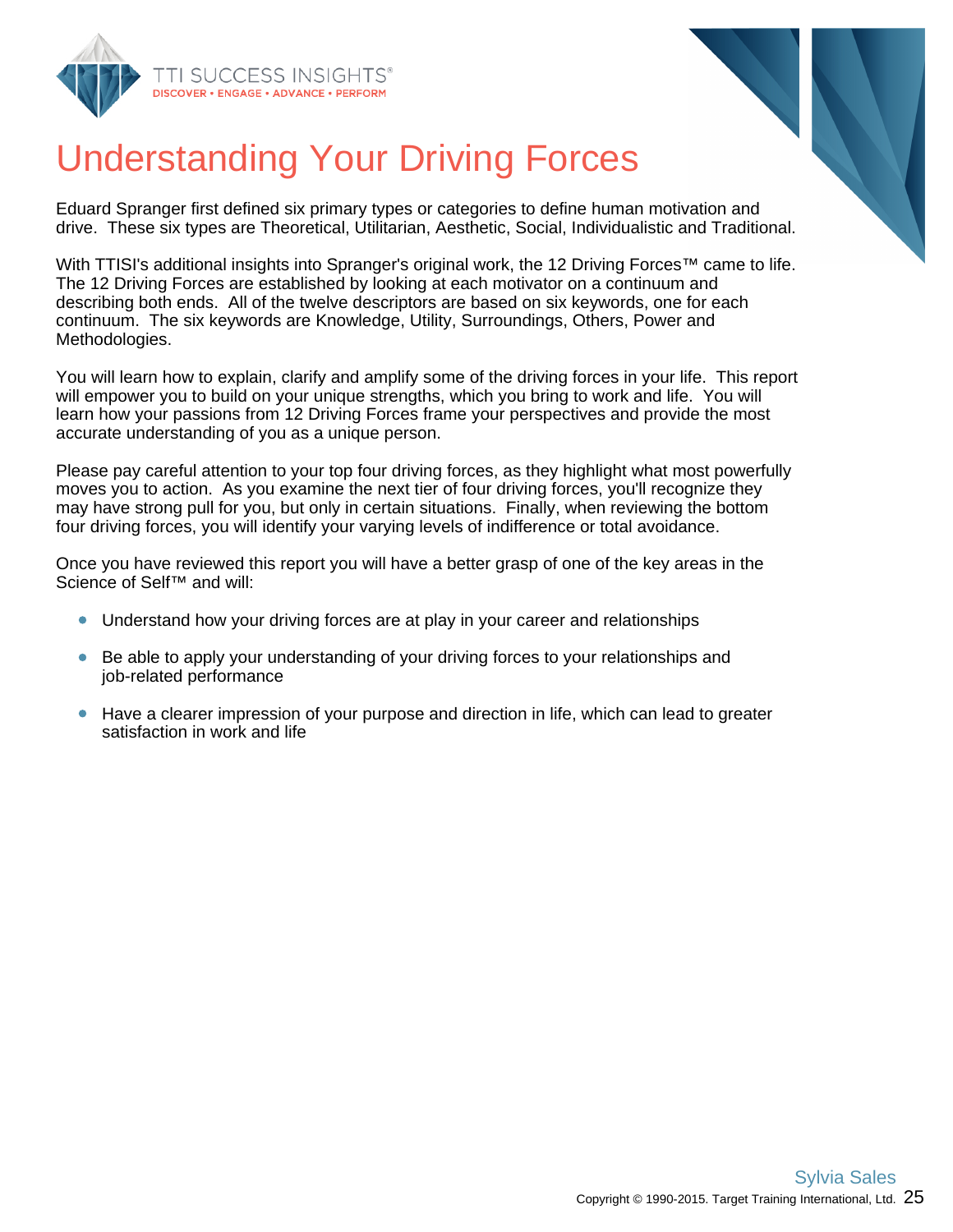

### General Characteristics

Based on your responses, the report has generated statements to provide a broad understanding of WHY YOU DO WHAT YOU DO. These statements identify the motivation that you bring to the job. However, you could have a potential Me-Me conflict when two driving forces seem to conflict with each other. Use the general characteristics to gain a better understanding of your driving forces.

Sylvia has the ability to instinctively notice and respond to people in need. If she thinks it will harm the relationship, Sylvia will avoid confrontation. She has a desire to ensure policies are fair for everyone. She will accomplish tasks for the sake of accomplishment. Being rewarded for her investment of time, talent or resources is not her driving force. She will focus more on the satisfaction of others rather than being restrained by efficiency. She will thrive in a role where she can experience self-realization and gratification. She is able to see the overall situation and strive for harmony. Sylvia will view and use knowledge as a needed resource or a means to an end. She is comfortable in situations when she can rely on past experiences. She will evaluate each situation and determine how much collaboration is needed. She may be able to pick and choose the traditions to which she will adopt.

Sylvia looks for ways to help people have positive experiences. She has the desire to be empathetic toward those in need. She views money as a necessary means of surviving not as a sense of accomplishment. She values people for who they are versus what they can provide. Sylvia aspires to create unity and balance in her work environment. She feels a high level of satisfaction when she is able to create rapport and tranquility with others. She will research a subject if it's something Sylvia is passionate about. She is comfortable starting a project before gathering all the necessary information. Sylvia may focus on the greater good more than personal advancement. As long as Sylvia's beliefs are not threatened, she may allow others to influence the direction of her work. She may overlook traditions or boundaries to complete a task. She tends to dissect other systems and/or traditions and may be creative when applying them.



Copyright © 1990-2015. Target Training International, Ltd.  $26$ 

Sylvia Sales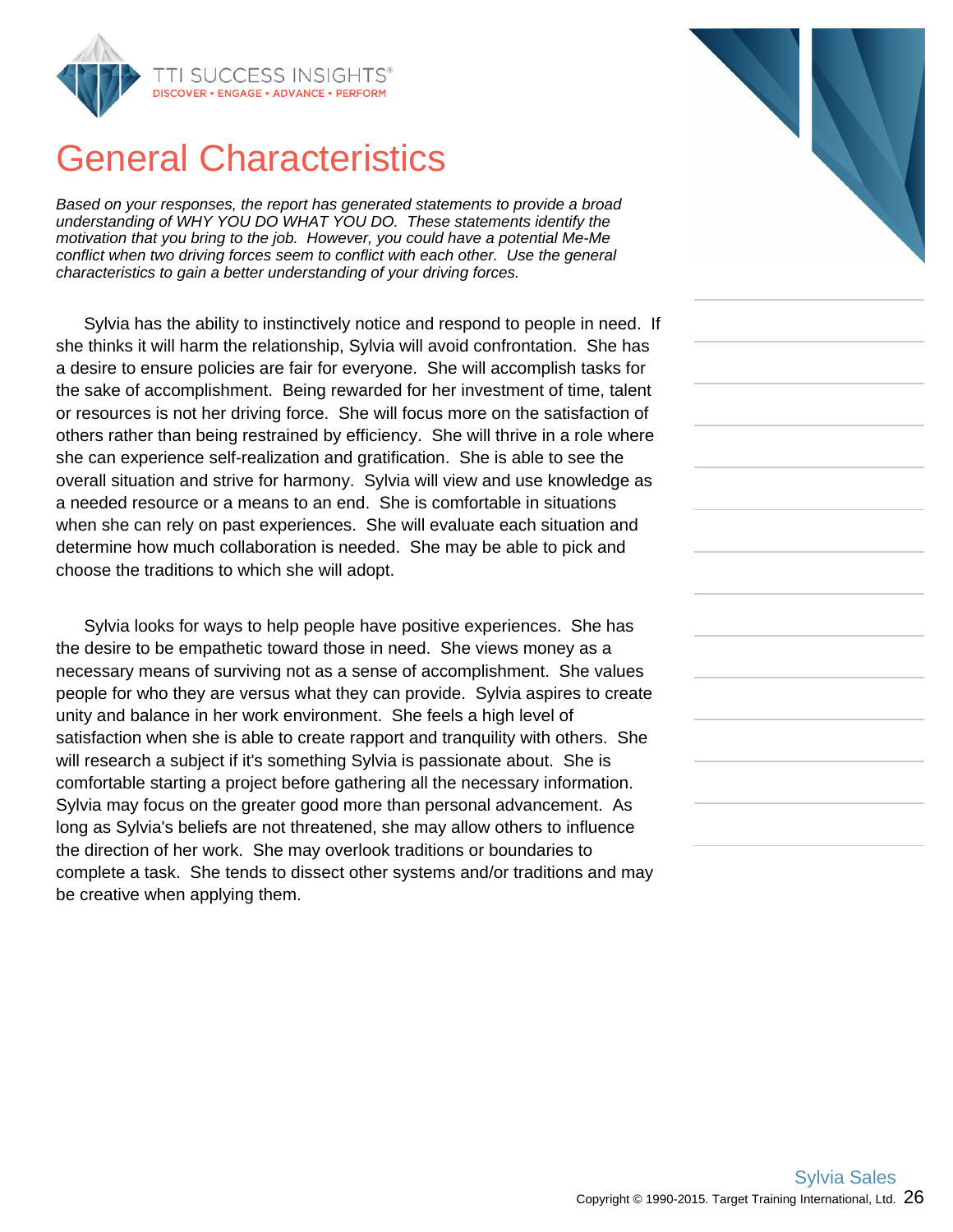

## General Characteristics

Sylvia will strive to eliminate conflict in the workplace. She may sacrifice personal gain in a situation if the outcome is detrimental to others. She focuses on the greater good versus her return on investment. She focuses on the task at hand before considering the best use of her talent and skills. Looking and feeling good enhances her daily productivity. She may prefer a summary rather than the full-length version. She may seek situations that allow her the freedom to partner with others. She may seek new ways to accomplish routine tasks.

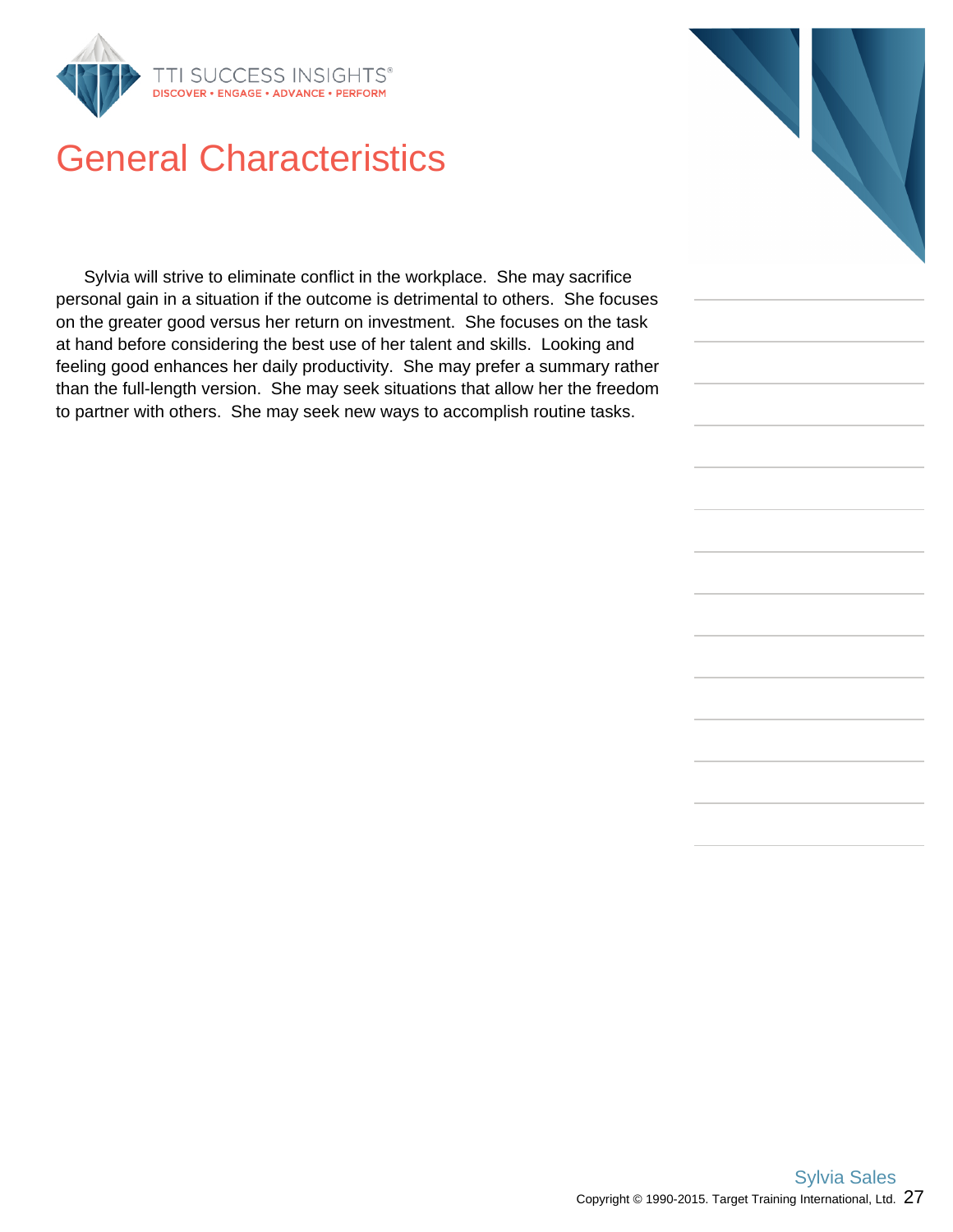



## Primary Driving Forces Cluster

Your top driving forces create a cluster of drivers that move you to action. If you focus on the cluster rather than a single driver you can create combinations of factors that are very specific to you. The closer the scores are to each other the more you can pull from each driver. Think about the driver that you can relate to most and then see how your other primary drivers can support or complement to create your unique driving force.

|   | being helpful or supportive.                |    |       |       | 1. Altruistic - People who are driven to assist others for the satisfaction of                                                    |    |    |    |    |     |    |
|---|---------------------------------------------|----|-------|-------|-----------------------------------------------------------------------------------------------------------------------------------|----|----|----|----|-----|----|
| 0 | 10 <sup>1</sup>                             | 20 | 30    | 40    | 50                                                                                                                                | 60 | 70 | 80 | 90 | 100 |    |
|   |                                             |    |       |       |                                                                                                                                   |    |    |    |    |     | 85 |
|   |                                             |    | $33*$ |       |                                                                                                                                   |    |    |    |    |     |    |
|   | with little expectation of personal return. |    |       |       | 2. Selfless - People who are driven by completing tasks for the greater good,                                                     |    |    |    |    |     |    |
| 0 | 10                                          | 20 | 30    | 40    | 50                                                                                                                                | 60 | 70 | 80 | 90 | 100 |    |
|   |                                             |    |       |       |                                                                                                                                   |    |    |    |    |     | 85 |
|   |                                             |    |       | $39*$ |                                                                                                                                   |    |    |    |    |     |    |
|   |                                             |    |       |       | 3. Harmonious - People who are driven by the experience, subjective<br>viewpoints and balance in their surroundings.              |    |    |    |    |     |    |
| 0 | 10                                          | 20 | 30    | 40    | 50                                                                                                                                | 60 | 70 | 80 | 90 | 100 |    |
|   |                                             |    |       |       |                                                                                                                                   |    |    |    |    |     | 71 |
|   |                                             |    | $33*$ |       |                                                                                                                                   |    |    |    |    |     |    |
|   |                                             |    |       |       | 4. Instinctive - People who are driven by utilizing past experiences, intuition<br>and seeking specific knowledge when necessary. |    |    |    |    |     |    |
| 0 | 10                                          | 20 | 30    | 40    | 50                                                                                                                                | 60 | 70 | 80 | 90 | 100 |    |
|   |                                             |    |       |       |                                                                                                                                   |    |    |    |    |     | 51 |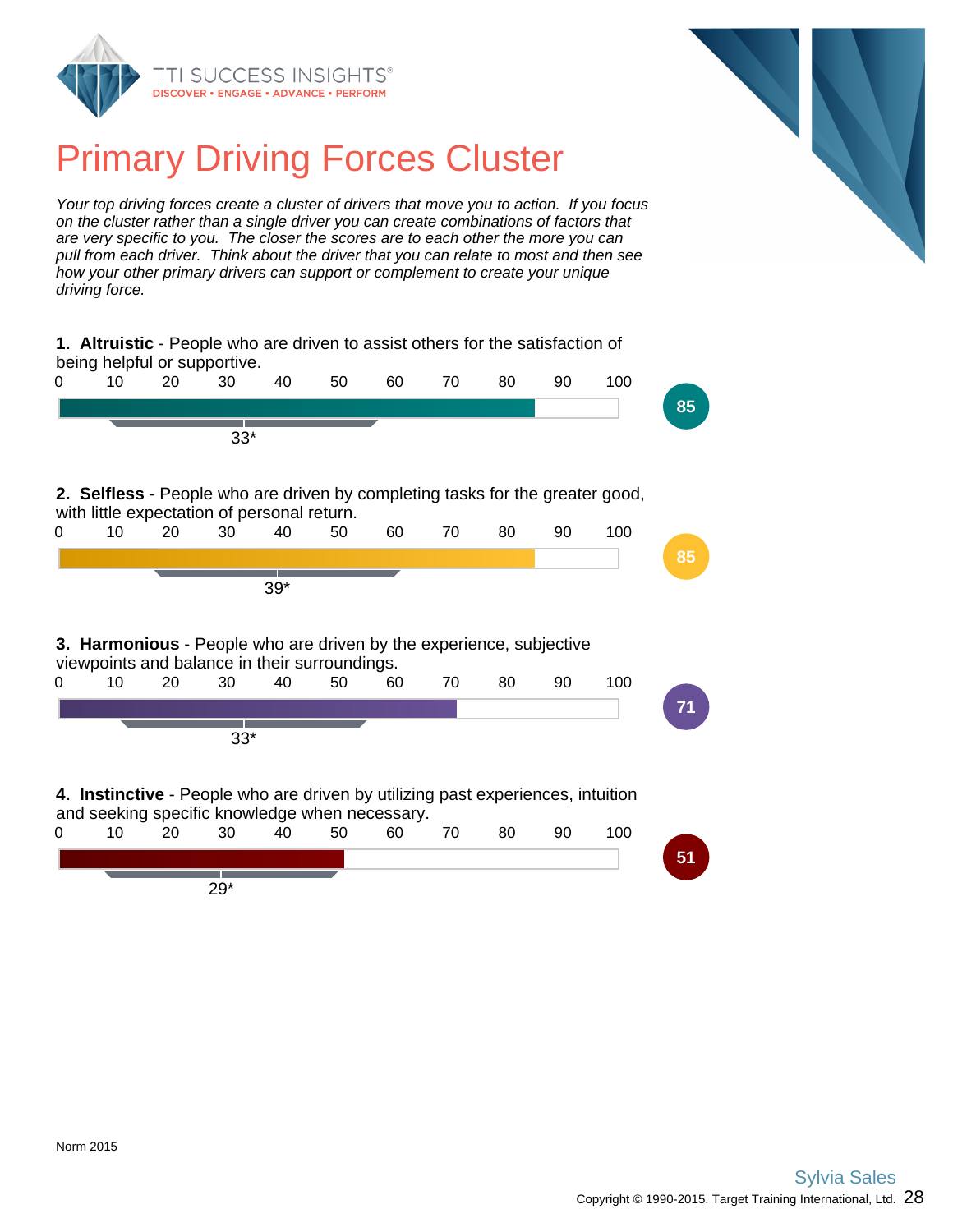

## Situational Driving Forces Cluster

Your middle driving forces create a cluster of drivers that come in to play on a situational basis. While not as significant as your primary drivers, they can influence your actions in certain scenarios.

**5. Collaborative** - People who are driven by being in a supporting role and contributing with little need for individual recognition. 0 10 20 30 40 50 60 70 80 90 100 **49** 35\* **6. Receptive** - People who are driven by new ideas, methods and opportunities that fall outside a defined system for living. 0 10 20 30 40 50 60 70 80 90 100 **49** 44\* **7. Commanding** - People who are driven by status, recognition and control over personal freedom. 0 10 20 30 40 50 60 70 80 90 100 **35** 49\* **8. Structured** - People who are driven by traditional approaches, proven methods and a defined system for living. 0 10 20 30 40 50 60 70 80 90 100 **31** 39\*

> Copyright © 1990-2015. Target Training International, Ltd.  $29$ Sylvia Sales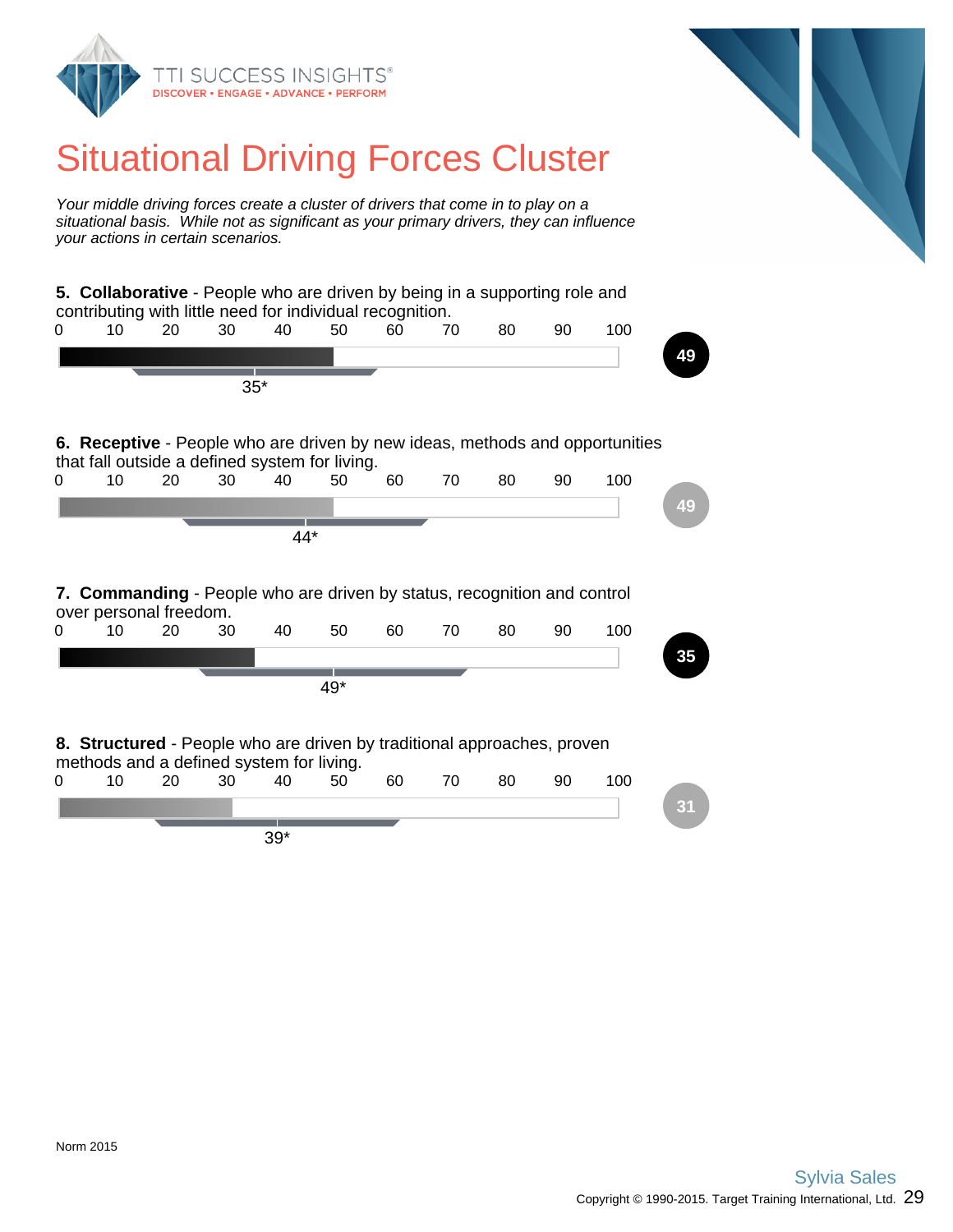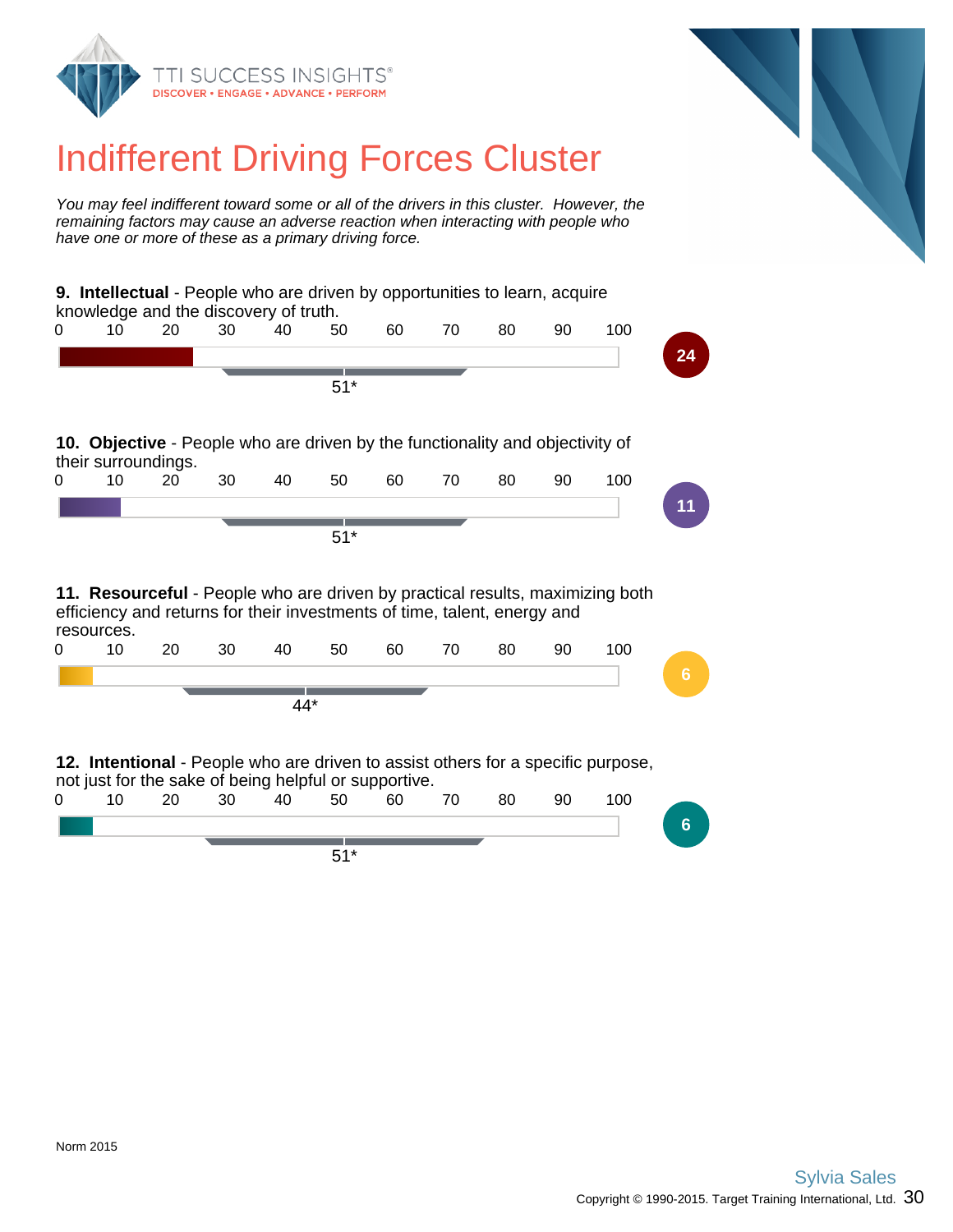

### Areas for Awareness

For years you have heard statements like, "Different strokes for different folks," "to each his own," and "people do things for their own reasons, not yours." When you are surrounded by people who share similar driving forces, you will fit in with the group and be energized. However, when surrounded by people whose driving forces are significantly different from yours, you may be perceived as out of the mainstream. These differences can induce stress or conflict.

This section reveals areas where your driving forces may be outside the mainstream and could lead to conflict. The further above the mean and outside the mainstream you are, the more people will notice your passion about that driving force. The further below the mean and outside the mainstream you are, the more people will notice your avoidance or indifference regarding that driving force. The shaded area for each driving force represents 68 percent of the population or scores that fall within one standard deviation above or below the national mean.



### Norms & Comparisons Table - Norm 2015

**Passionate** - two standard deviations above the national mean **Indifferent** - two standard deviations below the national mean **Extreme** - three standard deviations from the national mean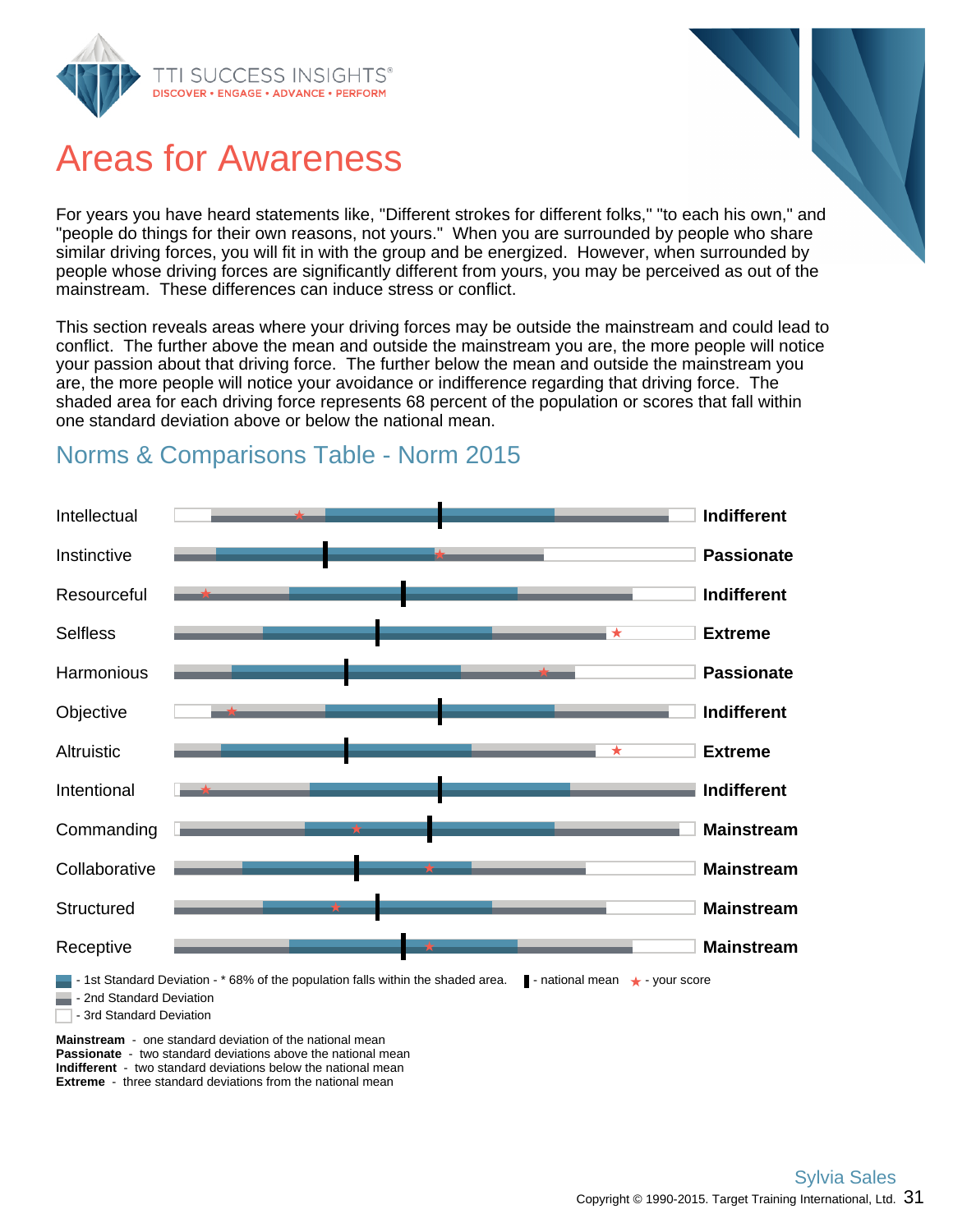

## Driving Forces Graph

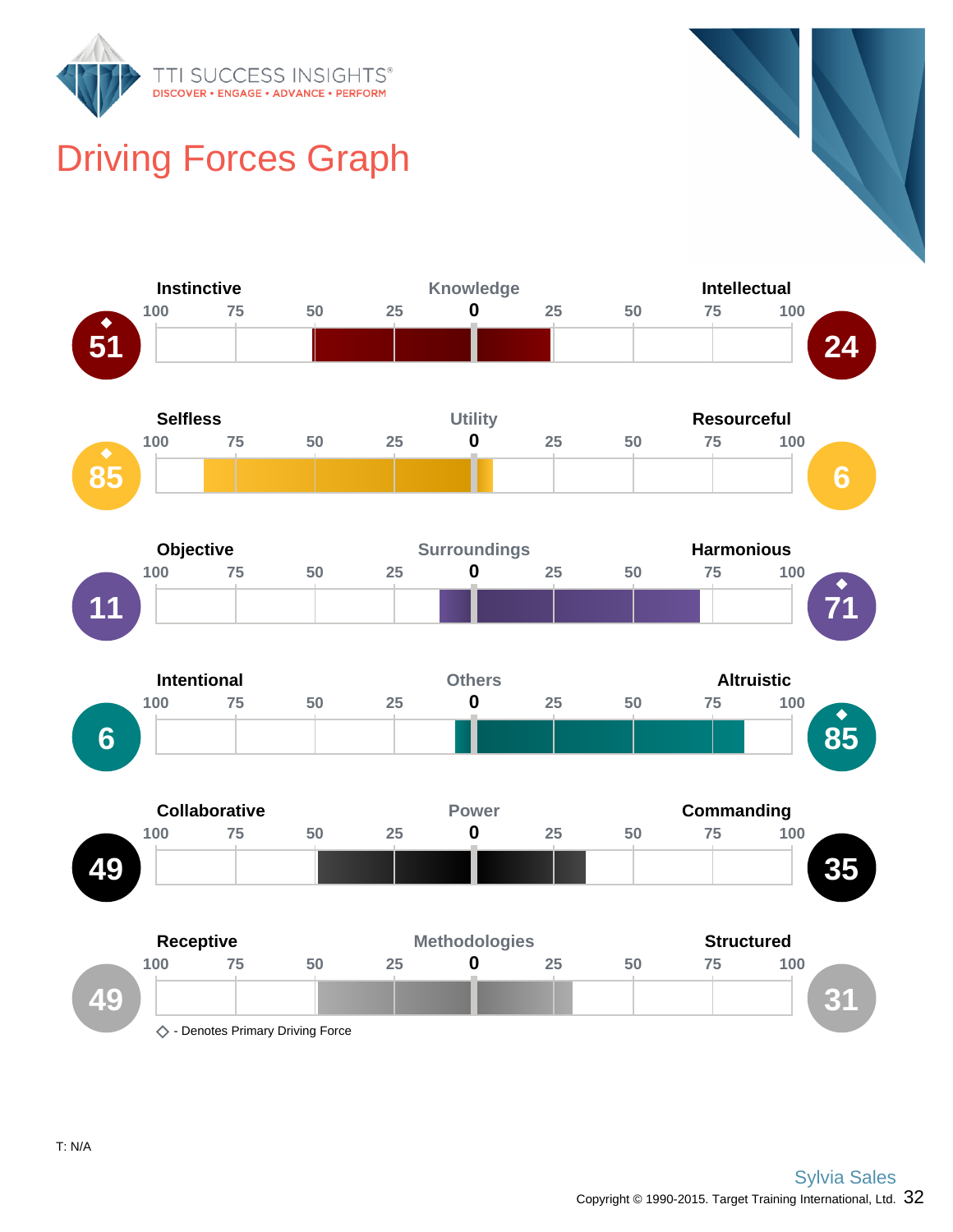

## Driving Forces Wheel

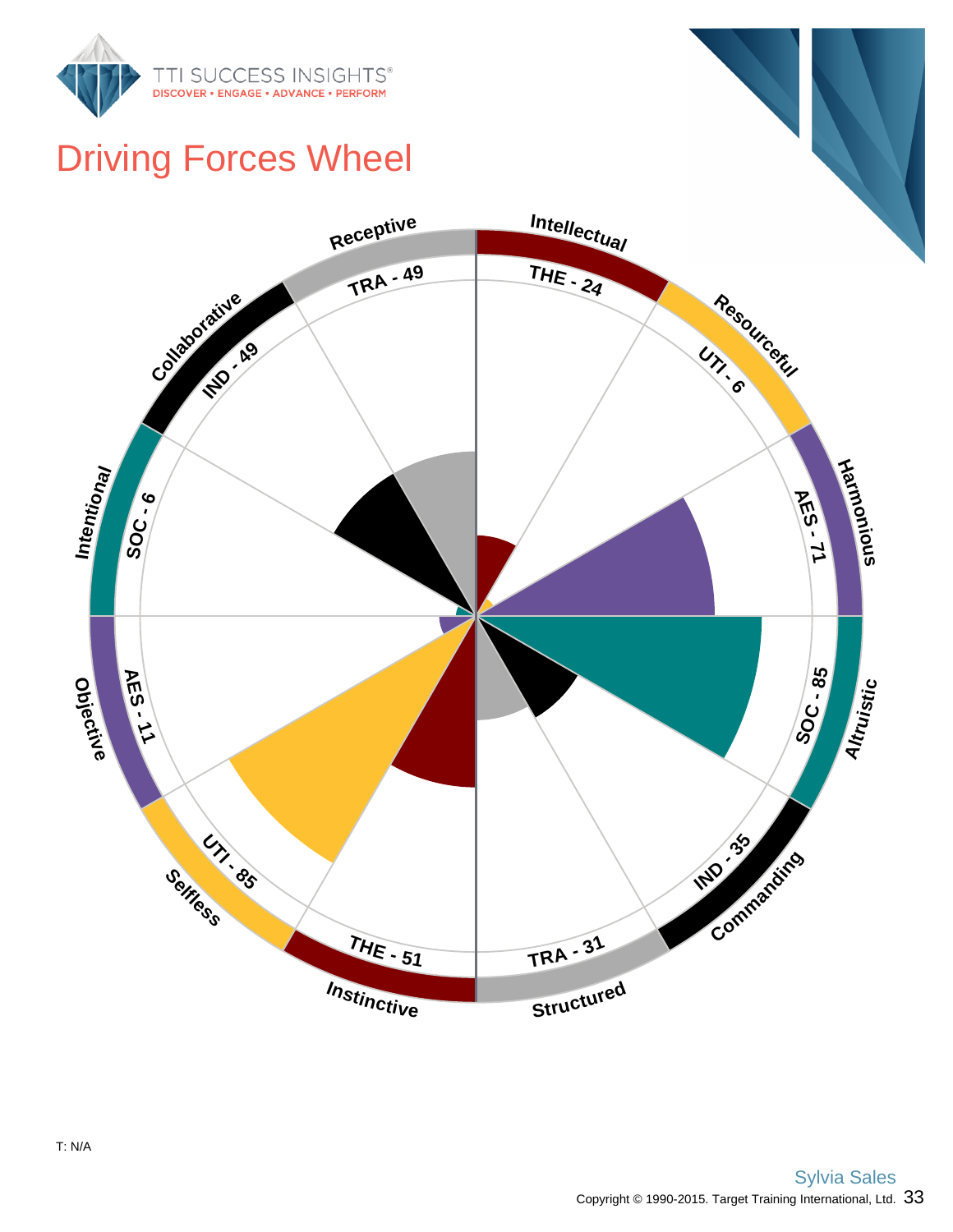

# Descriptors Wheel

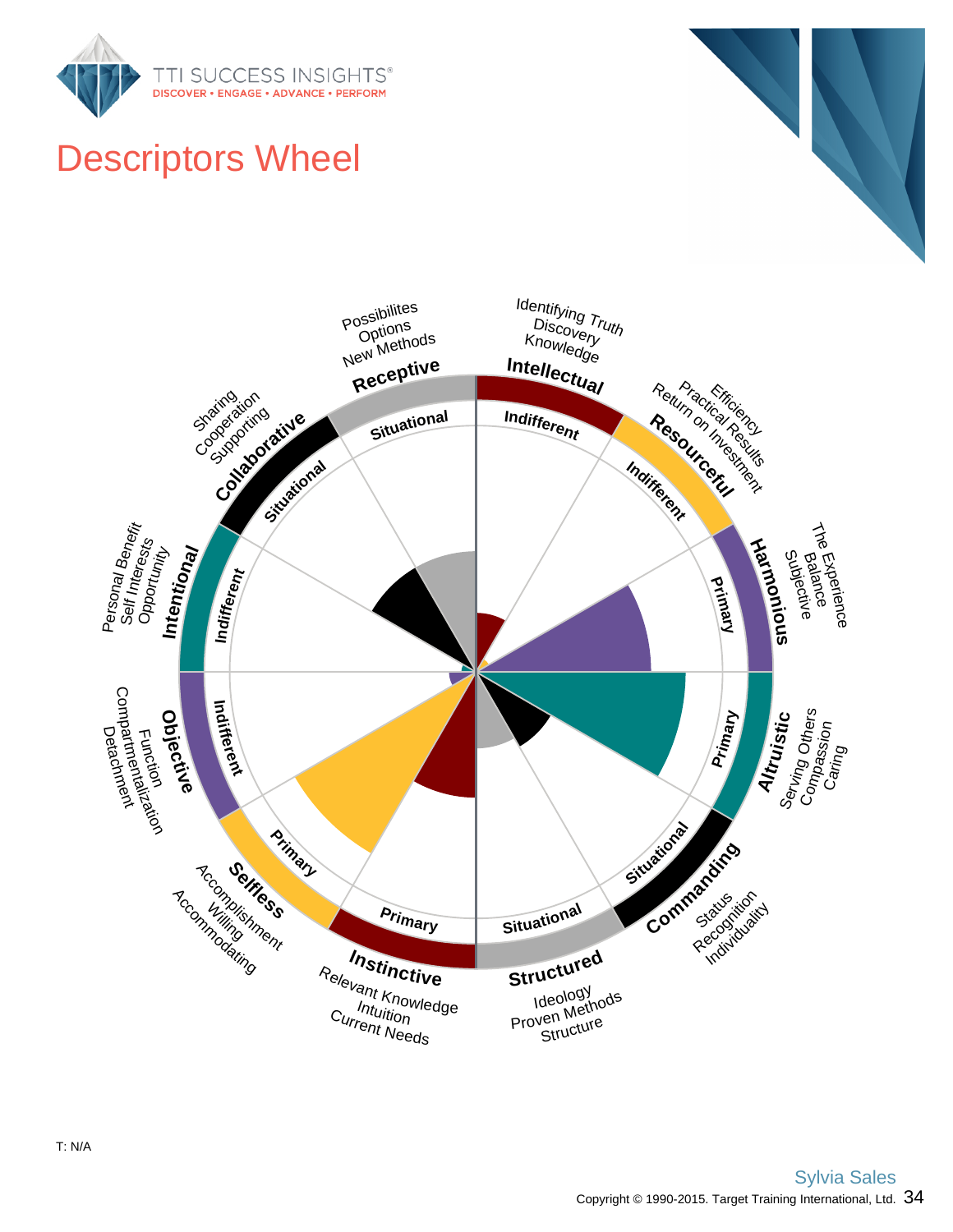



### Introduction Integrating Behaviors and Driving Forces Section

The ultimate power behind increasing job satisfaction and performance comes from the blending of your behaviors and driving forces. Each individually is powerful in order to modify your actions, but the synergy of blending the two moves you to a whole new level.

#### **In this section you will find:**

- Potential Behavioral and Motivational Strengths  $\bullet$
- Potential Behavioral and Motivational Conflict  $\bullet$
- Ideal Environment  $\bullet$
- Keys to Motivating  $\bullet$
- Keys to Managing  $\bullet$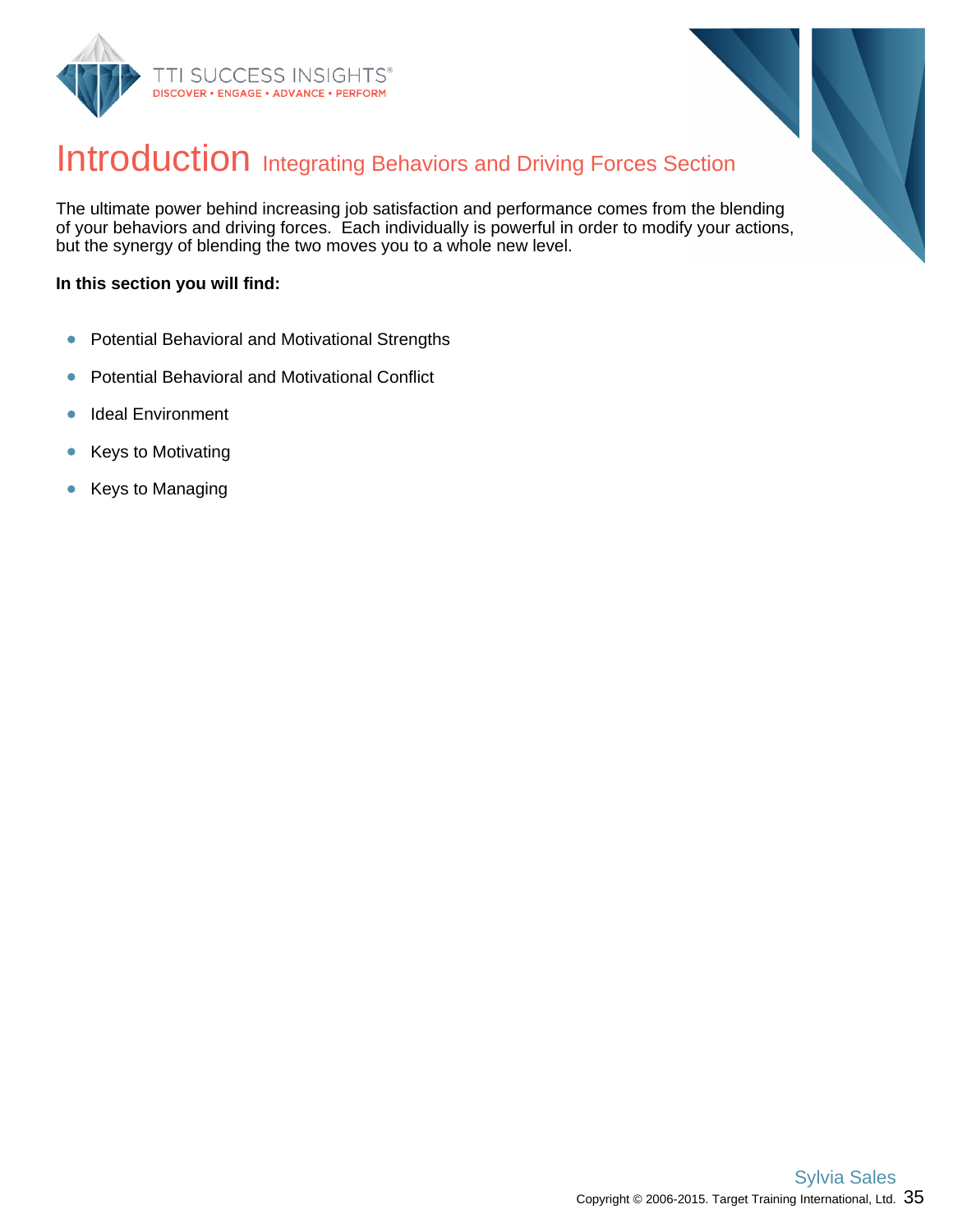

## Potential Behavioral and Motivational **Strengths**

This section describes the potential areas of strengths between Sylvia's behavioral style and top four driving forces. Identify two to three potential strengths that need to be maximized and rewarded in order to enhance on-the-job satisfaction.

- Always willing to offer her time and perspective.  $\bullet$
- Wants to be seen as a leader in humanitarian issues.  $\bullet$
- Good at promoting causes that improve society.  $\bullet$
- Promotes accomplishments for the greater good of the organization.  $\bullet$
- Optimistic about process improvement related to people.  $\bullet$
- Looks for the positive in people, processes and resources.  $\bullet$
- $\bullet$ Motivates others to express themselves.
- Brings balance to the organization in a positive and friendly way.  $\bullet$
- Expresses and strives for a balanced team.  $\bullet$
- Will bring high energy and intuition to the researching process.  $\bullet$
- $\bullet$ Motivates others to look for the right information.
- Willing to share knowledge and past experience to benefit the team or  $\bullet$ organization.

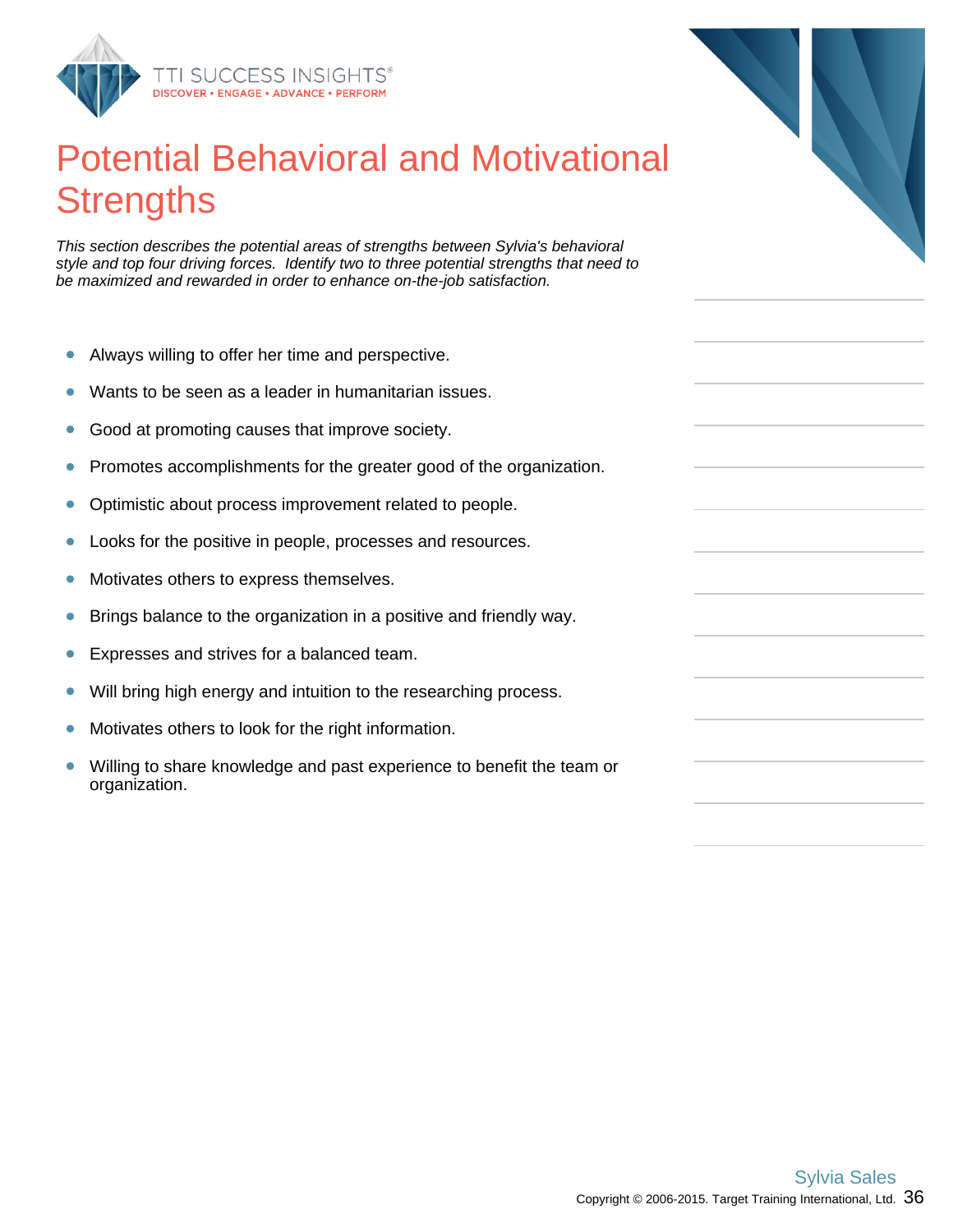

## Potential Behavioral and Motivational **Conflict**

This section describes the potential areas of conflict between Sylvia's behavioral style and top four driving forces. Identify two to three potential conflicts that need to be minimized in order to enhance on-the-job performance.

- High trust and a desire to help could lead to being taken advantage of.  $\bullet$
- When helping others, may talk too much about herself.  $\bullet$
- Would rather take responsibility for others' actions than have a difficult  $\bullet$ conversation with a direct report.
- $\bullet$ Struggles balancing advice with actual results.
- Struggles with balancing efficiency and interaction with others.  $\bullet$
- May overlook details when completing objectives.  $\bullet$
- $\bullet$ Overly optimistic in her ability to bring balance to any situation.
- $\bullet$ Spends too much time self-reflecting and not enough time following through.
- Has difficulty looking at situations objectively.  $\bullet$
- $\bullet$ Desire to learn is diminished due to her lack of focus on specific ideas.
- A desire to share past experiences can impede her ability to listen and  $\bullet$ learn.
- $\bullet$ May be too trusting of intuition as a resource.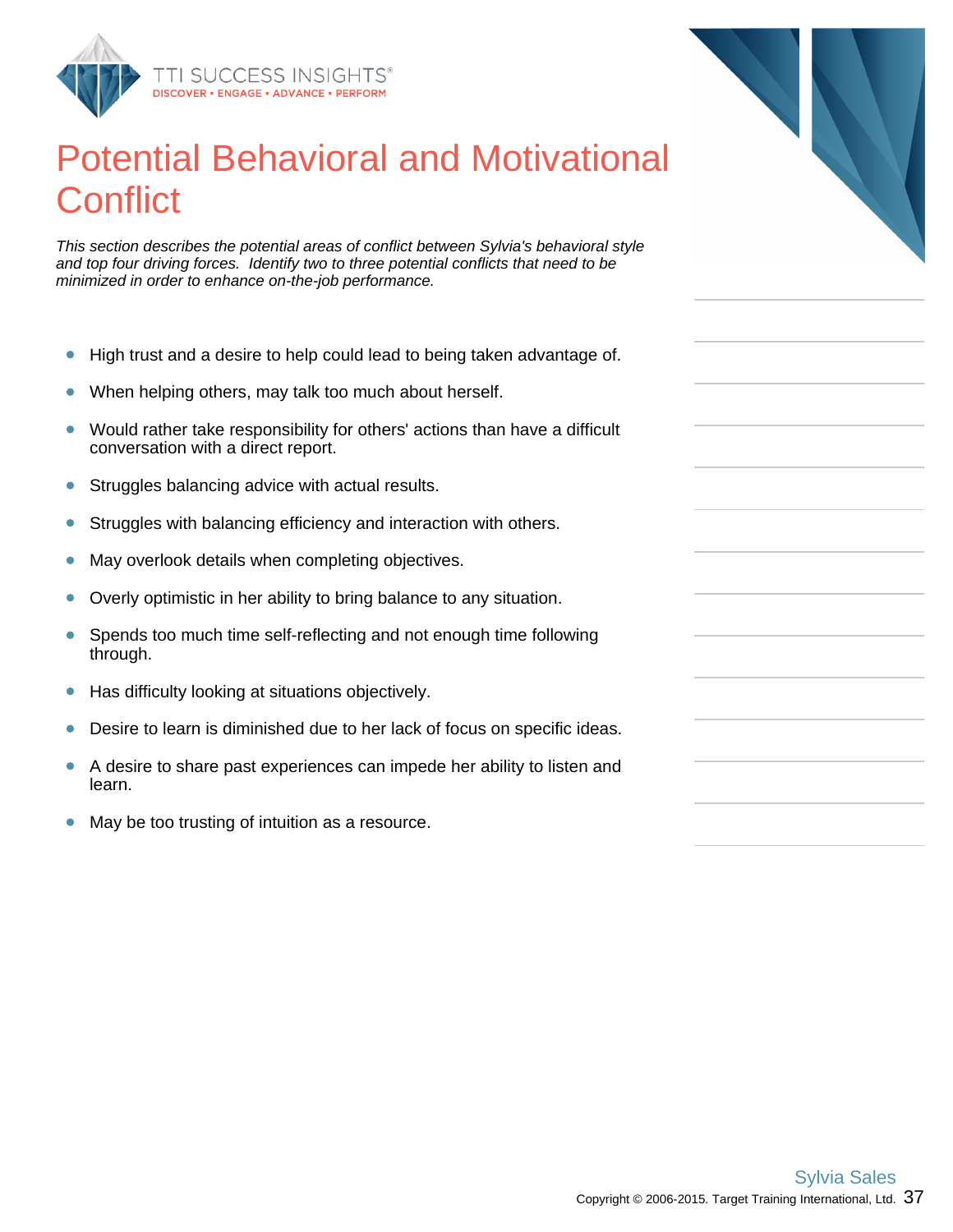

## Ideal Environment

People are more engaged and productive when their work environment matches the statements described in this section. This section identifies the ideal work environment based on Sylvia's behavioral style and top four driving forces. Use this section to identify specific duties and responsibilities that Sylvia enjoys.

- $\bullet$ Groups and committees are present in order to assist charities and social causes.
- $\bullet$ An environment where interacting with others in an effort to help each person is rewarded.
- Ability to showcase altruistic achievements in order to get others involved.  $\bullet$
- The experience is seen as a part of the desired accomplishment.  $\bullet$
- Rewards determined by contributions to group efforts.  $\bullet$
- $\bullet$ A manager that focuses on people and brings excitement into the business.
- Working conditions that allow for creativity and people-interaction.  $\bullet$
- $\bullet$ The need to be liked and to feel a part of a harmonious team.
- A forum to participate in meetings with others in an inviting meeting  $\bullet$ space.
- $\bullet$ A forum to collect information when needed.
- $\bullet$ Flexibility to acquire necessary knowledge in a people-rich environment.
- $\bullet$ A team atmosphere where people share information openly.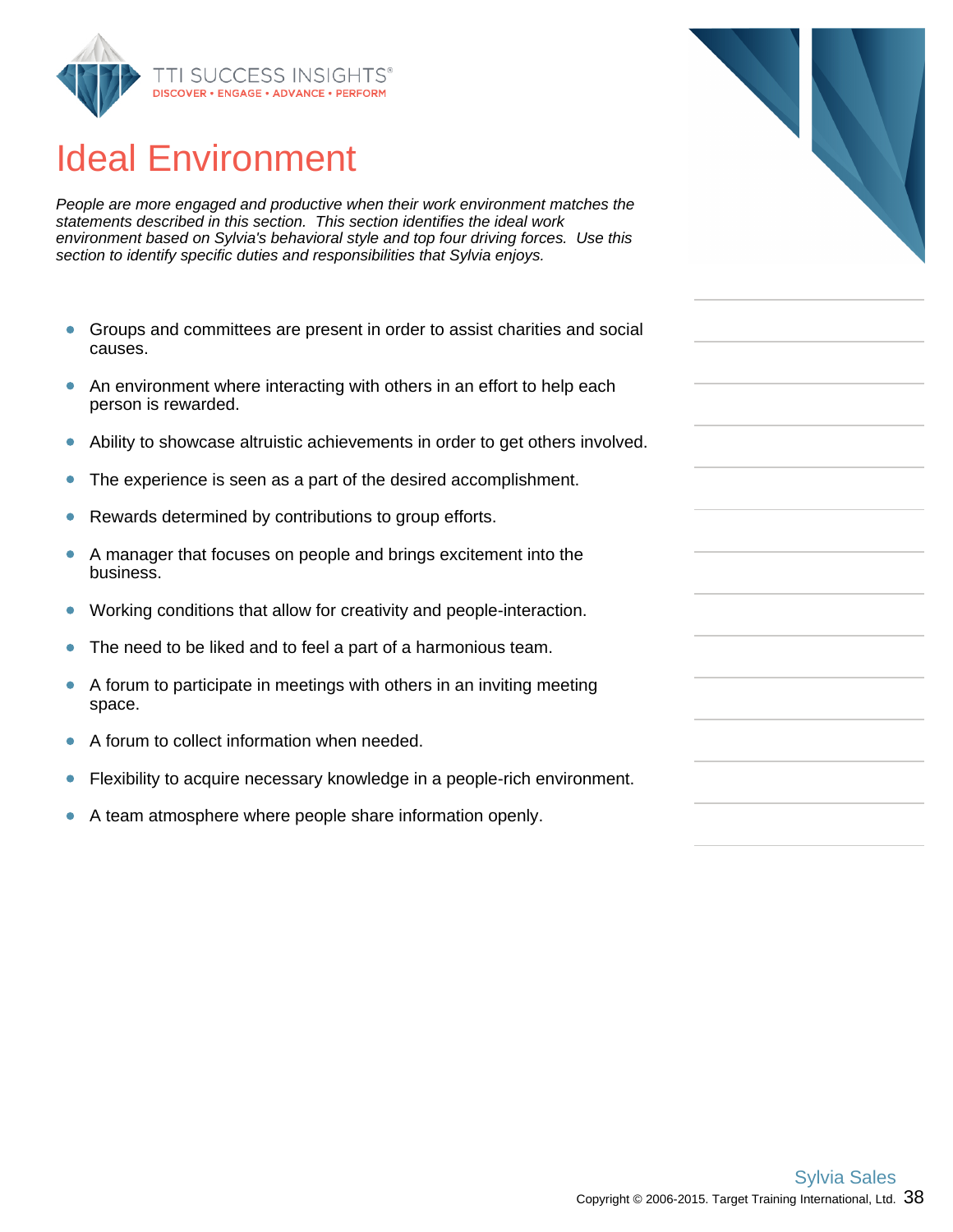

## Keys to Motivating

All people are different and motivated in various ways. This section of the report was produced by analyzing Sylvia's driving forces. Review each statement produced in this section with Sylvia and highlight those that are present "wants."

### Sylvia wants:

- $\bullet$ The flexibility to be creative in ways that help others.
- An opportunity to express how she can improve society.  $\bullet$
- To be a part of the team that contributes to causes and helping others.  $\bullet$
- The chance to include others as part of the agenda.  $\bullet$
- The opportunity to express accomplishments of the company to others.  $\bullet$
- The opportunity to discuss team and organizational accomplishments.  $\bullet$
- $\bullet$ The ability to express enthusiasm and creativity necessary for successful projects.
- $\bullet$ To demonstrate the ways she has worked on the beautification of surroundings, either materialistically or environmentally.
- To be involved in keeping morale high and an overall harmonious work environment.
- To be able to seek out critical information that is valuable to share with  $\bullet$ others.
- Praise for her experience and ability to gather timely information.  $\bullet$
- $\bullet$ To gather pertinent information in a team environment requiring people interaction.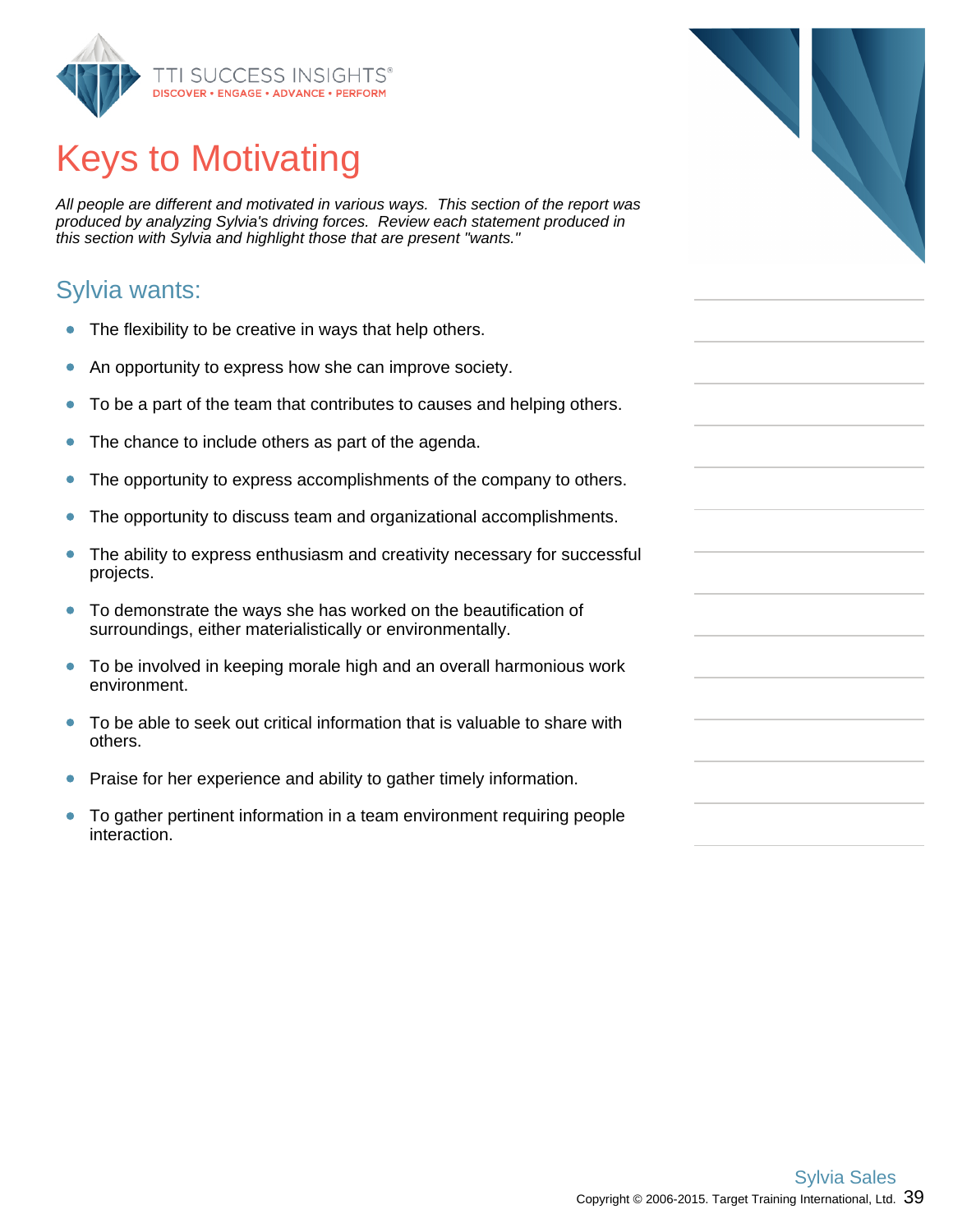

## Keys to Managing

This section disscusses the needs which must be met in order for Sylvia to perform at an optimum level. Some needs can be met by herself, while management must provide for others. It is difficult for a person to enter a motivational environment when that person's basic management needs have not been fulfilled. Review the list with Sylvia and identify 3 or 4 statements that are most important to her. This allows Sylvia to participate in forming her own personal management plan.

### Sylvia needs:

- Assistance in managing time to meet own goals while helping other people.
- Support in handling situations when others take advantage.  $\bullet$
- To help balance socialization and tangible assistance for others.  $\bullet$
- Help balancing the desire for accomplishment and the need for people  $\bullet$ interactions.
- To listen for the answer she wants in order to benefit the organization.  $\bullet$
- Assistance in establishing realistic expectations while increasing  $\bullet$ involvement of others.
- To find opportunities for self-expression.  $\bullet$
- To set clear objectives of their role in a work or team dynamic.  $\bullet$
- Assistance in setting realistic and balanced expectations with tangible  $\bullet$ outcomes that allow for creativity and expression.
- $\bullet$ To seek out ways to organize thoughts in order to effectively convey the relevant information.
- To prioritize and connect past experiences and thoughts to organizational  $\bullet$ objectives.
- $\bullet$ To establish a method for bringing the ideal to the practical.

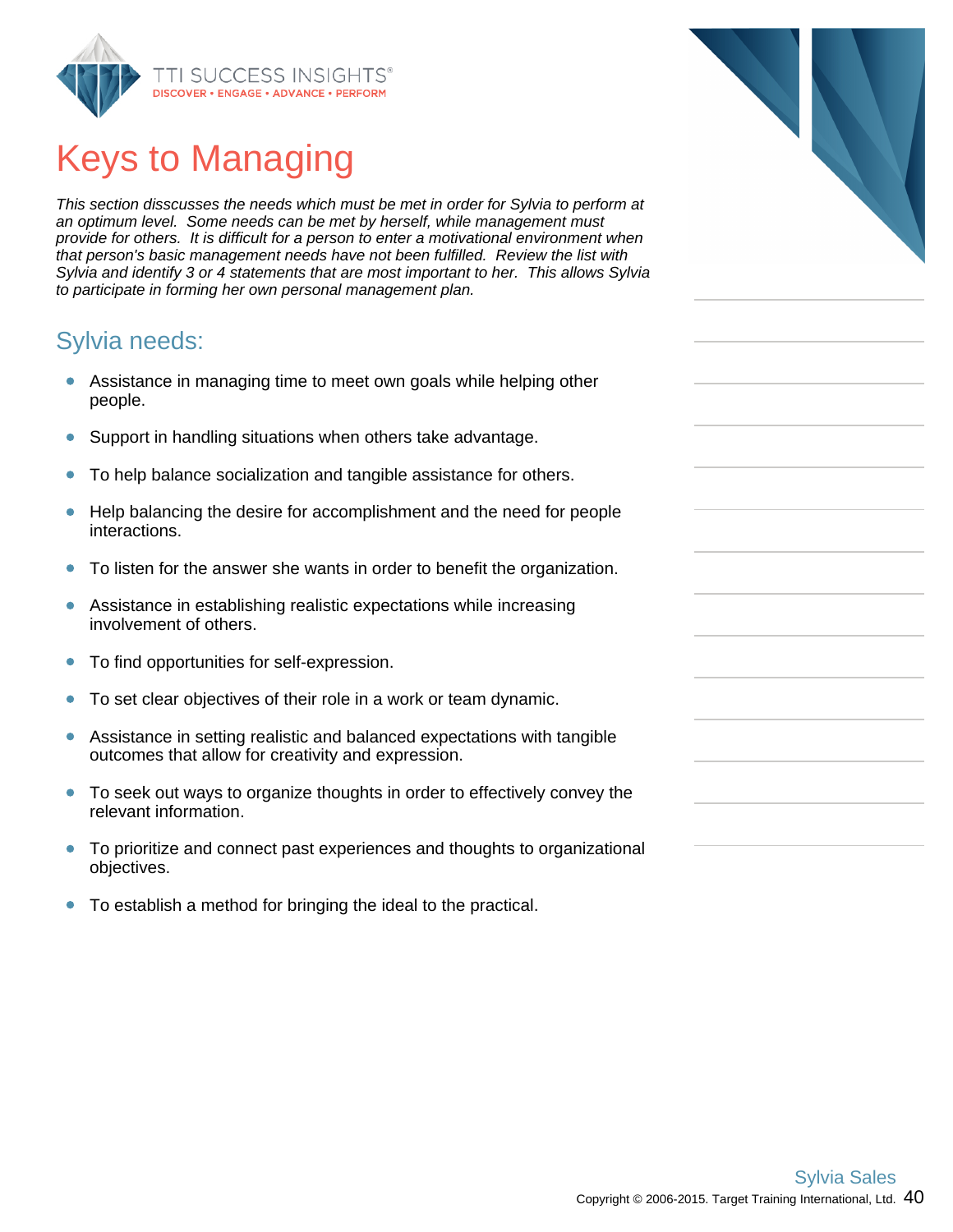



### Introduction Competencies

Your success in any job depends on the value of your contribution to the organization. Managers, mentors and professional coaches can encourage, advise and guide you as you grow professionally. However, the ultimate responsibility for your career development is yours and yours alone.

This report is designed to assist you in managing and developing your career. For many jobs, personal skills are as important as technical skills in producing superior performance. Personal skills are often transferable to different jobs, whereas technical skills are usually more specific.

Based on your responses to the DNA 25 questionnaire, this report indicates your development of 25 personal skills. These 25 personal skills contribute to superior performance in many jobs. Your development of these personal skills are categorized into four levels:

- 1) Well Developed
- 2) Developed
- 3) Moderately Developed
- 4) Needs Development

While personal skills are certainly important for career development, it is not necessary to fully develop every one. In fact, development of a personal skill may not benefit your career if it isn't required in your current job. In order to optimize your career potential, it is best to focus your development efforts on the personal skills that are required in your current job, or the job you want.

Be sure to read the entire report with an open mind. Everyone has areas where they can improve. Before deciding to work on developing personal skills you have not yet fully developed, you may want to discuss the report with a trusted peer, mentor or professional coach. You may even wish to share the report with your manager. In most cases, management takes a very positive view of individuals who wish to develop their skills.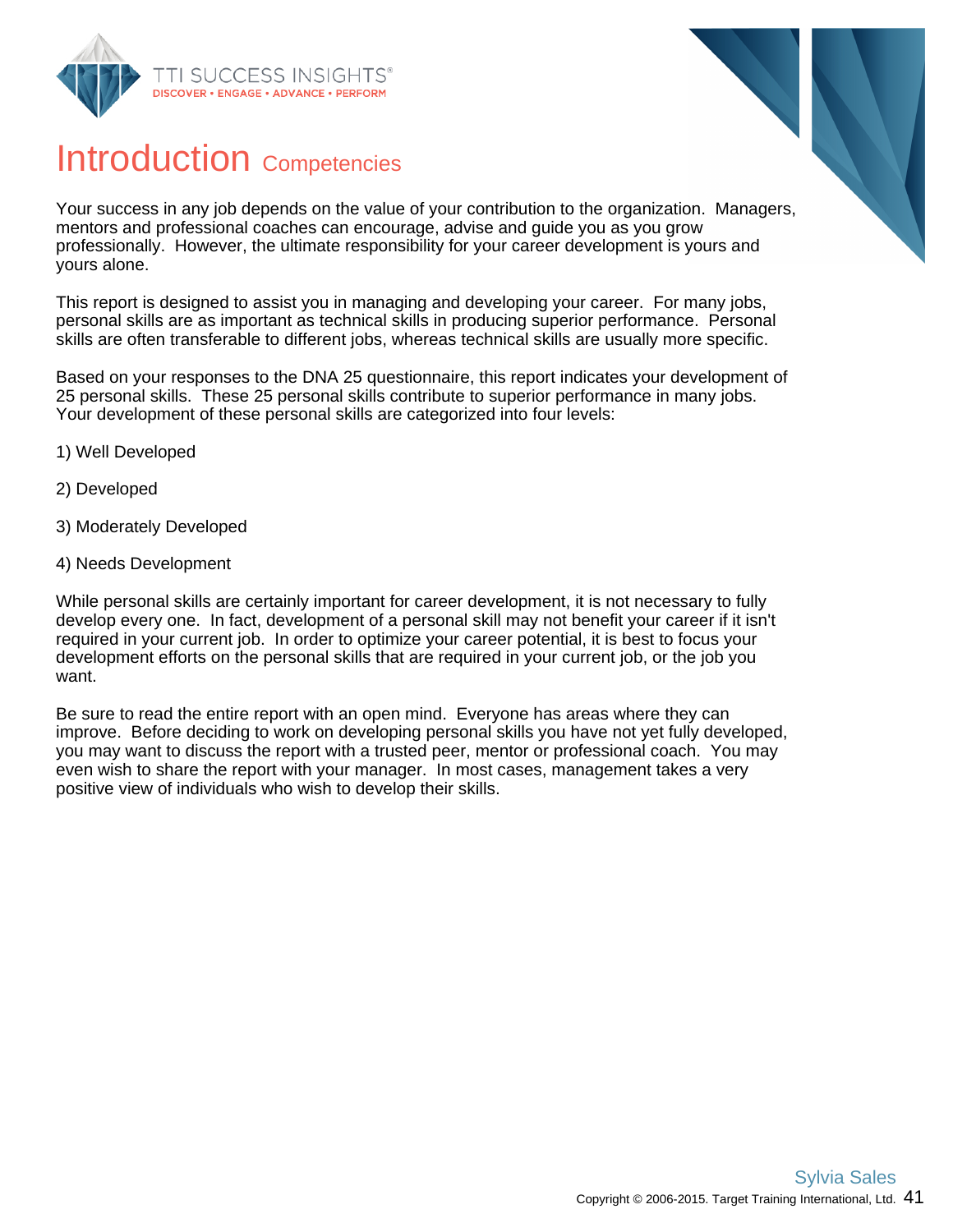

## Development Indicator

This section of your report shows your development level of 25 personal skills based on your responses to the questionnaire.

|                                      | 0 | 10 | 20 | 30 | 40 | 50 | 60 | 70 | 80 | 90 | 100 |  |
|--------------------------------------|---|----|----|----|----|----|----|----|----|----|-----|--|
| <b>Appreciating Others</b>           |   |    |    |    |    |    |    |    |    |    |     |  |
| <b>Understanding Others</b>          |   |    |    |    |    |    |    |    |    |    |     |  |
| <b>Employee Development/Coaching</b> |   |    |    |    |    |    |    |    |    |    |     |  |
| <b>Teamwork</b>                      |   |    |    |    |    |    |    |    |    |    |     |  |
| <b>Interpersonal Skills</b>          |   |    |    |    |    |    |    |    |    |    |     |  |
| <b>Conflict Management</b>           |   |    |    |    |    |    |    |    |    |    |     |  |
| <b>Customer Focus</b>                |   |    |    |    |    |    |    |    |    |    |     |  |
| <b>Futuristic Thinking</b>           |   |    |    |    |    |    |    |    |    |    |     |  |
| Leadership                           |   |    |    |    |    |    |    |    |    |    |     |  |
| <b>Project Management</b>            |   |    |    |    |    |    |    |    |    |    |     |  |
| <b>Self Starting</b>                 |   |    |    |    |    |    |    |    |    |    |     |  |
| <b>Flexibility</b>                   |   |    |    |    |    |    |    |    |    |    |     |  |
| <b>Goal Orientation</b>              |   |    |    |    |    |    |    |    |    |    |     |  |
| <b>Negotiation</b>                   |   |    |    |    |    |    |    |    |    |    |     |  |
| <b>Personal Accountability</b>       |   |    |    |    |    |    |    |    |    |    |     |  |
| <b>Planning and Organizing</b>       |   |    |    |    |    |    |    |    |    |    |     |  |
| <b>Time and Priority Management</b>  |   |    |    |    |    |    |    |    |    |    |     |  |
| <b>Diplomacy</b>                     |   |    |    |    |    |    |    |    |    |    |     |  |
| <b>Influencing Others</b>            |   |    |    |    |    |    |    |    |    |    |     |  |
| <b>Problem Solving</b>               |   |    |    |    |    |    |    |    |    |    |     |  |
| <b>Resiliency</b>                    |   |    |    |    |    |    |    |    |    |    |     |  |
| <b>Creativity and Innovation</b>     |   |    |    |    |    |    |    |    |    |    |     |  |
| <b>Conceptual Thinking</b>           |   |    |    |    |    |    |    |    |    |    |     |  |
| <b>Decision Making</b>               |   |    |    |    |    |    |    |    |    |    |     |  |
| <b>Continuous Learning</b>           |   |    |    |    |    |    |    |    |    |    |     |  |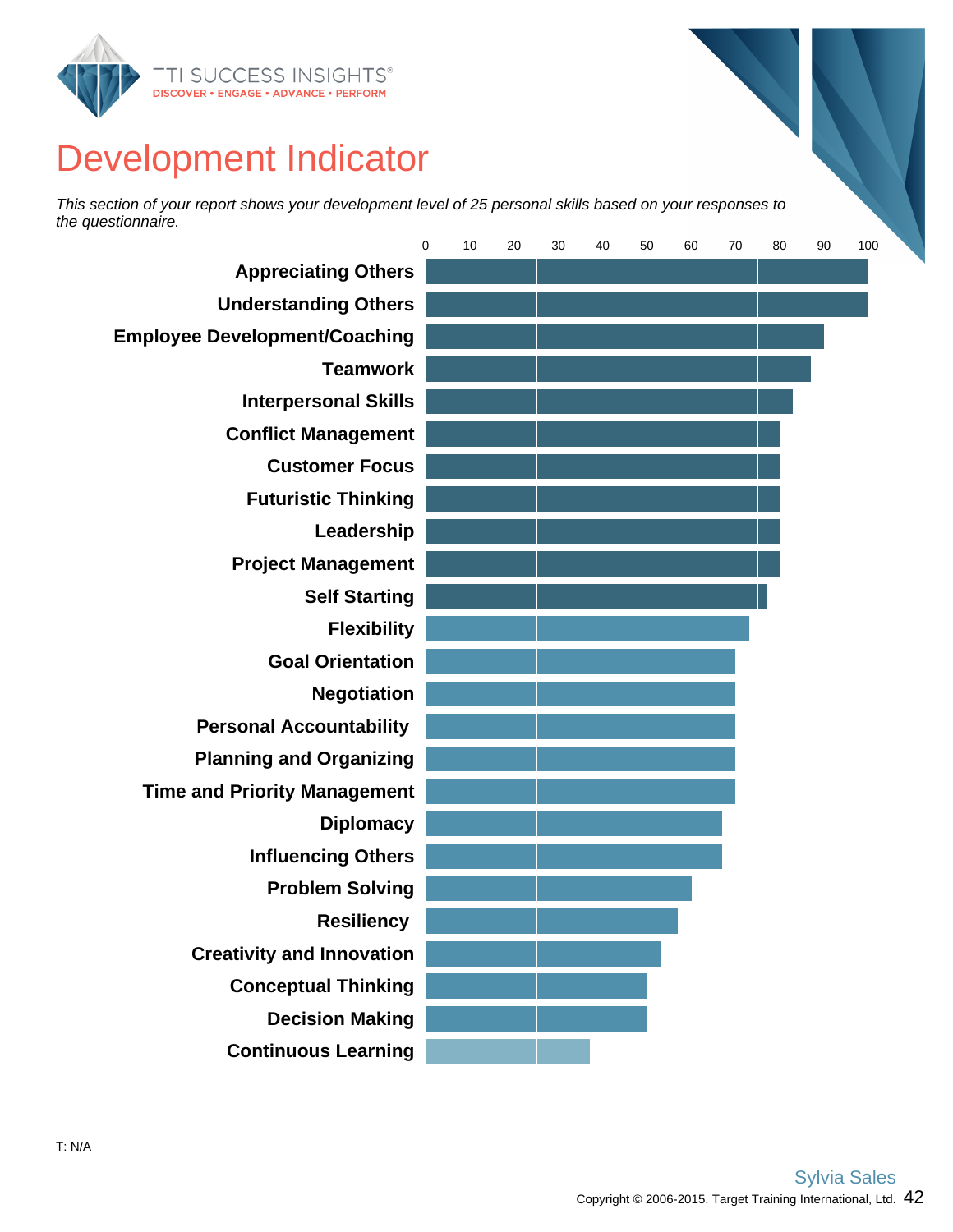

### Competencies Hierarchy

Your unique hierarchy of competencies is key to your success. Knowing what they are is essential to reaching your goals. The graphs below rank your competencies from top to bottom.

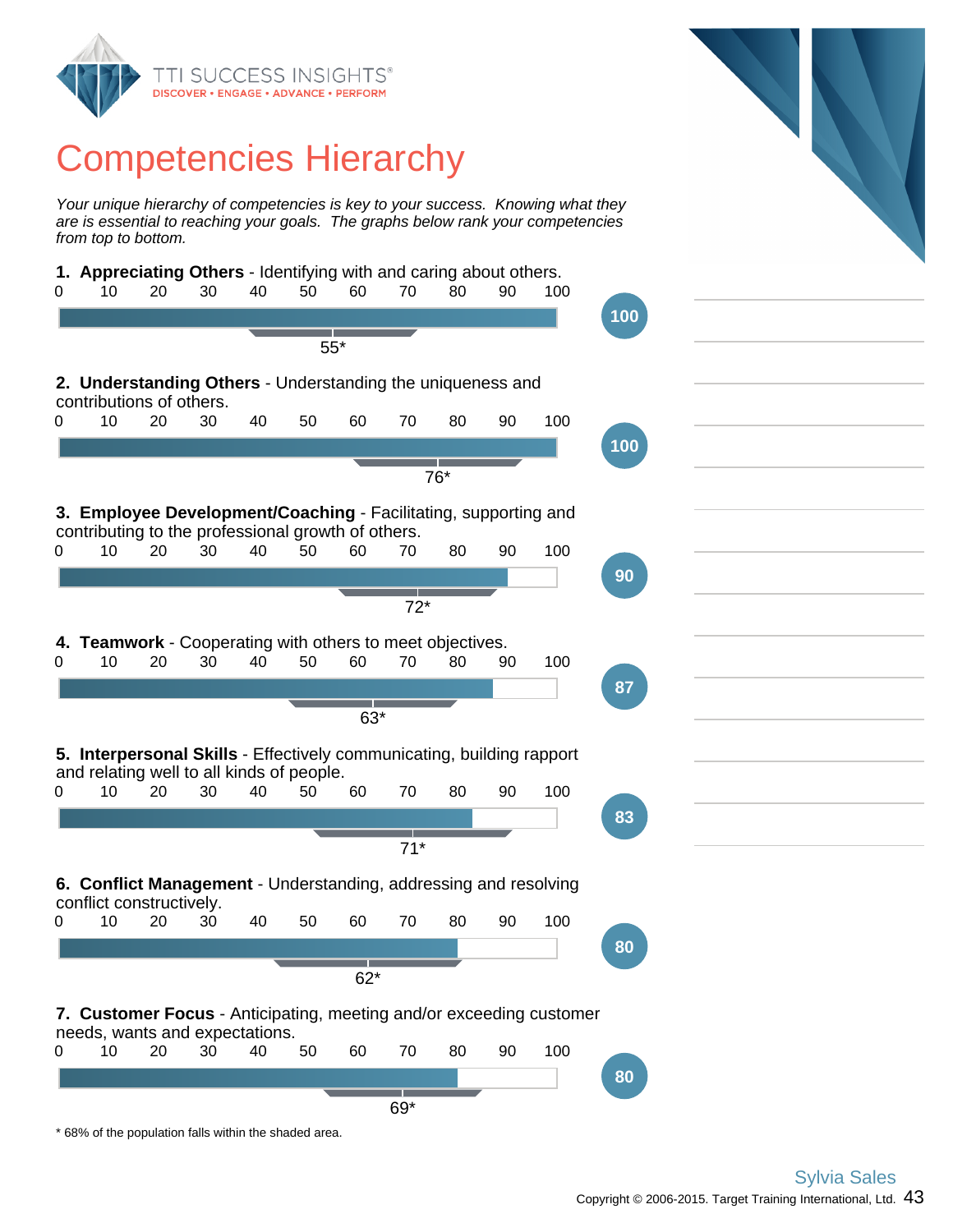

### Competencies Hierarchy

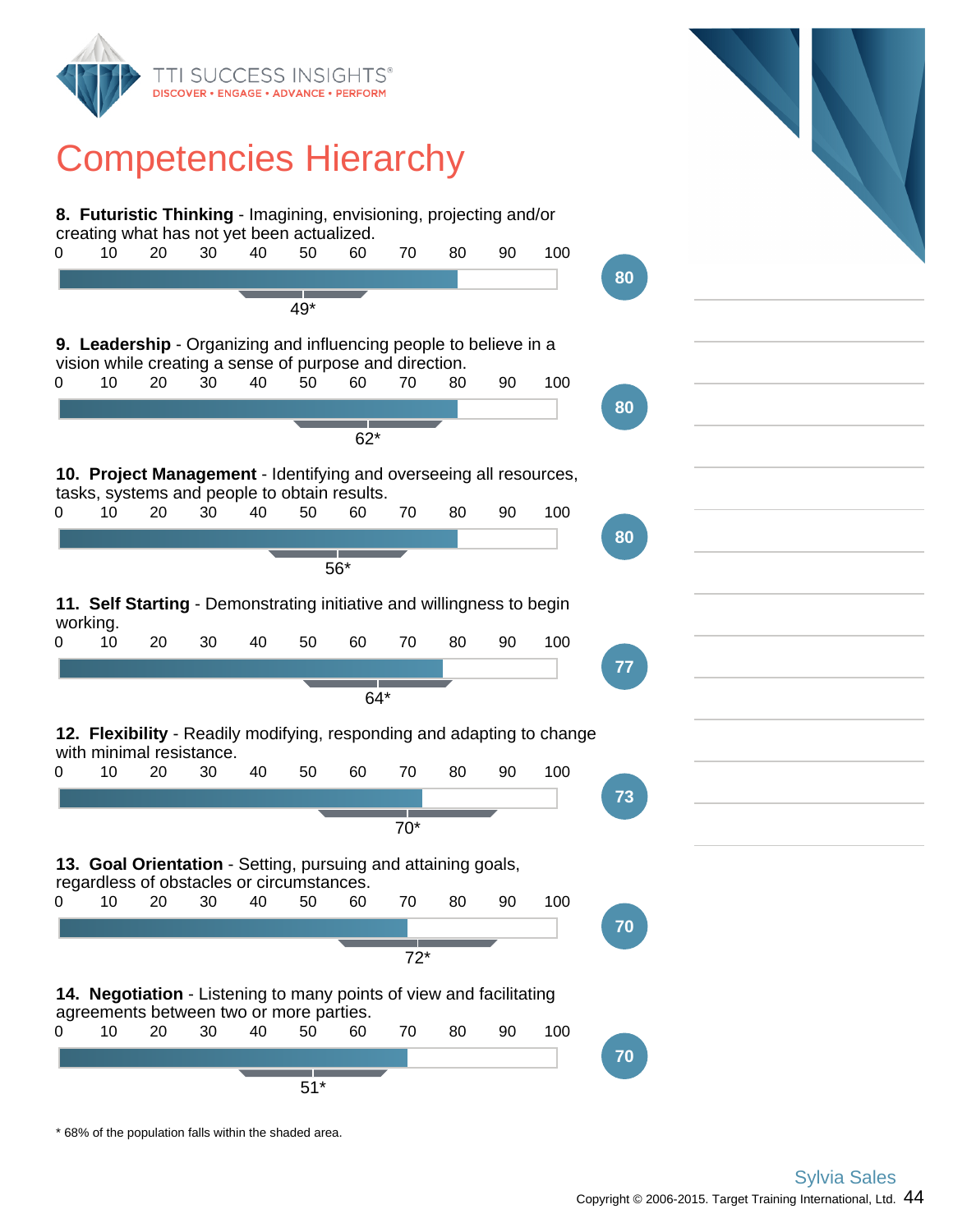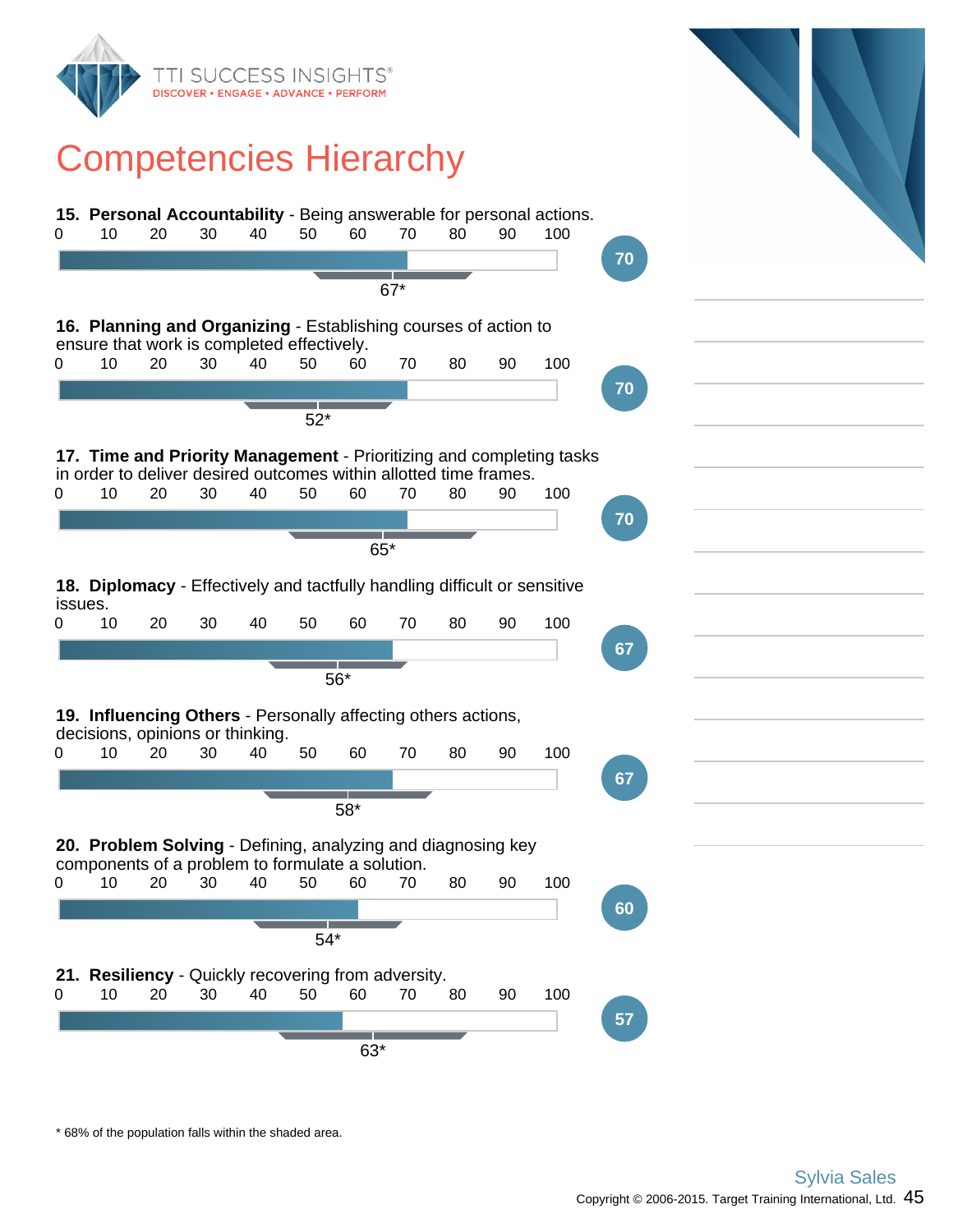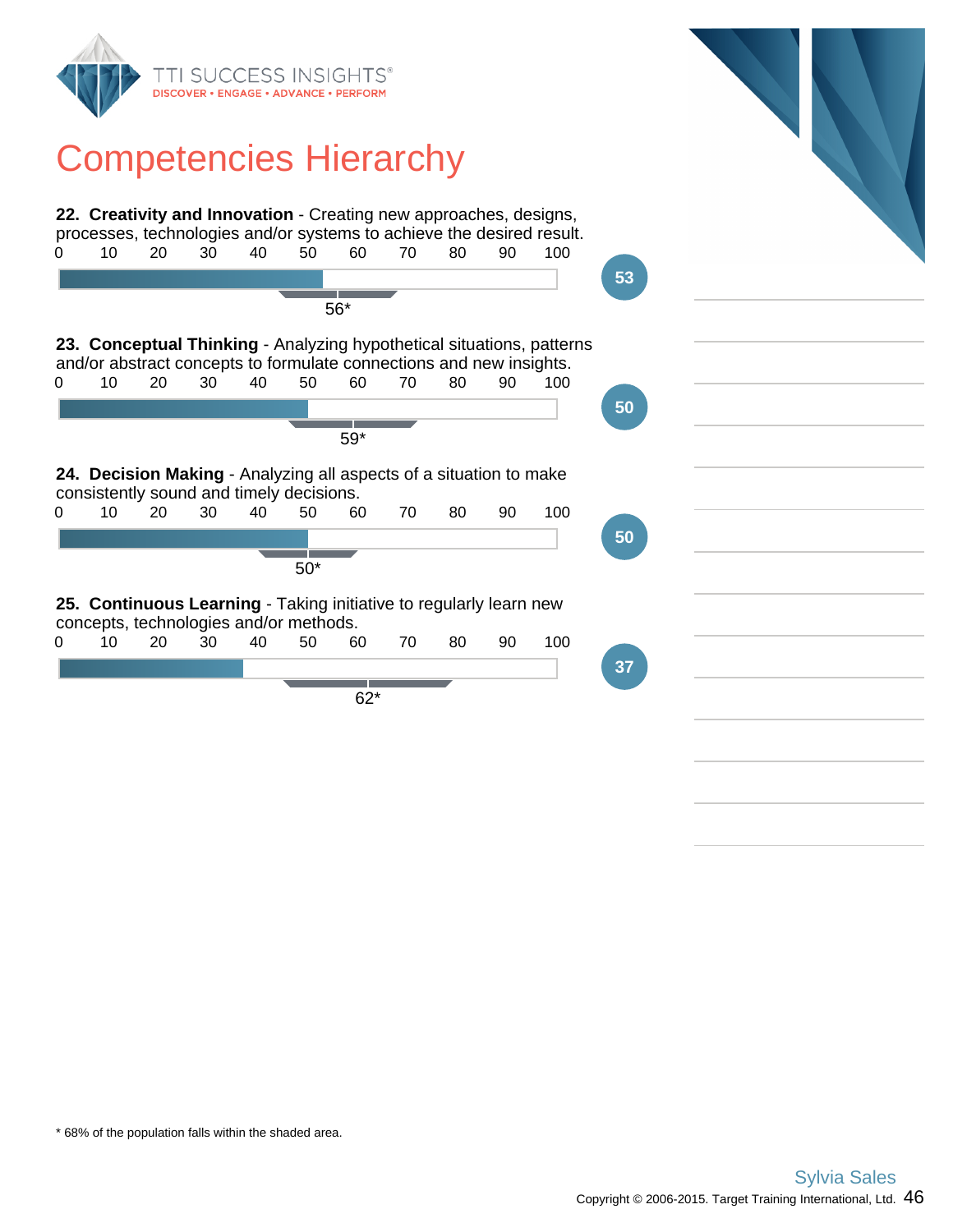

Your unique hierarchy of competencies is key to your success. Knowing what they are is essential to reaching your goals.

- 1. Appreciating Others: Identifying with and caring about others.
	- Demonstrates genuine concern for others.
	- $\bullet$ Respects and values people.
	- Wants to ensure people experience positive emotions.
	- Expends considerable effort to impact the needs, concerns and feelings of others.
	- Advocates for the interests, needs and wants of others.  $\bullet$
	- Demonstrates sensitivity and understanding.
	- Takes personal and/or professional risks for the sake of others.  $\bullet$
	- Recognizes and enjoys the good qualities of others.  $\bullet$
	- Provides support, appreciation and recognition.  $\bullet$
	- Displays kindness and concern for others. ŏ
- 2. Understanding Others: Understanding the uniqueness and contributions of others.
	- Demonstrates the ability to evaluate others.  $\bullet$
	- Strives to understand the unique qualities of all people.
	- Evaluates many aspects of the people in her surroundings.
	- Recognizes how other people can contribute.
	- $\bullet$ Accepts individuals' unique abilities and looks for ways for them to contribute.
	- Utilizes feedback to identify strengths in other people.  $\bullet$
	- Seeks to understand how certain decisions can impact others.  $\bullet$
	- Sees the unique contributions of colleagues.  $\bullet$
	- $\bullet$ Relates and connects with others.
	- Understands the unique motivations, needs and aspirations of others.  $\bullet$
- 3. Employee Development/Coaching: Facilitating, supporting and contributing to the professional growth of others.
	- Inspires confidence in others' ability to grow professionally.  $\bullet$
	- $\bullet$ Identifies and facilitates developmental opportunities.
	- Encourages initiative and improvement.  $\bullet$
	- Provides opportunities for enhancement.
	- Gives new and challenging work assignments.  $\bullet$
	- Acknowledges and praises improvements.  $\bullet$
	- $\bullet$ Supports, coaches and mentors the development of others.
	- Views mistakes as opportunities for learning.
	- Promotes learning and professional growth.  $\bullet$
	- Understands the uniqueness and current level of each participant.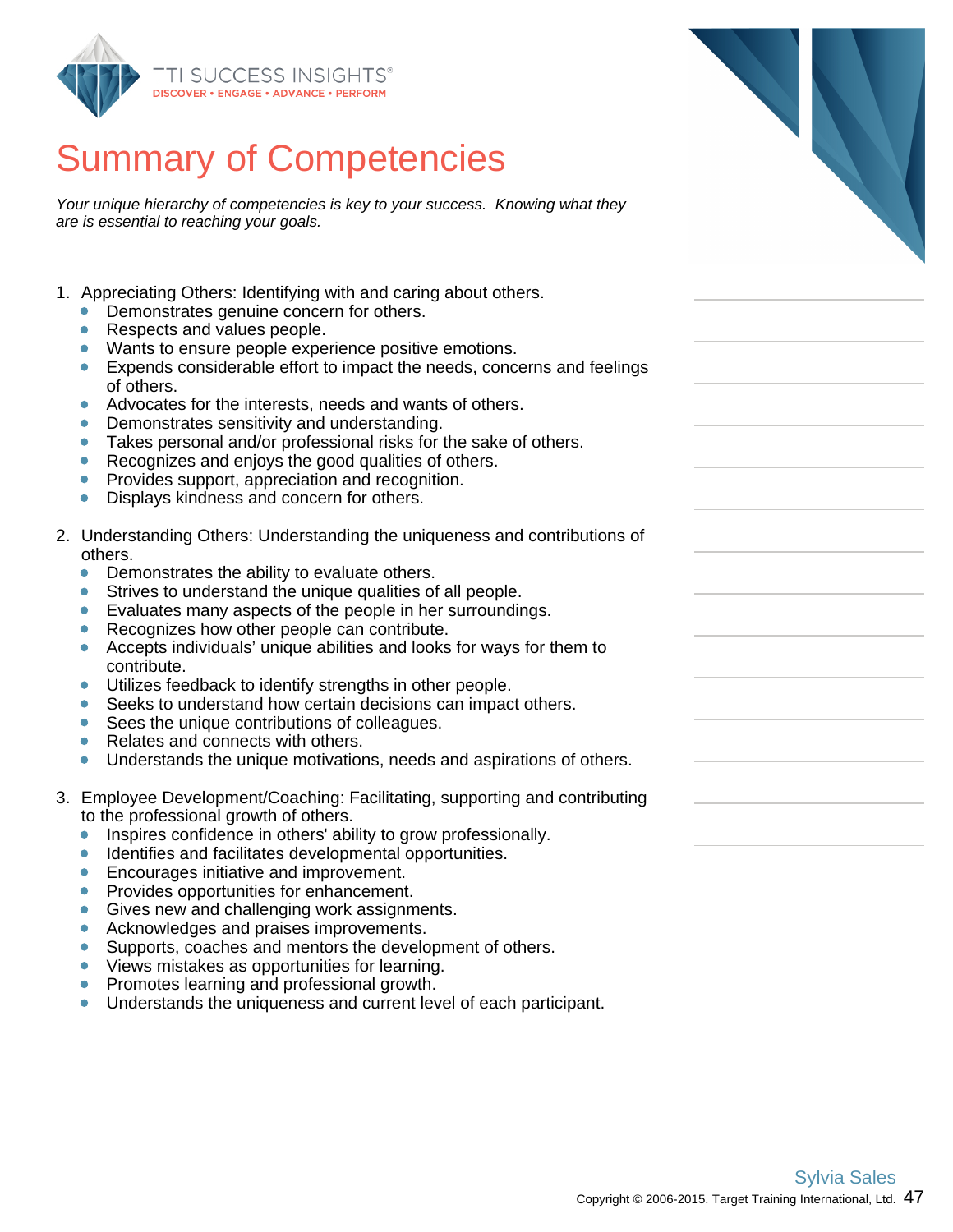

- 4. Teamwork: Cooperating with others to meet objectives.
	- Respects team members and their individual perspectives.
	- $\bullet$ Makes team objectives a priority.
	- Works toward consensus when team decisions are required.
	- Meets agreed-upon deadlines on team assignments and commitments.
	- Shares responsibility with team members for successes and failures.
	- Keeps team members informed regarding projects.  $\bullet$
	- $\bullet$ Supports team decisions.
	- Recognizes and appreciates the contributions of team members.  $\bullet$
	- ò Behaves in a manner consistent with team values and mission.
	- Provides constructive feedback to team members.
	- Responds positively to feedback from team members.  $\bullet$
	- $\bullet$ Raises and/or confronts issues limiting team effectiveness.
- 5. Interpersonal Skills: Effectively communicating, building rapport and relating well to all kinds of people.
	- Strives for self-awareness in a social setting.
	- Demonstrates sincere interest in others.  $\bullet$
	- Treats all people with respect, courtesy and consideration.  $\bullet$
	- Respects differences in the attitudes and perspectives of others.
	- Listens, observes and strives to gain understanding of others.  $\bullet$
	- Communicates effectively.
	- Shows sensitivity to diversity issues.  $\bullet$
	- Develops and maintains relationships with many different kinds of people regardless of differences.
	- Handles any situation gracefully by using non-verbal communication,  $\bullet$ in-depth questioning and listening skills.
	- $\bullet$ Recognizing other's perspectives, by actively listening, thus providing many views of a given situation.
- 6. Conflict Management: Understanding, addressing and resolving conflict constructively.
	- Readily identifies and addresses issues, concerns or conflicts.
	- Recognizes opportunities for positive outcomes in conflict situations.  $\bullet$
	- ò Reads situations accurately to pinpoint critical issues.
	- Listens to gain understanding of an issue from different perspectives.  $\bullet$
	- Diffuses tension and effectively handles emotional situations.  $\bullet$
	- Assists people in adversarial positions to identify common interests.  $\bullet$
	- Strives to settle differences equitably.  $\bullet$
	- Settles differences without damaging relationships.
	- Strives to limit the negative aspects of conflict while increasing the positive.
	- $\bullet$ Focuses on enhancing learning and group outcomes, including effectiveness or performance.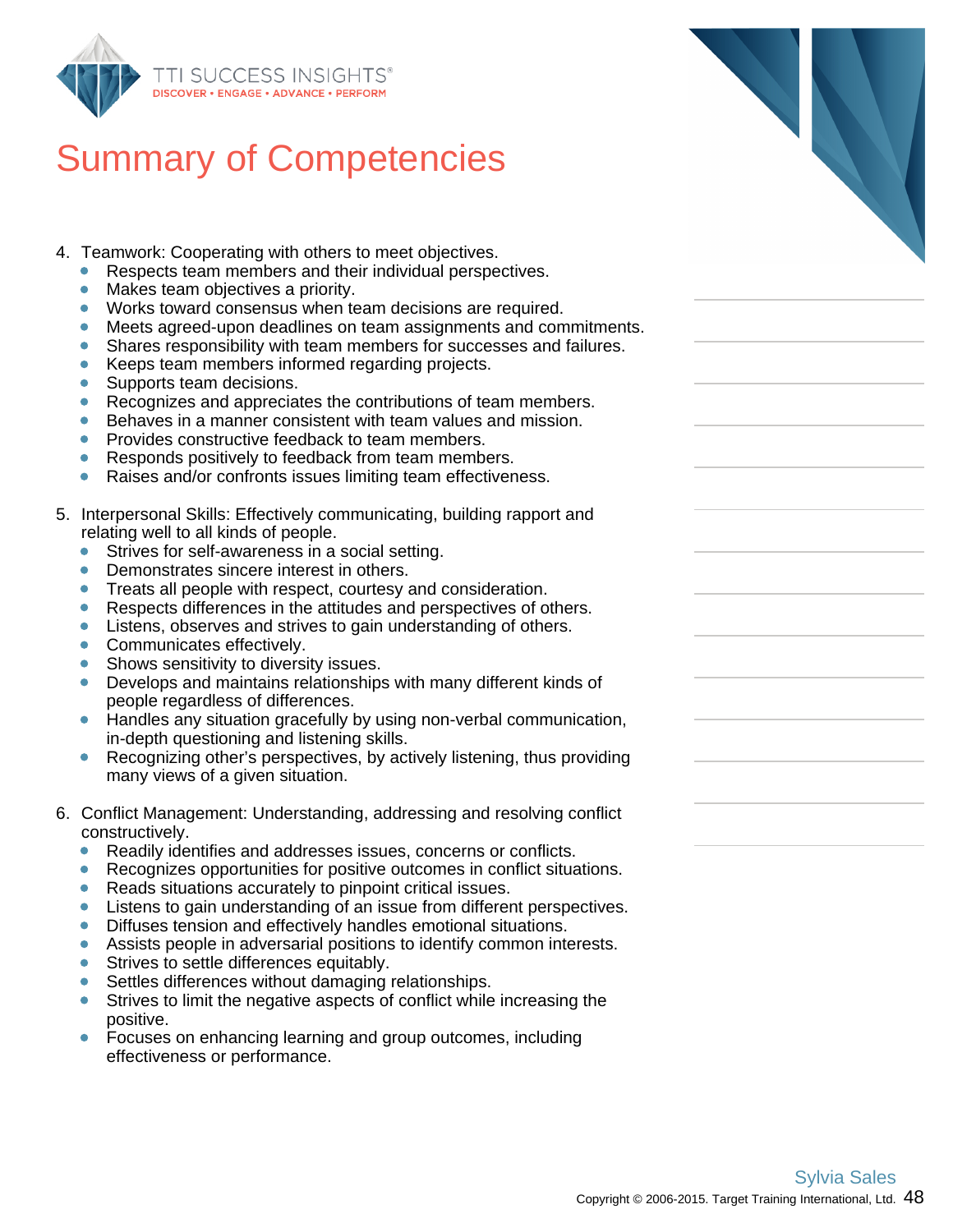

- 7. Customer Focus: Anticipating, meeting and/or exceeding c wants and expectations.
	- Strives to anticipate, identify and understand customers  $\bullet$ and concerns.
	- Responds to customers with a sense of urgency.  $\bullet$
	- $\bullet$ Follows through on customer requests.
	- Is patient and courteous with customers.  $\bullet$
	- $\bullet$ Resolves issues and complaints to the satisfaction of cu
	- Expends extraordinary effort to satisfy customers.  $\bullet$
	- $\bullet$ Develops relationships with customers.
	- Partners with customers to assist them in achieving their
	- Acts as an advocate for customers' needs.  $\bullet$
	- $\bullet$ Takes professional risks for the sake of customers' need
- 8. Futuristic Thinking: Imagining, envisioning, projecting and/c has not yet been actualized.
	- Demonstrates an ability to connect the dots and see the  $\bullet$
	- Looks beyond the forces driving the current reality that long-term effects.
	- $\bullet$ Utilizes foresight and intuitive perception as well as fact draw inferences.
	- Recognizes, supports and/or champions cutting-edge ideas.
	- Anticipates future trends or events.  $\bullet$
	- $\bullet$ Envisions possibilities others may not.
	- Imagines and/or predicts changes in current reality base and conceptual reasoning.
	- Creates an environment where forward thinking is the no  $\bullet$ exception.
	- Envisions ideas that may be seen as unobtainable by others.
	- Mentally lives in the future and does not allow current technology to  $\bullet$ cloud their vision.

| ustomer needs,             |  |
|----------------------------|--|
| s' wants, needs            |  |
|                            |  |
| ustomers.                  |  |
| ir objectives.             |  |
| ds.                        |  |
| or creating what           |  |
| e big picture.<br>may have |  |
| ual events to              |  |
| deas.                      |  |
| ed on deductive            |  |
| iorm not the               |  |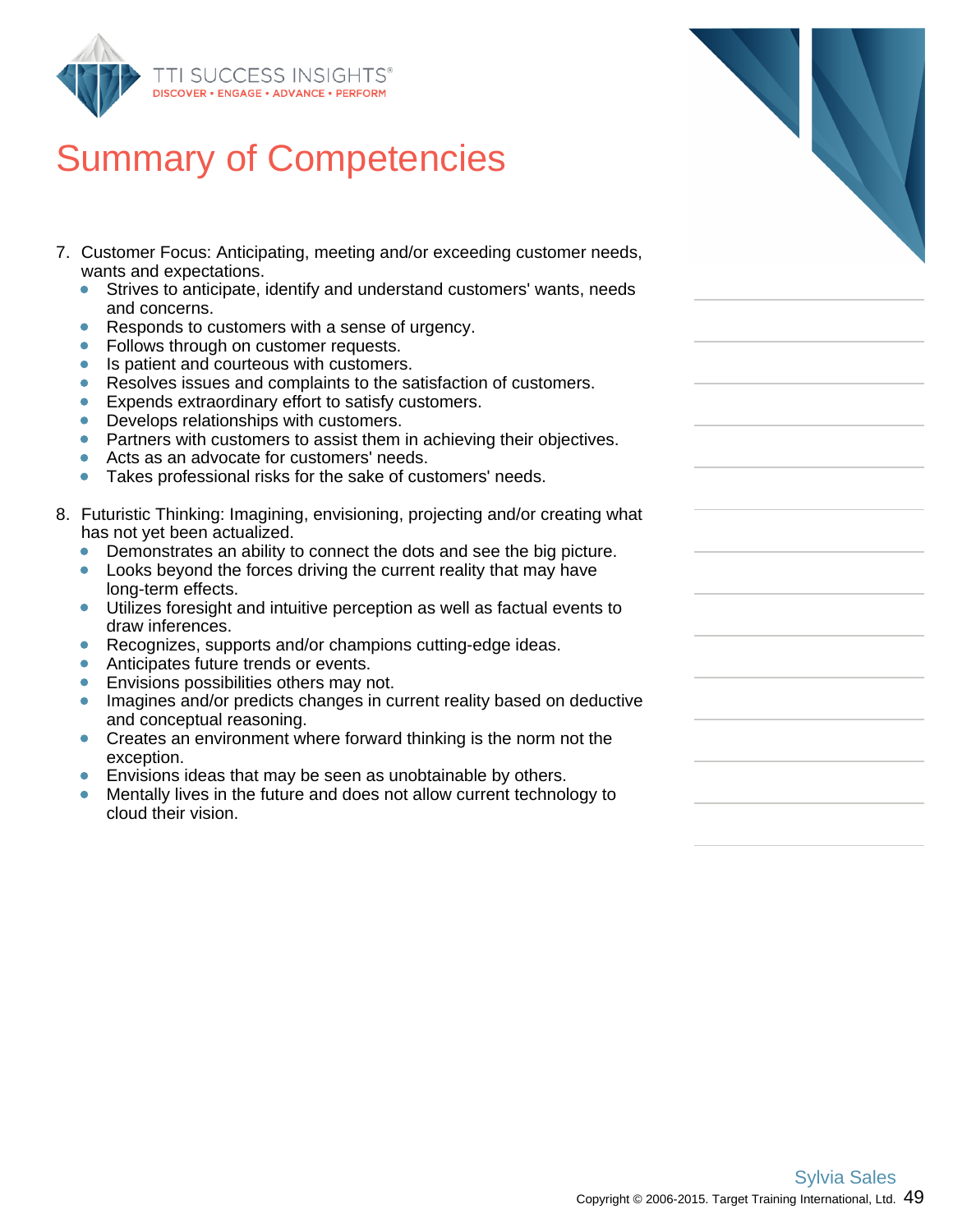

- 9. Leadership: Organizing and influencing people to creating a sense of purpose and direction.
	- Inspires others with compelling visions.  $\bullet$
	- Takes risks for the sake of purpose, vision or n
	- $\bullet$  Builds trust and demonstrates integrity with a n between words and actions.
	- Demonstrates optimism and positive expectations.  $\bullet$
	- $\bullet$ Delegates appropriate levels of responsibility a
	- Involves people in decisions that affect them.  $\bullet$
	- $\bullet$ Addresses performance issues promptly, fairly
	- Adapts methods and approaches to create an others to be successful.
	- $\bullet$ Makes decisions that are best for the organization at the attempts of  $\alpha$ mitigate the negative consequences for people.
	- $\bullet$ Demonstrates loyalty to constituents.

10. Project Management: Identifying and overseeing a systems and people to obtain results.

- Identifies all required components to achieve g results.
- $\bullet$ Demonstrates the ability to utilize the right people project.
- Establishes high performance standards.
- Holds people accountable and is focused on goals and priorities. ŏ
- $\bullet$ Identifies barriers to objectives and removes them.
- Delegates appropriate responsibilities and authority.  $\bullet$
- $\bullet$ Ensures adequate resources are available to achieve objectives.
- Makes decisions that benefit the outcome of the project.  $\bullet$
- $\bullet$ Plans, organizes, motivates and controls resources, procedures and protocols to achieve specific goals.
- Maintains the objectives while honoring designated constraints.  $\bullet$

| ies                                       |  |
|-------------------------------------------|--|
| believe in a vision while                 |  |
| nission.<br>noticeable congruence         |  |
| ons of others.<br>and authority.          |  |
| and consistently.<br>environment to allow |  |
| tion and attempts to<br>١.                |  |
| all resources, tasks,                     |  |
| joals, objectives or                      |  |
| ple to complete the                       |  |
| nale and nrinritiee                       |  |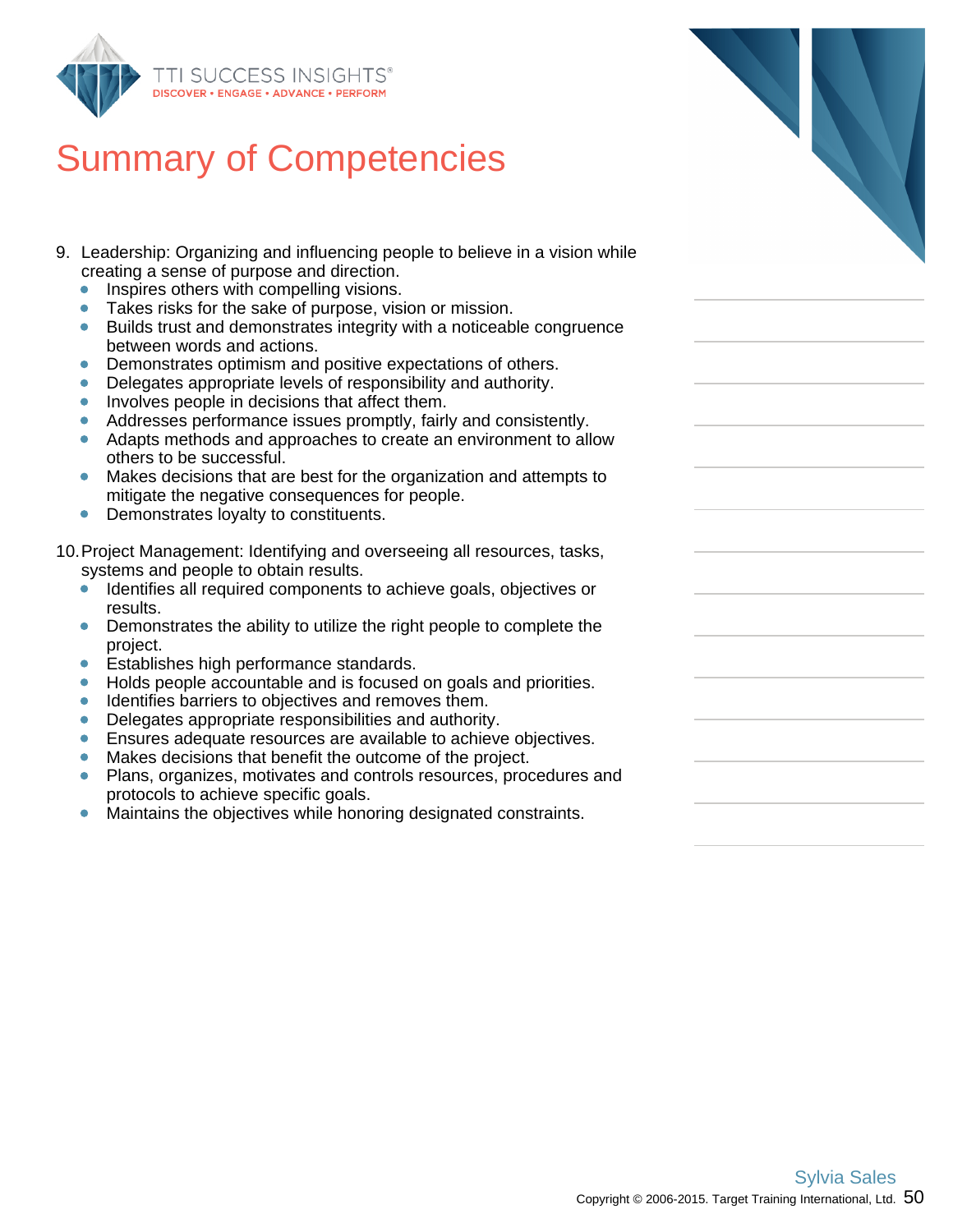

11.Self Starting: Demonstrating initiative and willingness to begin working.

- Possesses a strong work ethic and belief in getting results.
- $\bullet$ Takes initiative and does whatever it takes to achieve objectives.
- Projects self-assurance in getting the task started.
- **Starts quickly to avoid setbacks.**
- Asserts self in personal and professional life.
- Willing to begin working regardless of circumstances.
- $\bullet$ Accepts personal responsibility for achieving personal and professional goals.
- $\bullet$ Functions effectively and achieves results regardless of circumstances.
- Takes initiative and acts without waiting for direction.
- Displays self-confidence, conscientiousness, assertiveness, persistence and is achievement-oriented.

#### 12.Flexibility: Readily modifying, responding and adapting to change with minimal resistance.

- Responds promptly to shifts in direction, priorities and schedules.
- Demonstrates agility in accepting new ideas, approaches and/or methods.
- $\bullet$ Effective in shifting priorities and tasks.
- Modifies methods or strategies to fit changing circumstances.  $\bullet$
- Adapts personal style to work with different people.
- $\bullet$ Maintains productivity during transitions.
- $\bullet$ Embraces and/or champions a shift in activity.
- $\bullet$ Strives to adapt to situational demands.
- Capable of changing or adjusting to meet particular or varied needs.
- Able to step outside their comfort zone and try something they haven't done before.

#### 13.Goal Orientation: Setting, pursuing and attaining goals, regardless of obstacles or circumstances.

- Acts instinctively to achieve objectives without supervision.  $\bullet$
- Expends the necessary time and effort to achieve goals.
- Recognizes and acts on opportunities to advance progress to meet  $\bullet$ goals.
- Establishes and works toward ambitious and challenging goals.  $\bullet$
- Develops and implements strategies to meet objectives.  $\bullet$
- Measures effectiveness and performance to ensure results are attained.
- Acts with a determination to achieve goals.  $\bullet$
- Demonstrates persistence in overcoming obstacles to meet objectives.
- Takes calculated risks to achieve results.
- Employs a strategy that affects how they approach tasks and future projects.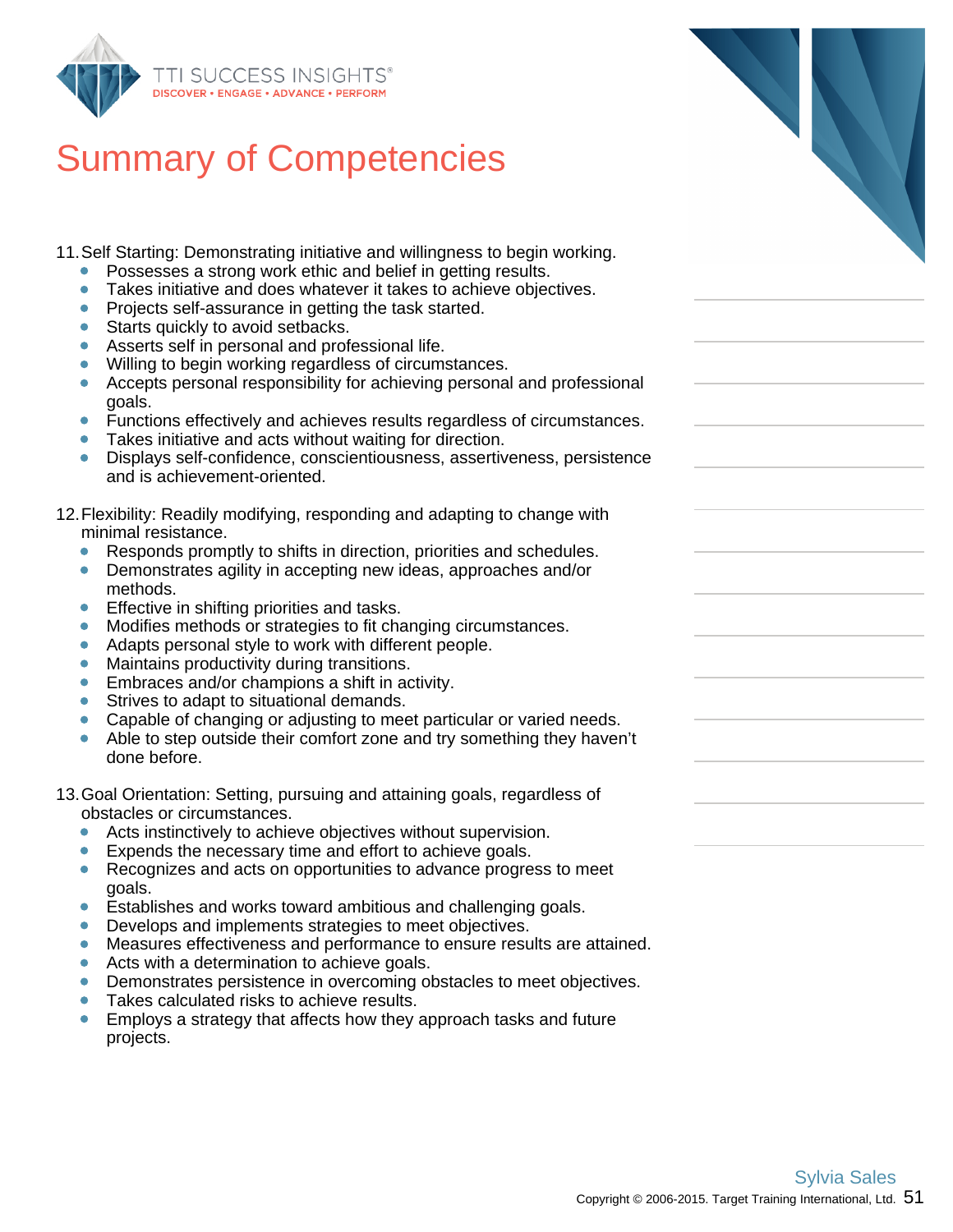

- 14.Negotiation: Listening to many points of view and facilitating agreements between two or more parties.
	- $\bullet$ Understands both parties must get something they want before agreement is feasible.
	- Listens to identify and understand what each party wants.  $\bullet$
	- Determines what each party is willing to accept in an agreement.
	- Establishes a non-threatening environment conducive to open  $\bullet$ communication for discussing possible terms of agreement.
	- Develops the terms for an agreement.
	- $\bullet$ Ensures each party understands the terms of agreement.
	- Binds agreements between parties with verbal and/or written contracts.
	- $\bullet$ Listens to all sides involved and ensures all parties understands the issues.
	- Allows all parties to express their viewpoints. ö
	- Facilitates mutually beneficial outcomes to satisfy various interests.

15.Personal Accountability: Being answerable for personal actions.

- Demonstrates the ability to self evaluate.  $\bullet$
- Strives to take responsibility for her actions.  $\bullet$
- $\bullet$ Evaluates many aspects of her personal actions.
- Recognizes when she has made a mistake.  $\bullet$
- Accepts personal responsibility for outcomes.
- Utilizes feedback.  $\bullet$
- Observes and analyzes data to learn from mistakes.
- Sees new possibilities by examining personal performance.
- Accepts responsibility for actions and results.
- Willing to take ownership of situations.  $\bullet$

16.Planning and Organizing: Establishing courses of action to ensure that work is completed effectively.

- Works effectively within established systems.  $\bullet$
- Utilizes logical, practical and efficient approaches.  $\bullet$
- Prioritizes tasks for optimum productivity.
- Develops procedures, processes and systems for order, accuracy, efficiency and productivity.
- Anticipates probable effects, outcomes and risks.  $\bullet$
- Develops contingency plans to minimize waste, error and risk.  $\bullet$
- Allocates, adjusts and manages resources according to priorities.  $\bullet$
- Monitors implementation of plans and makes adjustments as needed.  $\bullet$
- Establishes action plans to ensure desired results.
- Allows for practical, systematic and organized conclusions.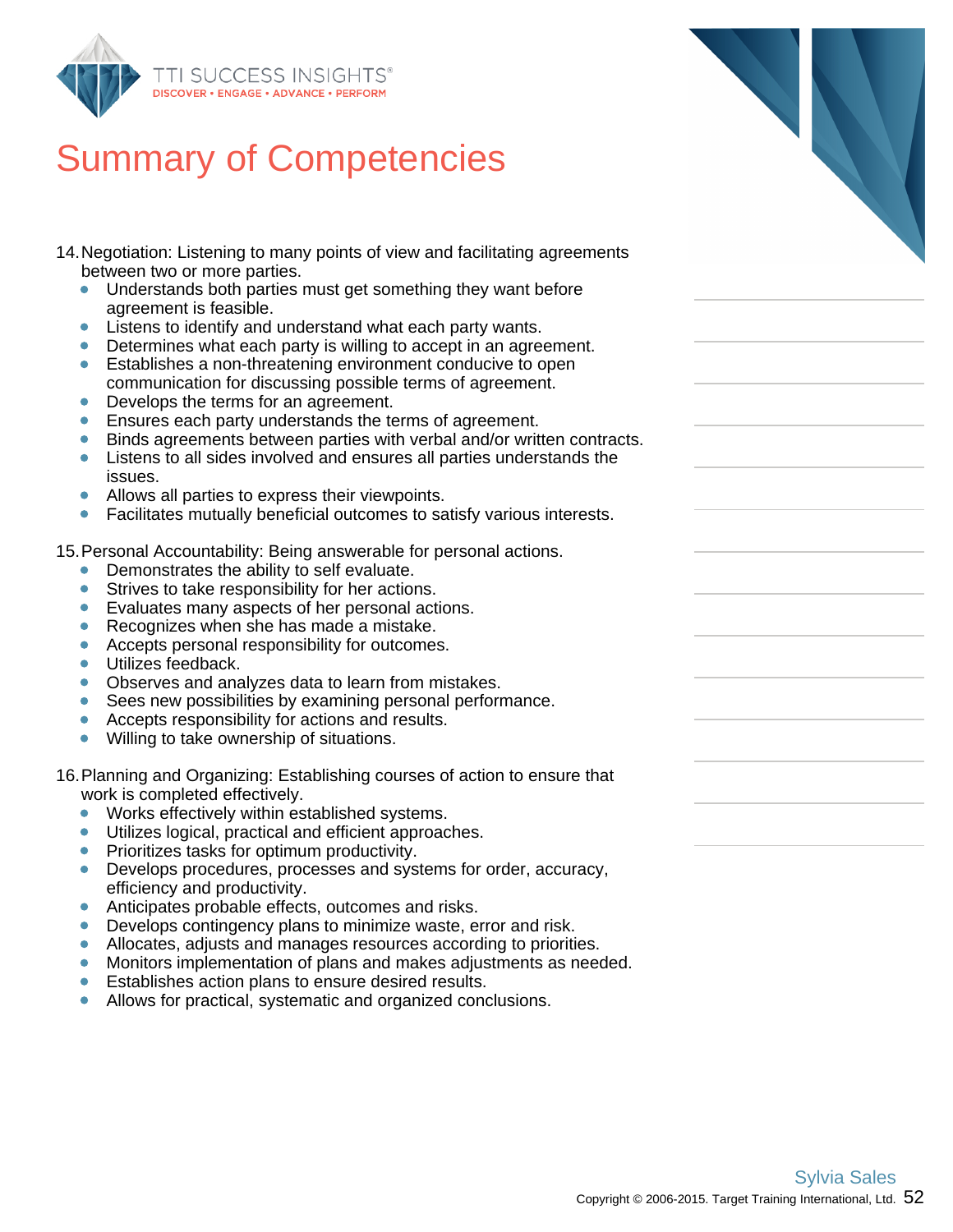

- 17.Time and Priority Management: Prioritizing and completing tasks in order to deliver desired outcomes within allotted time frames.
	- $\bullet$ Effectively manages difficulties and delays to complete tasks on time.
	- Effectively manages time and priorities to meet deadlines.
	- Presents completed tasks on or before the deadline.  $\bullet$
	- Demonstrates an ability to maintain deadlines in the midst of crisis.  $\bullet$
	- Strives to improve prioritization.  $\bullet$
	- $\bullet$ Balances timelines and desired outcomes.
	- Takes initiative and prioritizes tasks to stay on schedule.  $\bullet$
	- $\bullet$ Accepts responsibility for deadlines and results.
	- Creates an environment conducive to effectiveness.
	- $\bullet$ Reduces the amount of time spent on non-priorities.

18.Diplomacy: Effectively and tactfully handling difficult or sensitive issues.

- Effectively utilizes tact and diplomacy in working with people across hierarchical, functional and/or cultural borders.
- Understands cultural, climate and organizational issues.  $\bullet$
- Adapts conduct and communications to "politically correct" standards.  $\bullet$
- Effectively leverages networks of influence to enable progress.  $\bullet$
- $\bullet$ Is sensitive to the needs of special interest groups within organizations.
- Builds relationships and networks with key people of influence.  $\bullet$
- Provides advice, counsel and mentoring on organizational issues.
- Utilizes both formal and informal networks internally to obtain support  $\bullet$ and achieve results.
- Utilizes both formal and informal networks externally to obtain support and achieve results.
- Expresses the context of a situation in a non-confrontational or positive manner.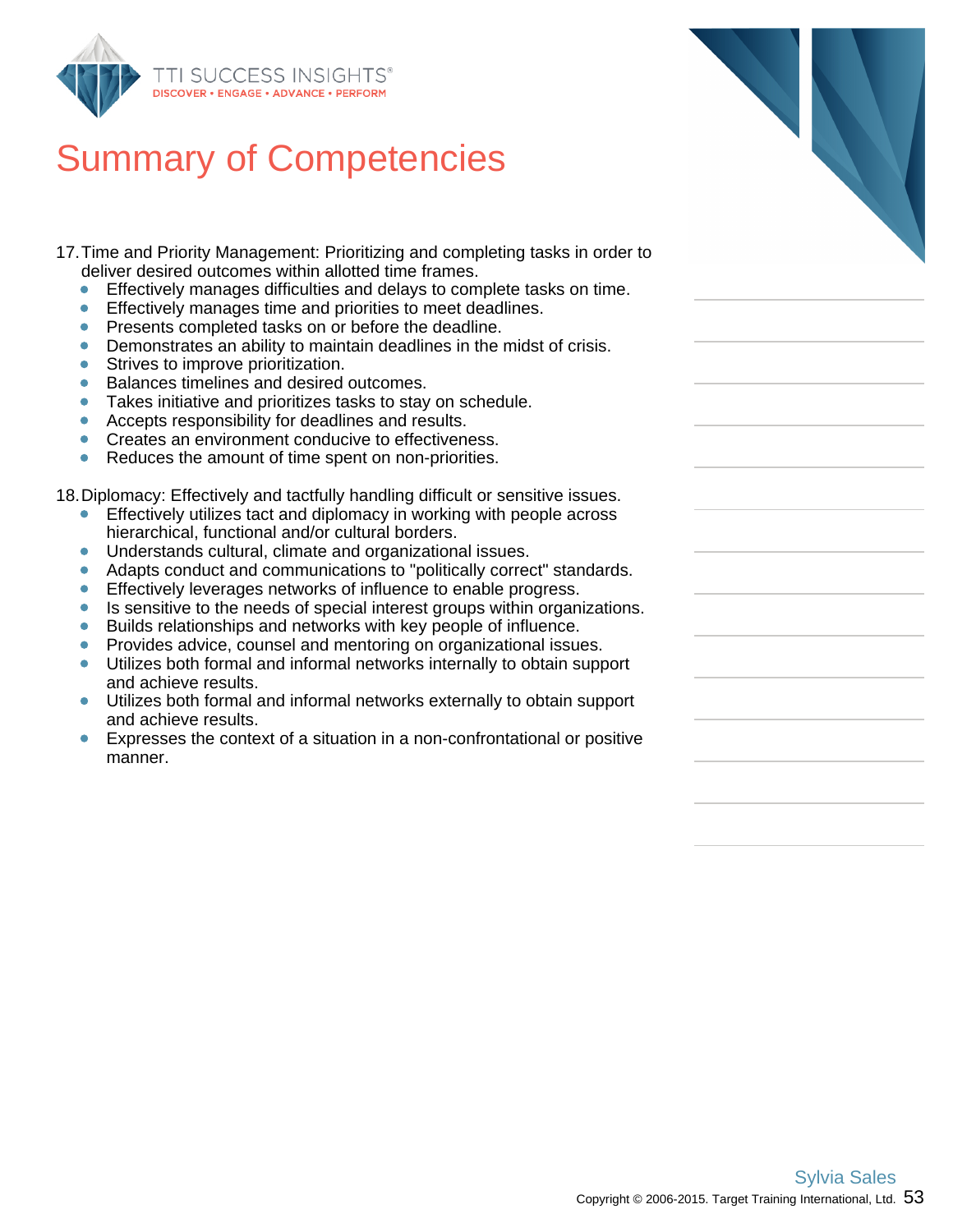

- 19.Influencing Others: Personally affecting others' actions, decisions, opinions or thinking.
	- Utilizes the knowledge of others' needs, wants, beliefs, attitudes, and  $\bullet$ behavior to promote a concept, product or service.
	- Builds trust and credibility before attempting to promote concepts,  $\bullet$ products or services.
	- Understands and utilizes the behaviors of others to personally affect an  $\bullet$ outcome.
	- Uses logic and reason to develop rational arguments that challenge current assumptions.
	- Identifies and addresses the barriers that prevent people from seeing the benefits.
	- Adapts techniques to understand and meet the needs and wants of those being influenced.
	- **Understands the role self-awareness plays in influencing others.**
	- Leverages a person in an indirect but important way.
	- Produces effects on the actions, behavior and opinions of others.  $\bullet$
	- Brings others to their way of thinking without force or coercion.  $\bullet$
- 20.Problem Solving: Defining, analyzing and diagnosing key components of a problem to formulate a solution.
	- Anticipates, identifies and resolves problems or obstacles.
	- Utilizes logical processes to analyze and solve problems.  $\bullet$
	- $\bullet$ Defines the causes, effects, impact and scope of problems.
	- $\bullet$ Identifies the multiple components of problems and their relationships.
	- Prioritizes steps to a solution.  $\bullet$
	- Defines and develops criteria for optimum solutions.  $\bullet$
	- Evaluates the potential impact of possible solutions.  $\bullet$
	- Looks for specific goals, clearly defined solution paths, and/or clear expected solutions.
	- Allows for initial planning including some abstract thinking to come up with creative solutions.
	- Understands and defines the problem before jumping to a solution.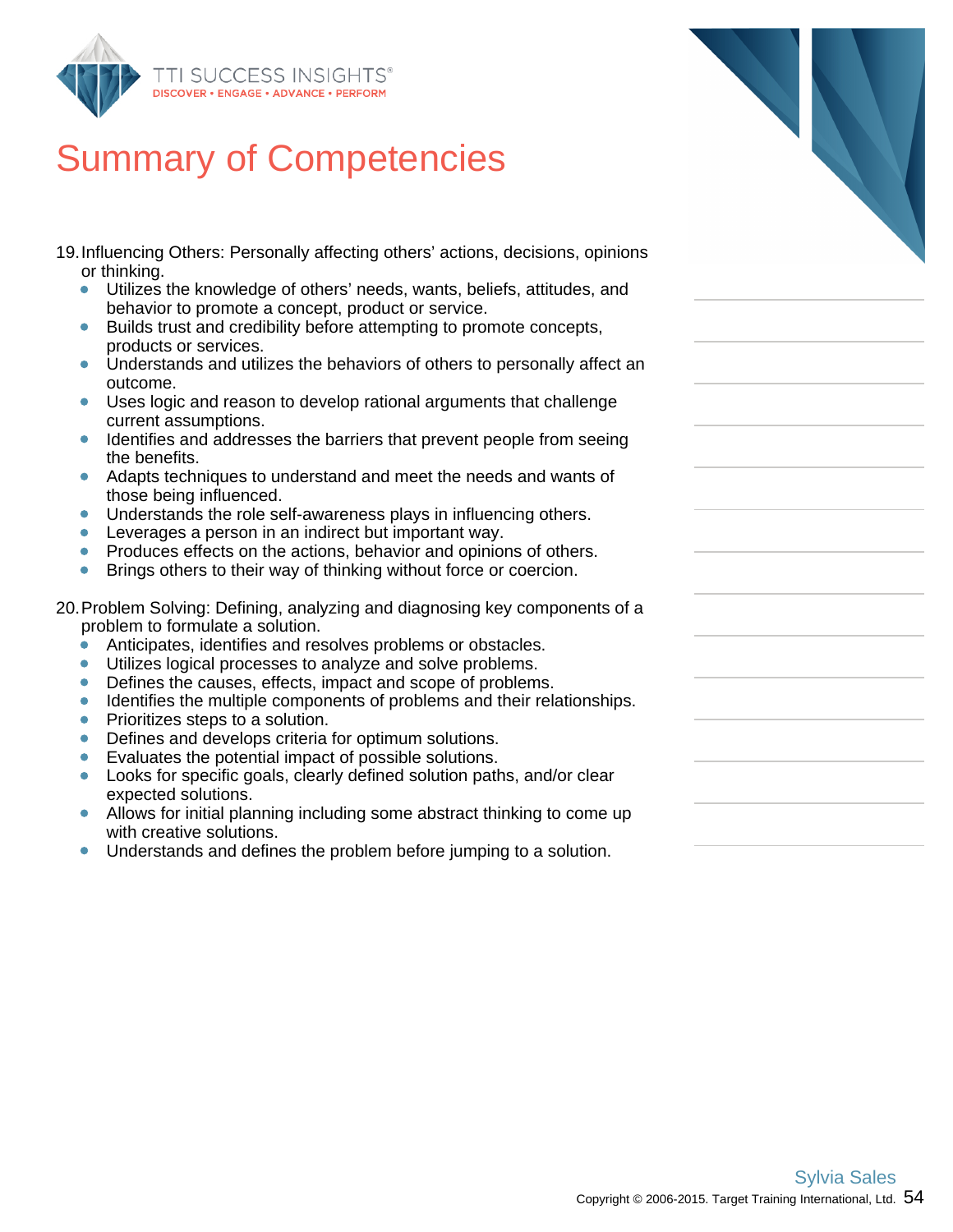

21.Resiliency: Quickly recovering from adversity.

- Demonstrates the ability to overcome setbacks.
- $\bullet$ Strives to remain optimistic in light of adversity.
- Evaluates many aspects of the situations to create a positive outcome.
- Recognizes criticism is an opportunity to improve.
- Accepts setbacks and looks for ways to progress.
- Utilizes feedback to forge forward.  $\bullet$
- Seeks to understand how certain obstacles can impact results.
- Sees the unique opportunities by overcoming challenges.  $\bullet$
- $\bullet$ Swiftly works through the emotions and effects of stressful events.
- Copes with the inevitable bumps in life.

22.Creativity and Innovation: Creating new approaches, designs, processes, technologies and/or systems to achieve the desired result.

- Notices unique patterns, variables, processes, systems or relationships.
- Expresses non-traditional perspectives and/or novel approaches.
- Synthesizes data, ideas, models, processes or systems to create new  $\bullet$ insights.
- Challenges established theories, methods and/or protocols.  $\bullet$
- Encourages and promotes creativity and innovation.
- Modifies existing concepts, methods, models, designs, processes,  $\bullet$ technologies and systems.
- Develops and tests new theories to explain or resolve complex issues.
- Applies unorthodox theories and/or methods.
- Imagines new or revolutionary concepts, methods, models, designs, processes, technology, systems, products, services or industries.
- Combines knowledge, curiosity, imagination, and evaluation to achieve desired results.

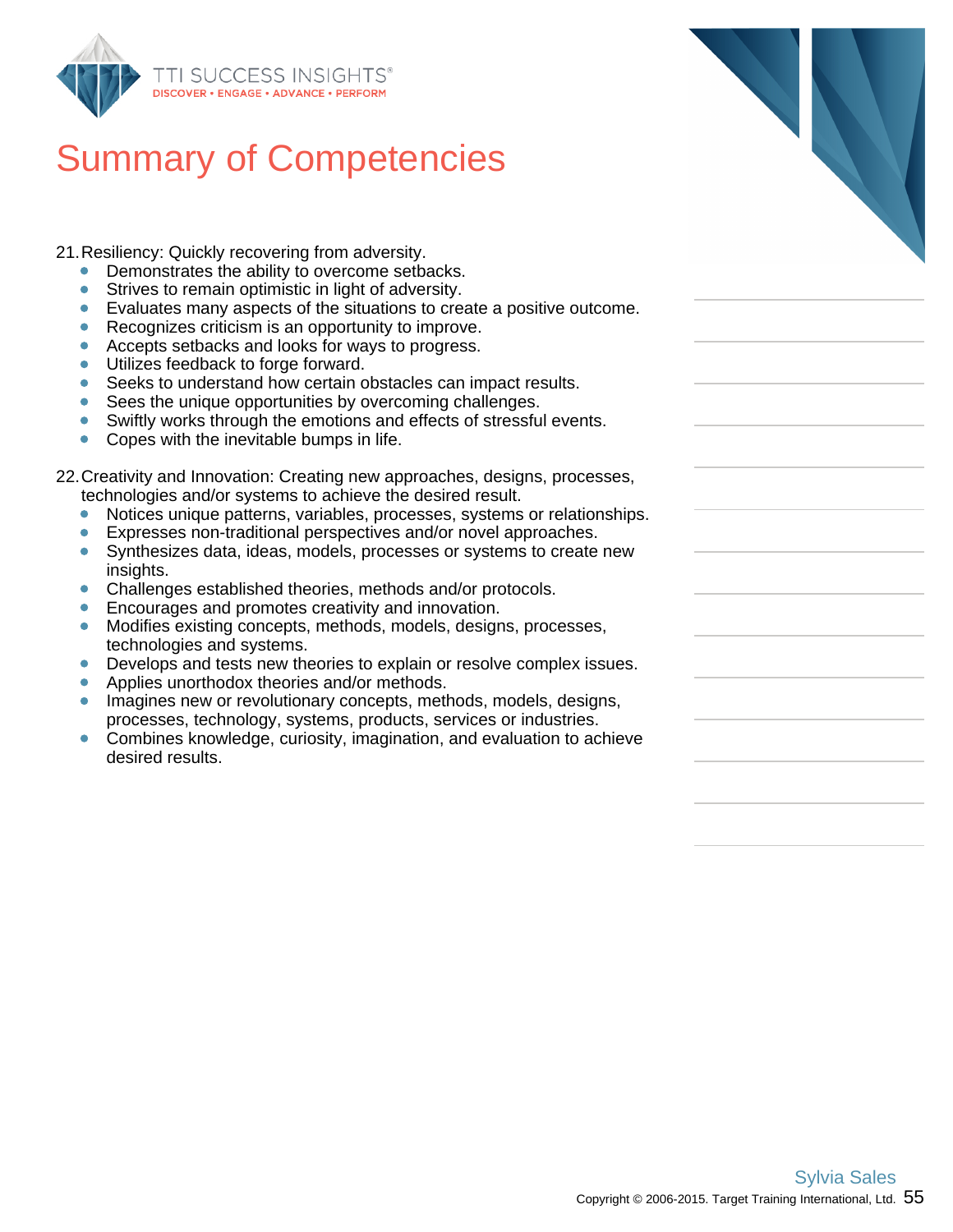

23. Conceptual Thinking: Analyzing hypothetical situations, abstract concepts to formulate connections and new insights.

- $\bullet$ Demonstrates the ability to identify patterns, themes noticed by others.
- Gathers hypothetical or abstract concepts to formulat  $\bullet$
- Evaluates many patterns to formulate connections.  $\bullet$
- Recognizes unique or unusual perspectives.  $\bullet$
- $\bullet$ Envisions hypothetical situations to formulate new co
- Utilizes patterns to develop new ways to process info  $\bullet$
- $\bullet$ Observes and analyzes data to create new methods, processes.
- $\bullet$ Sees new possibilities by dissecting the situation and parts.
- $\bullet$ Integrates issues and factors into a practical framework.
- Understands a situation or problem by identifying patt connections, to address key underlying issues.
- 24. Decision Making: Analyzing all aspects of a situation to r sound and timely decisions.
	- Demonstrates an ability to make thorough decisions  $\bullet$
	- Gathers relevant input and develops a rationale for m  $\bullet$
	- $\bullet$ Evaluates the impact or consequences of decisions b them.
	- Acts decisively once all aspects have been analyzed.
	- Focuses on timely decisions after the situations have diagnosed.
	- Willing to update decisions if more information becom  $\bullet$
	- Provides a rationale for decisions when necessary.  $\bullet$
	- Systematically analyzes information before making a
	- Looks at all aspects of a situation including historical
	- Asks the right questions rather than making assumptions.  $\bullet$ timely decision.

| patterns and/or<br>ights.<br>or connections not          |  |
|----------------------------------------------------------|--|
| te new insights.                                         |  |
| ncepts.<br>ormation.<br>techniques or                    |  |
| l examining the                                          |  |
| ork.<br>terns or                                         |  |
| make consistently                                        |  |
| in a timely manner.<br>aking decisions.<br>before making |  |
| been completely                                          |  |
| nes available.                                           |  |
| decision.<br>components.<br>ions to produce a            |  |
|                                                          |  |
|                                                          |  |
|                                                          |  |
|                                                          |  |
|                                                          |  |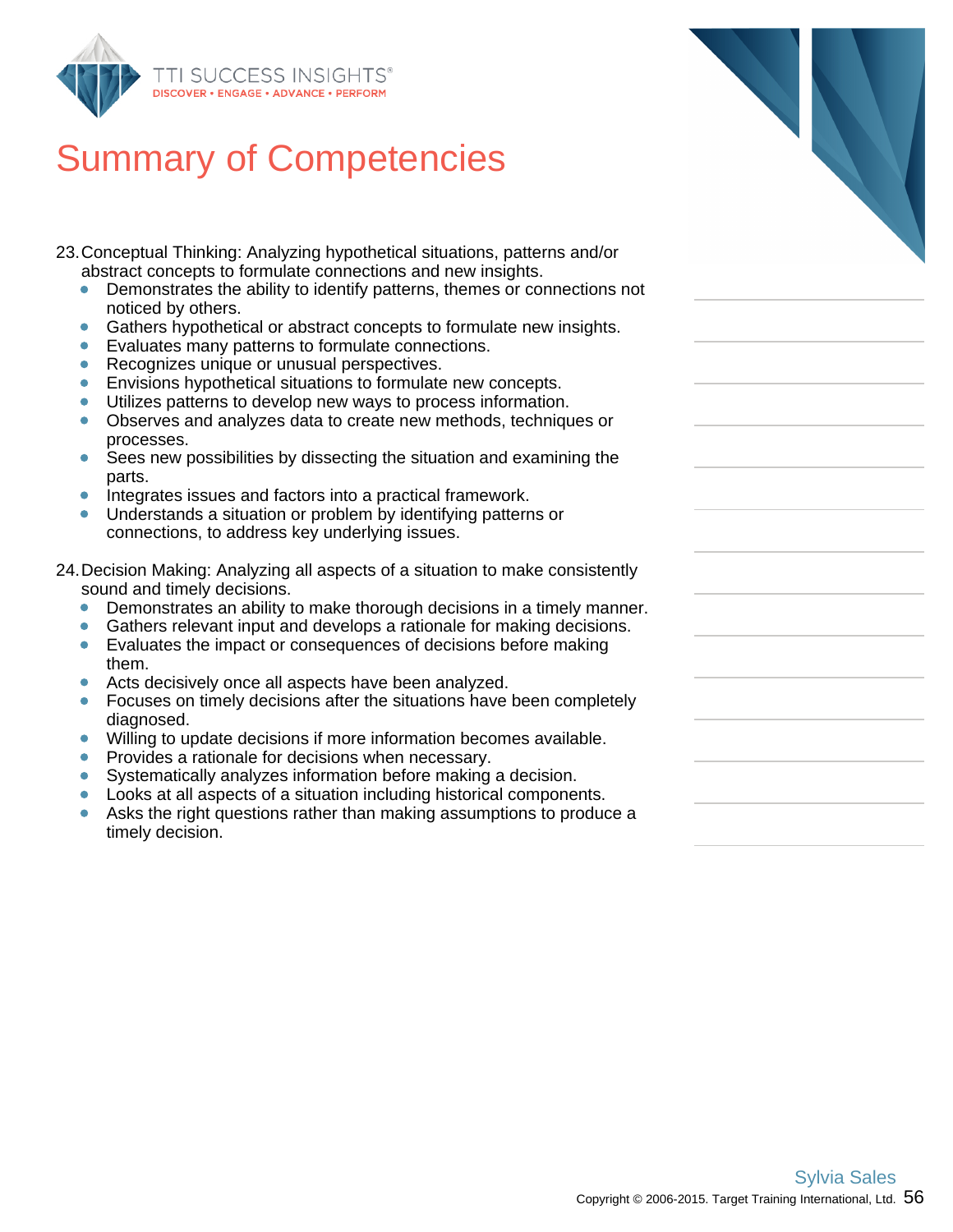

- 25.Continuous Learning: Taking initiative to regularly learn new concepts, technologies and/or methods.
	- Demonstrates curiosity and enthusiasm for learning.  $\bullet$
	- Takes initiative in acquiring and mastering the skills and knowledge  $\bullet$ requirements of a position.
	- Keeps abreast of current or new information through reading and other  $\bullet$ learning methods.
	- $\bullet$ Actively interested in new technologies, processes and methods.
	- Welcomes or seeks assignments requiring new skills and knowledge.
	- Expends considerable effort and/or time on learning.  $\bullet$
	- **Genuinely enjoys learning.**
	- Identifies opportunities to gain knowledge.  $\bullet$
	- $\bullet$ May be considered a knowledgeable resource by others.
	- Enjoys new resources or methods for learning.  $\bullet$